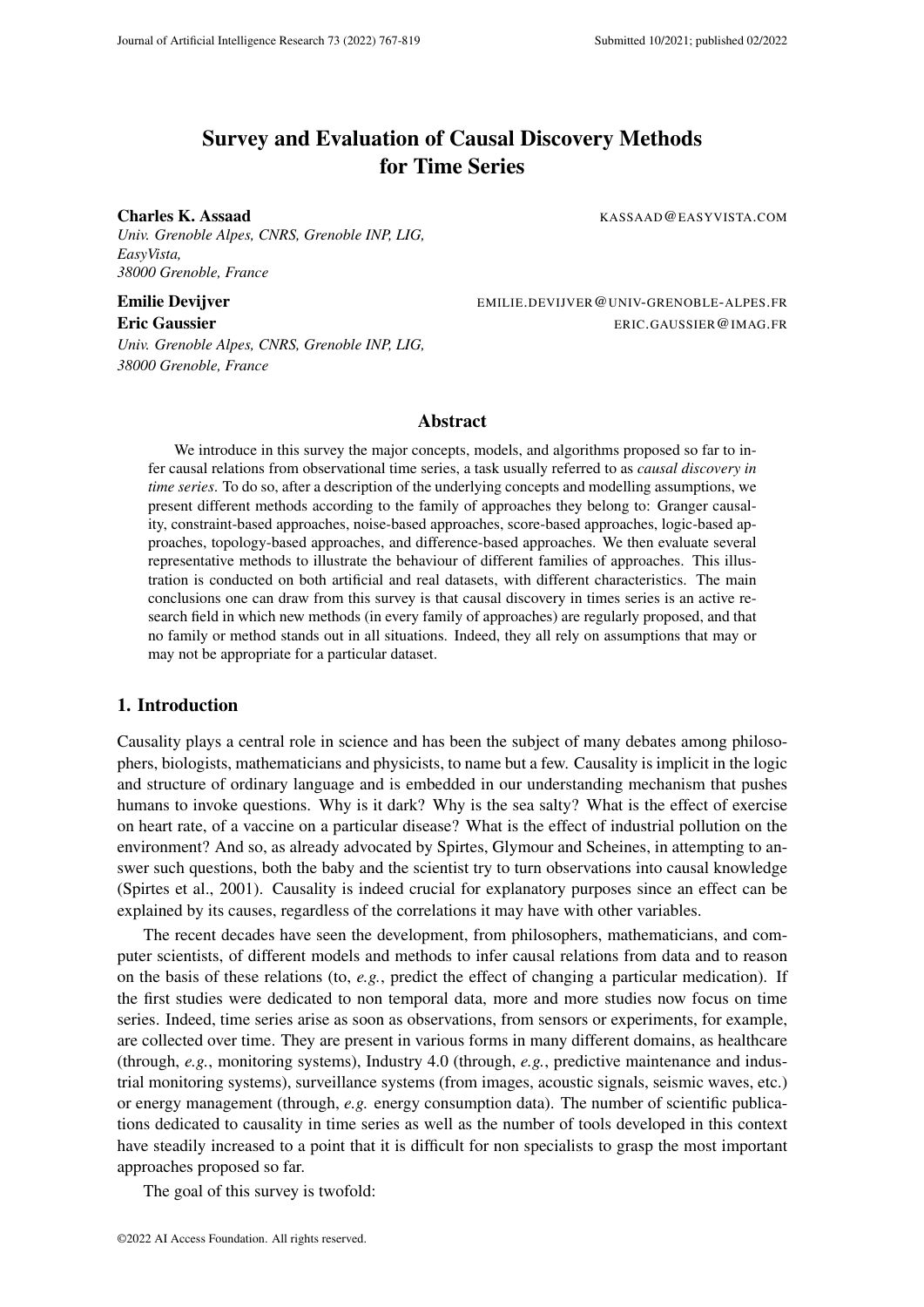

Figure 1: *Running example*: a diamond structure with self causes.

- On the one hand, we want to introduce the major concepts, models, methods, and associated algorithms proposed so far to infer causal relations from observational time series<sup>1</sup>, a task usually referred to as *causal discovery*;
- on the other hand, we want to assess how different methods for causal discovery in time series behave in practice.

Several surveys on causal discovery have recently been proposed (Guo, Cheng, Li, Hahn, & Liu, 2020; Nogueira, Gama, & Ferreira, 2021; Glymour, Zhang, & Spirtes, 2019; Vowels, Camgöz, & Bowden, 2021). However, most of them do not discuss time series and when they do, they focus on Granger causality. In contrast, the current survey is dedicated to causal discovery in time series and reviews all families of approaches proposed in this area.

The remainder of this survey is organized as follows. After a description of the underlying concepts and modelling assumptions in Section 2, we present different methods according to the family of approaches they belong to, using the same example, a diamond structure given in Figure 1, for illustration purposes<sup>2</sup>: Granger causality (one of the first approaches proposed) in Section 3, constraint-based approaches (one of the most popular approaches) in Section 4, noise-based approaches (another popular approach) in Section 5, and score-based approaches (with a long history related to Bayesian networks) in Section 6. The main characteristics of representative methods of the above families are summarized in Section 7. We then turn in Section 8 to other approaches (logic-based, topology-based, and difference-based approaches) which differ from the previous ones on several aspects. The behaviour of representative methods of different families<sup>3</sup> is then illustrated in Section 9. This illustration, conducting on both artificial and real datasets, with different characteristics, shows that different families, and within a given family different methods, are adapted to different situations so that there isn't a single family or method that outperforms all the others in all situations. Lastly, Section 10 concludes the survey.

### 2. Background

We first introduce in this section the basic notions underlying causal inference approaches prior to present the different causal graphs used to represent causal relations within and between time series. The main notations that will be used throughout this survey are summarized in Table 1. The variables first considered here are standard random variables (the extension to time instants of time series is direct).

<sup>1.</sup> In observational time series, the value of a variable is always determined by its causes, hence it is never set through an intervention. Interventional data are not considered in this survey.

<sup>2.</sup> Note that, for simplicity, we consider that the method illustrated *works ideally*.

<sup>3.</sup> All these methods can be used through a Python routine available at https://github.com/ckassaad/causal\_ discovery\_for\_time\_series.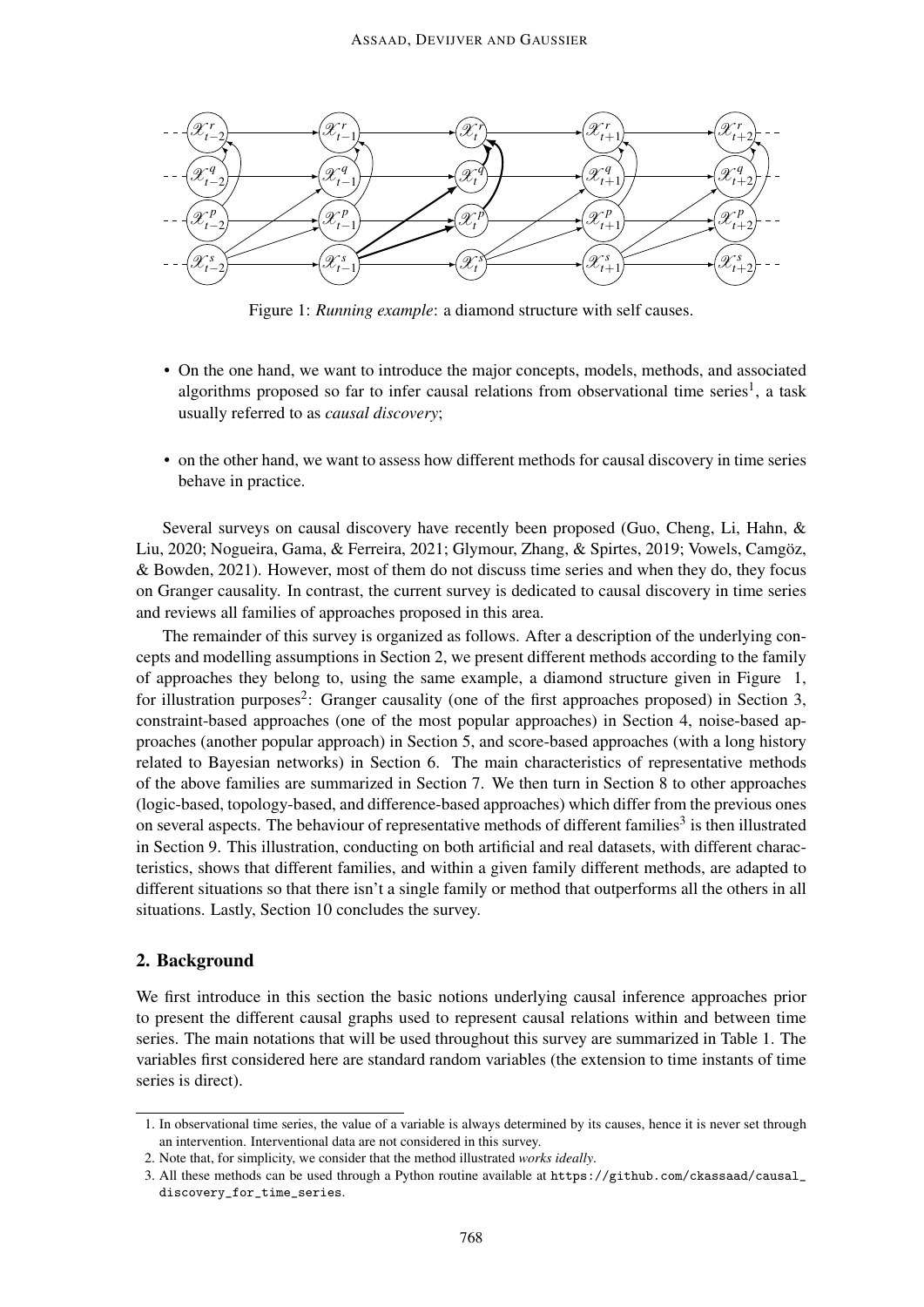| Notation                                                                                      | Description                                                                                             |
|-----------------------------------------------------------------------------------------------|---------------------------------------------------------------------------------------------------------|
| $X^c, X^p, X^q, X^r, \xi$                                                                     | random variables and noise                                                                              |
| $X^R$                                                                                         | set of random variables                                                                                 |
| d, N, T                                                                                       | number of time series, of observations and of time points                                               |
| $\mathscr{X}, \mathscr{X}^p, \mathscr{X}^p$                                                   | multivariate time series $\{\mathscr{X}^1, \cdots, \mathscr{X}^d\}$ , pth time series $\mathscr{X}^p$ , |
|                                                                                               | $\mathscr{X}^p$ at time t                                                                               |
| $\mathscr{X}^{\mathbf{R}}, \mathscr{X}^{\mathbf{R}}_t, \mathscr{X}^{\mathbf{R}}_{\mathbf{T}}$ | subset of time series from $\mathscr X$ , at time t, at all time points in <b>T</b>                     |
| $L.\mathscr{S}$                                                                               | latent variable, hidden selection variable                                                              |
| $\perp$ , $\perp$                                                                             | independent, not independent                                                                            |
| $Pr(X = x), E(X)$                                                                             | probability of $X = x$ and expectation of X                                                             |
| $I(X^p;X^q)$                                                                                  | mutual information between $X^p$ and $X^q$                                                              |
| $\mathscr{Q}$                                                                                 | causal graph                                                                                            |
| Adj $(X^p, \mathscr{G})$ , Adj $(X^{\mathbf{R}}, \mathscr{G})$                                | variables adjacent to $X^p$ in $\mathscr G$ , or adjacent to the set $X^{\mathbf R}$                    |
| $Par(XP, \mathscr{G})$                                                                        | set of parents (set of causes) of $X^p$ in $\mathscr G$                                                 |
| $X-Y$                                                                                         | X is a neighbor of $Y$                                                                                  |
| $Hom(X_{t-i}^p, X_t^q, \mathscr{G})$                                                          | set of vertex pairs $(X_{k-i}^p, X_k^q)$ <sub>k</sub> homologous to $(X_{t-i}^p, X_t^q)$                |
| $X \to Y$                                                                                     | X is a cause of Y and Y is an effect of X                                                               |
| $X \nrightarrow Y$                                                                            | X is not a cause of $Y$                                                                                 |
| $X \leftrightarrow Y$                                                                         | X and Y have a common hidden confounder                                                                 |
| $Sepset(X^p, X^q)$                                                                            | seperation set of $X^p$ and $X^q$                                                                       |
| $D$ sepset $(X^p, X^q)$                                                                       | d-seperation set of $X^p$ and $X^q$                                                                     |

Table 1: Main notations used throughout this survey.

# 2.1 Preliminaries on Causal Inference

One of the goals of causal inference is to build a causal graph from observational data. As we will see, the relations between a probability distribution and its representation as a graph are central to this construction. It is however not always possible to infer a causal graph solely from observational data on which one can only compute correlations and statistical independencies<sup>4</sup>. One needs additional assumptions to do so and the goal of this section is to present the main assumptions and principles behind causal discovery approaches.

Let us first consider the two basic causal structures given in Figure 2. The structure on the left corresponds to a *confounder*, *i.e.* a variable that is a *common cause* of two other variables. The figure on the right represents a *collider*, *i.e.* a variable that is caused by two unrelated variables. If the common cause  $X^p$  in the confounder structure was not observed, one would infer a spurious correlation and a causal relation between  $X^q$  and  $X^r$  as



Figure 2: Two basic structures: a confounder (left) and a collider (right)

these latter variables are independent only when conditioned on  $X^p$ . One way to avoid such spurious correlations is to assume that all common causes are measured.

Definition 1 (Causal Sufficiency, Spirtes et al., 2001) *A set of variables is said to be* causally sufficient *if all common causes of all variables are observed.*

As a consequence, if one wants to focus on a few variables, one needs to make sure that all their common causes are also taken into account.

<sup>4.</sup> *Correlation is not causation*, as the saying goes, meaning that a correlation does not necessarily correspond to a causal relation.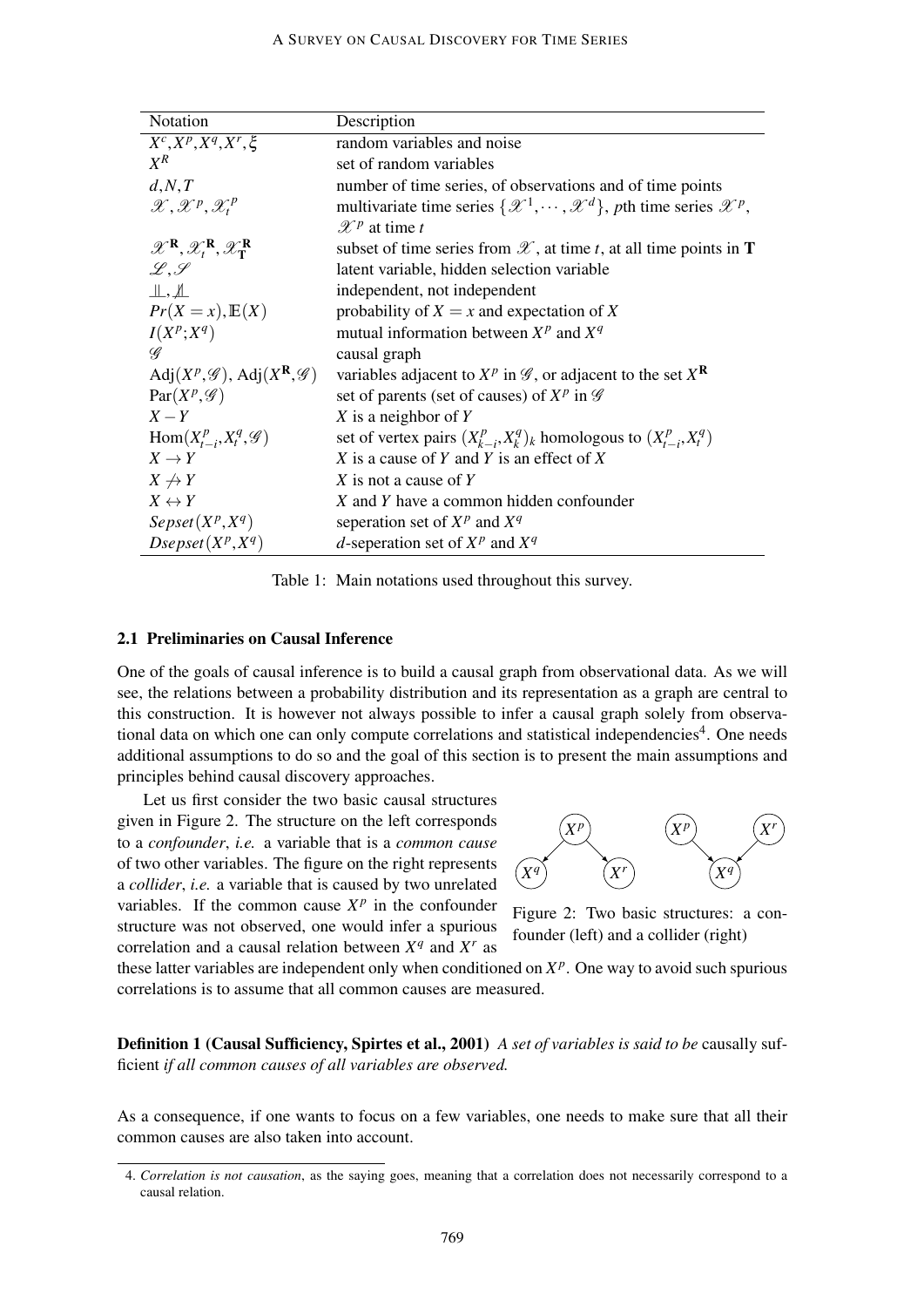Under the assumption of causal sufficiency, most causal discovery algorithms assume that the causal structure can be represented by a *Directed Acyclic Graph* (DAG)<sup>5</sup> in which a directed edge represents a relation from a cause to its effect. The absence of an edge between two variables means that the variables are (conditionally) independent. In essence, a DAG represents a factorization of the probability distribution over the variables in which the probability of a variable is conditioned by its parents. For example, the joint probability distribution over  $X^p$ ,  $X^q$ ,  $X^r$  associated to Figure 2 (left) can be factorized as:  $P(X^p, X^q, X^r) = P(X^p)P(X^q|X^p)P(X^r|X^p)$ . Whenever a probability distribution can be factorized according to a given DAG, we say that the DAG and the probability distribution are *compatible*.

There is a strong connection, for compatible graphs and probability distributions, between the (conditional) independence/dependence of two variables and the topology of the graph. This connection is based on the concept of *d*-separation, first introduced in the context of Bayesian networks.

**Definition 2** (*d*-separation, Pearl, 1988) If  $\mathcal G$  *is a DAG in which*  $X^p$  *and*  $X^q$  *are two vertices and*  $X^R$  *is a set of vertices, then*  $X^p$  *and*  $X^q$  *are* d-connected *by*  $X^R$  *in*  $\mathscr G$  *if and only if there exists an undirected path U between X<sup>p</sup> and X<sup>q</sup> such that for every collider X<sup>c</sup> on U, either X<sup>c</sup> or a* descendant of  $X^c$  is in  $X^R$ , and no non-collider on  $U$  is in  $X^R$ . Otherwise,  $X^p$  and  $X^q$  are  $d$ -separated *given X<sup>R</sup> .*

There are two important probabilistic implications of  $d$ -separation in a DAG  $\mathscr G$  (Spirtes et al., 2001):

- If  $X^R$  d-separates  $X^P$  and  $X^q$ , then  $X^P$  and  $X^q$  are independent given  $X^R$   $(X^P \perp X^q | X^R)$  in all probability distributions compatible with  $\mathscr{G}$ ;
- If  $X^R$  d-connects  $X^P$  and  $X^q$ , then  $X^P$  and  $X^q$  are dependent given  $X^R$  in *almost all* probability distributions compatible with  $\mathscr{G}$ .

The reverse implication is not true on all compatible distributions as one can tune the parameters to generate independencies along an unblocked path, such a tuning being however unlikely to occur in practice.

Causal inference from observational data consists in first determining all (conditional) independence and dependence relations between variables and then in constructing a graph compatible with these relations. The following theorem states a necessary and sufficient condition for a DAG and a probability distribution to be compatible.

Theorem 1 (Markov Condition, Pearl, 2000) *A necessary and sufficient condition for a probability distribution to be compatible with a DAG* G *is that every variable be independent of all its nondescendants (in*  $\mathcal G$ *), conditional on its parents.* 

When the DAG is interpreted causally, then the parents of a variable correspond to its direct causes and one speaks in that case of the *Causal Markov Condition* (Spirtes et al., 2001). As standard in causal discovery studies, we place ourselves in this latter case.

As we will discuss in more detail in Section 4, several DAGs can represent the same set of conditional independencies and be compatible with the same probability distribution. This limits the possibility to infer a causal graph from probabilities alone. Two main additional conditions have thus been introduced so as to restrict the graphs considered from a given probability distribution. The first one is the *minimality condition*, which requires that the graph does not contain dependencies not present in the observational data.

Definition 3 (Minimality Condition, Pearl, 2000) *A DAG*  $\mathscr G$  *compatible with a probability distribution P is said to satisfy the* minimality condition *if P is not compatible with any proper subgraph of* G *.*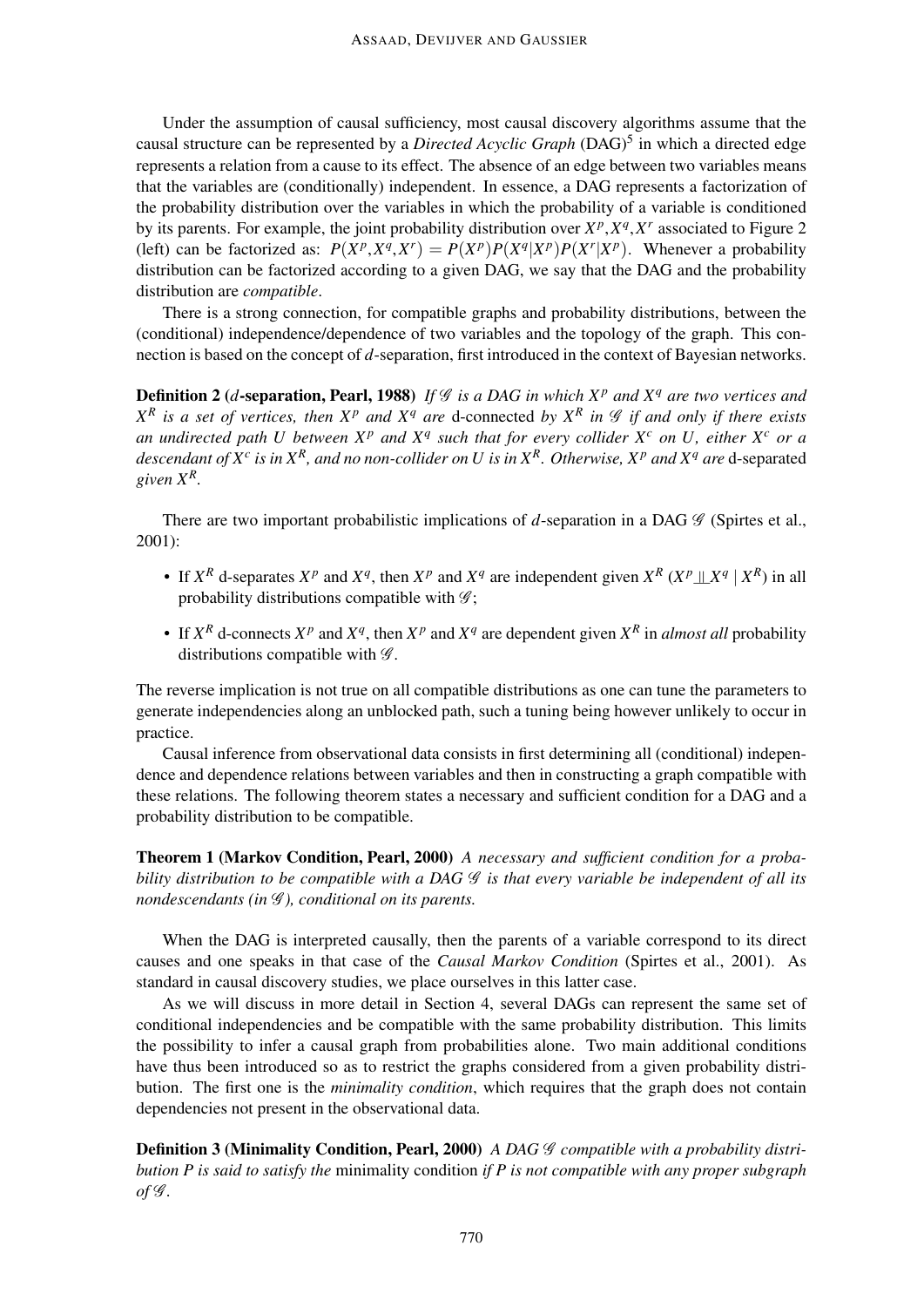

Figure 3: Faithful (left) vs unfaithful (right) graphs.

The minimality condition is however not sufficient to restrict the set of possible causal structures. To see that, let us assume that we have the following (conditional) independence and dependence relations between the three variables  $X^p$ ,  $X^q$  and  $X^r$ :

$$
X^p \perp\!\!\!\perp X^r,\, X^q \not\!\!\!\perp X^p,\, X^q \not\!\!\!\perp\!\!\!\perp X^r,\, X^p \not\!\!\!\perp\!\!\!\perp X^r | X^q,\, X^q \not\!\!\!\perp\!\!\!\perp X^r | X^p,\, X^q \not\!\!\!\perp\!\!\!\perp X^p | X^r.
$$

The two graphs given in Figure 3 are compatible with the probability distribution given above as  $P(X^p, X^q, X^r)$  factorizes in both cases as  $P(X^p)P(X^r)P(X^q|X^p, X^r)$ . They furthermore satisfy the minimality condition as removing any edge on one of the two graphs changes the factorization of the joint probability. This said, the graph on the right states that  $X^p$  and  $X^r$  are unconditionally dependent whereas the probability distribution states that they are unconditionally independent. This is problematic and we say in such a case that the graph is *unfaithful* according to the following definition.

Definition 4 (Faithfulness, Spirtes et al., 2001) *We say that a graph* G *and a compatible probability distribution P are faithful to one another if all and only the conditional independence relations true in P are entailed by the Markov condition applied to*  $\mathcal{G}$ *.* 

Note that the minimality condition is weaker than faithfulness in the sense that faithfulness and Markov conditions together entail minimality, whereas both minimality and Markov conditions do not always entail faithfulness. The faithfulness condition serves as a methodological tool to infer causal graphs and, in many studies, one aims at inferring faithful graphs with respect to the (conditional) independence relations observed in the data. It is the condition usually adopted in works aiming at inferring causal structures from observational data. If this condition does not hold, then, in the absence of any other assumption, there is no guarantee that the inferred graph is close to the true causal graph.

To conclude this presentation of the basic notions behind causal inference, we consider the case where some causes or effects may be unobserved (in which case the causal sufficiency condition is not satisfied). Figure 4 (left) provides such an example in which the hidden cause *L* is a hidden confounder (in that case the common cause of  $X^q$  and  $X^r$ ) and the hidden effect *S*, also called *selection bias* variable, induces a dependence between  $X^p$  and *X r* . Indeed, as a selection variable is a variable on which all observations are conditioned on, conditioning on *S* implies conditioning on the collider  $X<sup>q</sup>$ , which creates a correlation between its causes  $X^p$  and *L*; as *L* is a cause of  $X^r$ , any variable correlated to *L* is also correlated to  $X^r$ .



Figure 4: Illustration of hidden confounder (*L*) and hidden effect (*S*): on the left when observing all the variables, and on the right the corresponding MAG representation.

*L* and *S* being unobserved, they cannot be represented in the final graph. However, one can still try to assess their presence and adapt standard representations. This adaptation goes through *Maximal Ancestral Graphs (MAGS)* (Richardson & Spirtes, 2002) which represent the presence of hidden confounders and selection bias variables through different types of edges: bi-directed edges

<sup>5.</sup> Note that DAGs can be generalized to *Directed Graphs*, referred to in the following as DiGraphs, where cycles are allowed.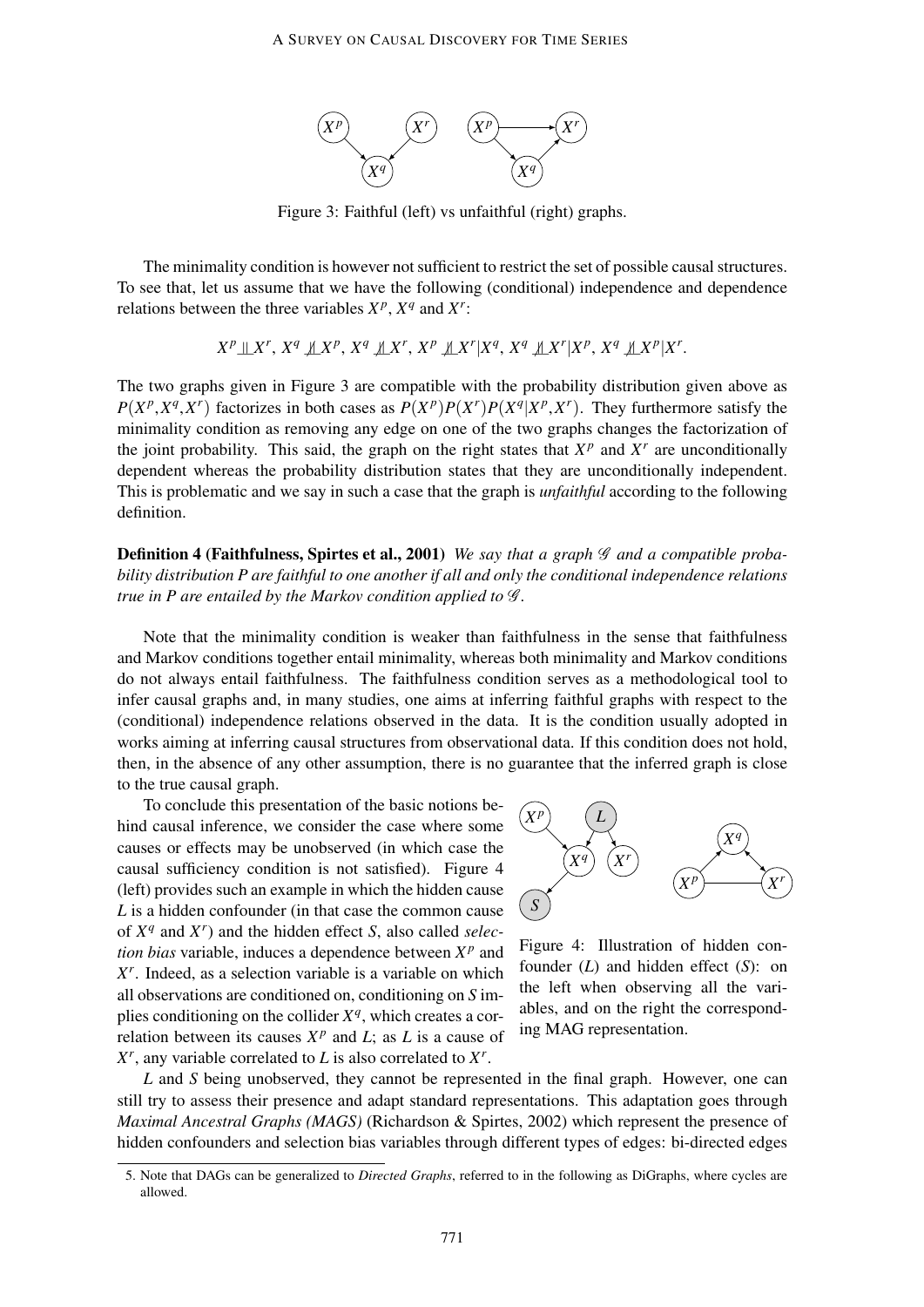$(\leftrightarrow)$  in the graph represent the existence of a hidden confounder whereas undirected edges (-) represent unobserved selection bias variables that have been conditioned on rather than marginalized over. MAGs<sup>6</sup> are maximal in the sense that no additional edge may be added to the graph without changing the independence model (Richardson & Spirtes, 2002). The notions introduced before can readily be extended to MAGs.

Lastly, when the variables considered are temporal, then one can rely on the *temporal priority* concept that goes back to Hume (1738) and is described by Rankin and McCormack (2013). In a nutshell, it simply states that a cause precedes its effects.

Definition 5 (Temporal Priority) *A causal relation between two variables is said to satisfy the* temporal priority *if it is oriented in such a way that the cause occurred before its effect.*

Temporal priority makes the process of causality asymmetric in time and is useful for orienting a causal relation when one knows that two variables are causally related. That said, the difference in time between two events associated to two time series may not be observed if the sampling frequencies of the time series are small. It is thus possible that two events that occurred at different time instants will be seen as instantaneous in the observational time series. Instantaneous causal relations, sometimes called contemporaneous causal relations, correspond to causal relations between causes and effects that occur at different time instants yet appear instantaneous.

# 2.2 Causal Graphs for Time Series



Figure 5: Different causal graphs that one can infer from three time series: full time causal graph (5a), window causal graph (5b) and summary causal graph (5c). Note that the first one gives more information but cannot be inferred in practice, the second one is a schematic viewpoint of the full behavior, whereas the last one give an overview and can be deduced from the window causal graph.

Causal discovery in time series aims at discovering, from observational data, causal relations within and between *d*-variate time series X where, for a fixed *t*, each  $\mathcal{X}_t$  is a vector  $(\mathcal{X}_t^1, \dots, \mathcal{X}_t^d)$ in which each variable  $\mathcal{X}_t^p$  represents a measurement of the *p*-th time series at time *t*. There are

<sup>6.</sup> Similarly to DiGraphs, one can extend MAGs to take into account cycles and self loops.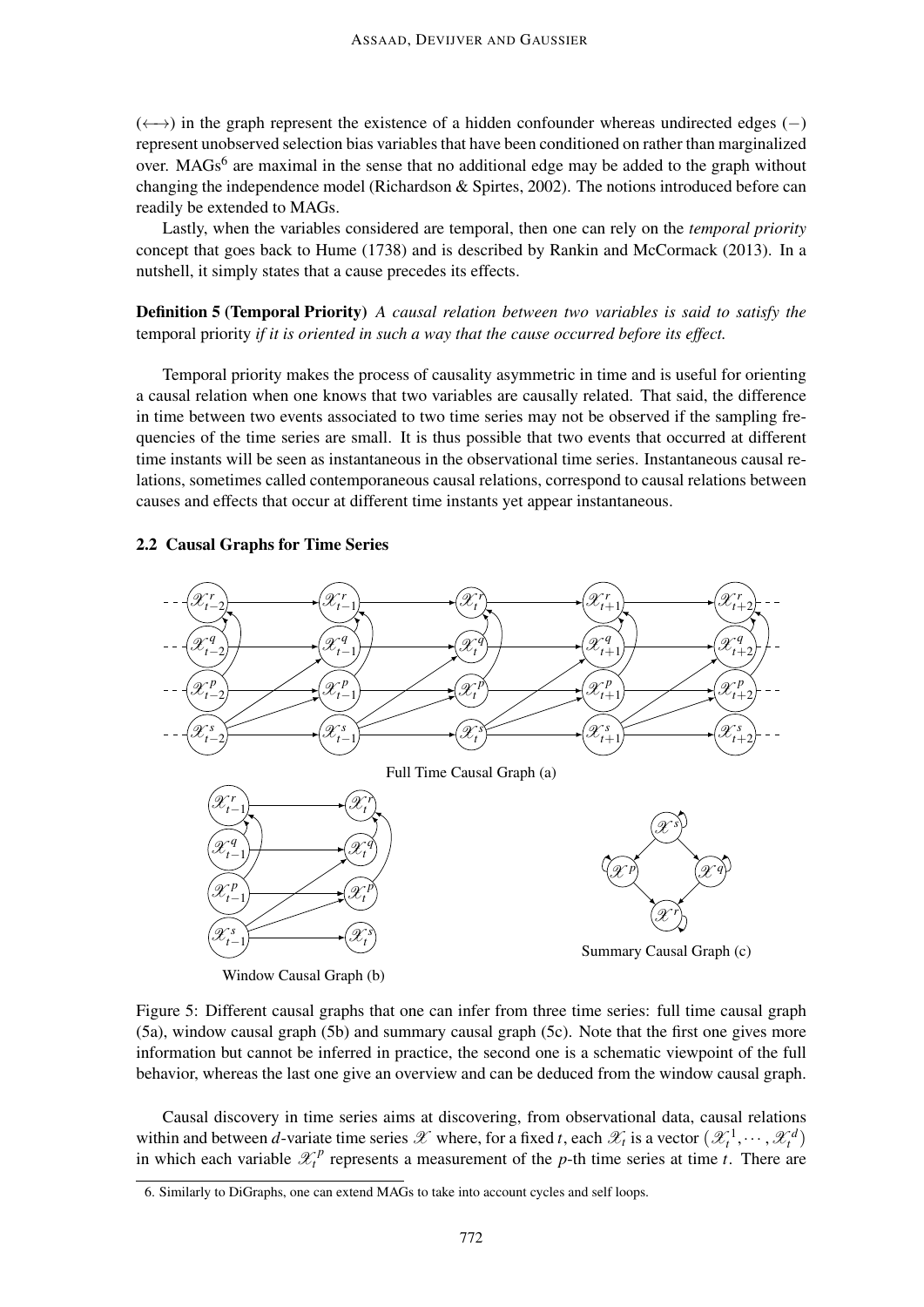three ways to represent time series through a causal graph  $\mathscr{G} = (V, E)$  with *V* the set of vertices and *E* the set of edges. The first is called a *full time causal graph* (also called *infinite dynamic causal graph* by Malinsky & Spirtes, 2018) and represents a complete graph of the dynamic system, as illustrated in Figure 5a.

Definition 6 (Full Time Causal Graph) *Let* X *be a multivariate discrete-time stochastic process and*  $\mathscr{G} = (V, E)$  *the associated* full time causal graph. The set of vertices in that graph consists of *the set of components*  $\mathscr{X}^1, \ldots, \mathscr{X}^d$  at each time  $t \in \mathbb{Z}$ . The edges E of the graph are defined as *follows:* variables  $\mathscr{X}_{t-1}^p$  $\chi_{t-i}^p$  and  $\mathscr{X}_t^q$  are connected by a lag-specific directed link  $\mathscr{X}_{t-i}^p \to \mathscr{X}_t^q$  in  $\mathscr{G}_t$ *pointing forward in time if and only if*  $\mathscr{X}^p$  causes  $\mathscr{X}^q$  at time t with a time lag of  $i > 0$  for  $p = q$ *and with a time lag of i*  $\geq 0$  *for p*  $\neq$  *q.* 

It is usually not possible to infer general full time causal graphs as there usually is a single observation for each time series at each time instant and it is common to rely on the so-called *Consistency Throughout Time* (also referred to as Causal Stationarity by Runge, 2018) assumption.

**Definition 7 (Consistency Throughout Time)** *A causal graph*  $\mathscr{G} = (V, E)$  *for a multivariate time series*  $\mathscr X$  *is said to be* consistent throughout time *if all the causal relationships remain constant in direction throughout time.*

When assuming consistency throughout time, the full time causal graph can be contracted to give a finite graph which we call *window causal graph*. It is a representation of the causal graph through a time window, the size of which equals the maximum lag relating time series in the full time causal graph.

Definition 8 (Window Causal Graph) *Let* X *be a multivariate discrete-time stochastic process and*  $\mathscr{G} = (V, E)$  *the associated* window causal graph *for a window of size*  $\tau$ *. The set of vertices in that graph consists of the set of components*  $\mathscr{X}^1, \ldots, \mathscr{X}^d$  *at each time t*,..., $t + \tau$ *. The edges E of the graph are defined as follows: variables*  $\mathscr{X}_{t-1}^p$ *t*−*i and* X *q <sup>t</sup> are connected by a lag-specific directed link*  $\mathscr{X}_{t-i}^p \to \mathscr{X}_t^q$  *in*  $\mathscr{G}$  pointing forward in time if and only if  $\mathscr{X}^p$  causes  $\mathscr{X}^q$  at time t with a time *lag of*  $0 \le i \le \tau$  *for*  $p \ne q$  *and with a time lag of*  $0 \lt i \le \tau$  *for*  $p = q$ *.* 

Figure 5b illustrates a window causal graph corresponding to the full time causal graph given in Figure 5a with consistency throughout time. This graph encodes the following causal relations:  $\mathscr{X}^s$  causes itself with a lag equal to 1, causes  $\mathscr{X}^p$  with a lag equal to 1 and causes  $\mathscr{X}^q$  with a lag equal to 1;  $\mathscr{X}^p$  causes itself with a lag equal to 1,  $\mathscr{X}^q$  causes itself with a lag equal to 1, and  $\mathscr{X}^p$  and  $\mathscr{X}^q$  cause  $\mathscr{X}^r$  with a lags equal to 0;  $\mathscr{X}^r$  causes itself with a lag equal to 1. Note that the full time causal graph and the window causal graph are equivalent when assuming consistency throughout time. When this assumption is not made, the only representation one can use is the full time causal graph. Lastly, the window causal graph can be summarized into a summary causal graph (see below), at the cost of losing information on the particular instants in the past at which the causes occured.

In practice, it is often sufficient to know the causal relations between time series as a whole, without knowing precisely the relations between time instants. In that case, one can further compress the causal graph in a *summary graph* (also called *unit graph* by Chu & Glymour, 2008) that represents causal relations within and between time series without any time information. An example of such a graph is given in Figure 5c. Note that since a summary causal graph is a summary of the full time causal graph, it can contain cycles.

Definition 9 (Summary Causal Graph) *Let* X *be a multivariate discrete-time stochastic process and*  $\mathscr{G} = (V, E)$  *the associated* summary causal graph. The set of vertices in that graph consists of the set of time series  $\mathscr{X}^1,\ldots,\mathscr{X}^d.$  The edges E of the graph are defined as follows: variables  $\mathscr{X}^p$ and  $\mathscr{X}^q$  are connected if and only if there exists some time t and some time lag i such that  $\mathscr{X}^p_{t-1}$ *t*−*i causes*  $\mathscr{X}_t^q$  at time t with a time lag of  $0 \leq i$  for  $p \neq q$  and with a time lag of  $0 < i$  for  $p = q$ .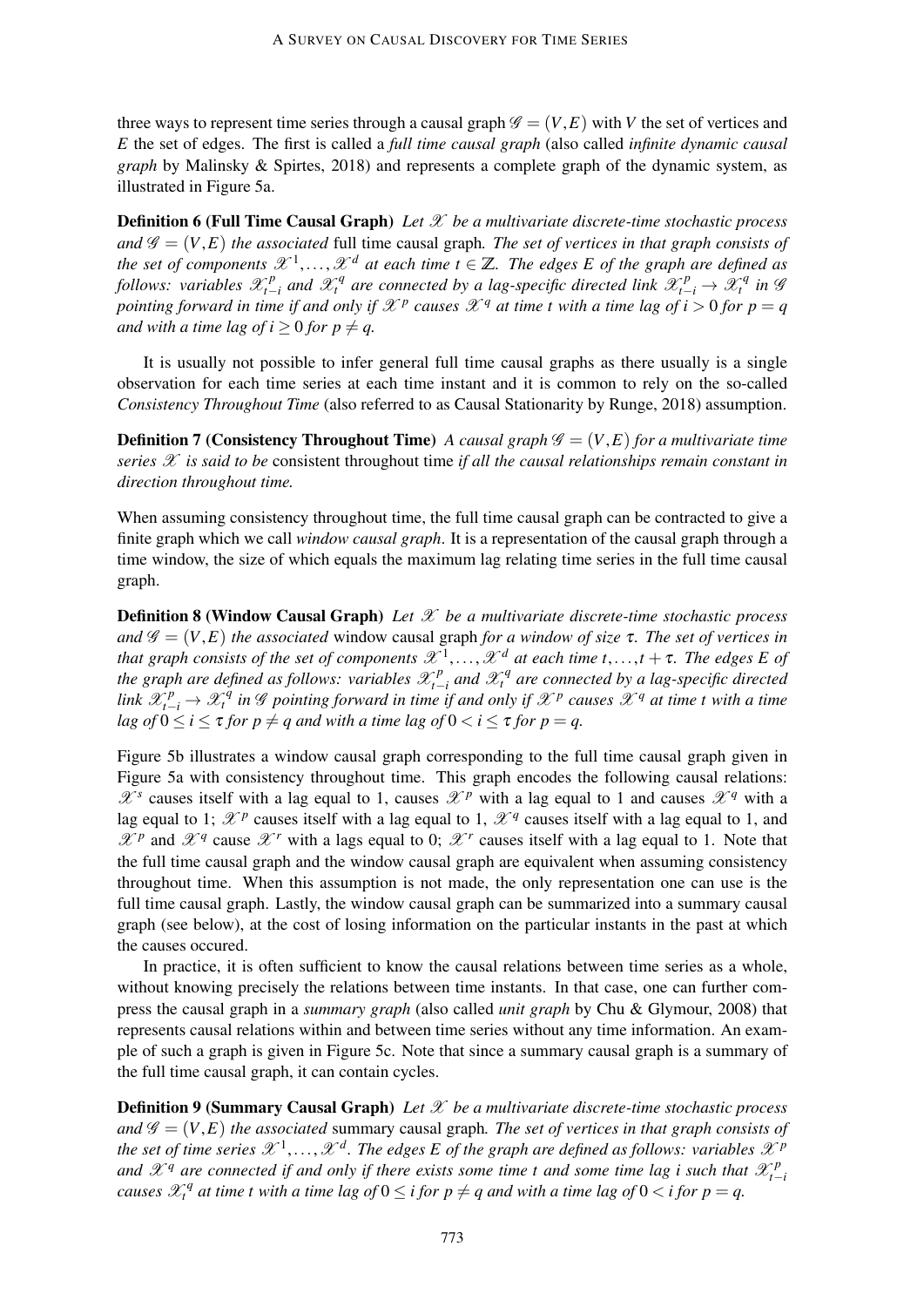Summary graphs are in general less sensitive to possible variations in time and errors in estimating time lags compared to full time and window causal graphs.

### 2.3 When is a Method *Truly Causal*?

Most methods reviewed in this survey fit within the following, general form for the functional model of any potential effect  $\mathcal{X}^q$  (this model is compatible with *temporal priority* (Def. 5) and *Consistency Throughout Time* (Def. 7)):

$$
\forall t, \mathscr{X}_t^q = f(\mathscr{C}_t^q(\mathscr{X}^{r_1}), \cdots, \mathscr{C}_t^q(\mathscr{X}^{r_q}), \xi_t^q), \tag{1}
$$

where f denotes any real-valued multivariate function and  $\xi_t^q$  represents some noise independent from all the causes of  $\mathscr{X}_t^q$ .  $\mathscr{C}^q = \{ \mathscr{X}^{r_1}, \cdots, \mathscr{X}^{r_q} \}$  is the set of time series which are causes of  $\mathscr{X}^q$ .  $\mathscr{C}_t^q(\mathscr{X}^r)$ , for  $\mathscr{X}^r \in \mathscr{C}_q$ , represents the past instants (*i.e.*, time instants before *t*) of  $\mathscr{X}^r$  which are causes of  $\mathcal{X}^q_t$ . It can be written as:

$$
\mathcal{C}_t^q(\mathcal{X}^r) = \{ \mathcal{X}_{t-\gamma_1}^r, \cdots, \mathcal{X}_{t-\gamma_{K_r}}^r \},\tag{2}
$$

where  $K_r \in \mathbb{Z}^+$  and  $\gamma_1, \dots, \gamma_{K_r}$  are integers such that  $\gamma_1 > \dots > \gamma_{K_r} \geq 0$ . As past instants of a time series can (and usually do) participate to the definition of the current instant,  $\mathscr{X}^q$  can of course be a cause of itself. Methods usually differ on the assumptions made on  $f, \mathcal{C}_t^q()$  and the observational data. Note however that few methods, as topology-based and difference-based methods (Section 8), rely on a different modelling, based on differential equations (see also Blom et al., 2019).

Not all methods are deemed to recover true causal relations even though the distinction between those which are and those which aren't is not always clearcut. With the model above, a time series correlated with  $\mathscr{X}^q$  and not in  $\mathscr{C}^q$  corresponds to a spurious correlation. At the finer grained level of time instants, for a time series  $\mathscr{X}^r \in \mathscr{C}^q$ , any past instant of  $\mathscr{X}^r$  correlated with  $\mathscr{X}^q_t$  and not in  $\mathcal{C}_t^q(\mathcal{X}^r)$  also corresponds to a spurious correlation. Methods aiming at discovering summary causal graphs may be interested in just the first type of correlations (between time series), whereas methods aiming at discovering window causal graphs are usually interested in both types (between time series and between time instants). In this survey, we say that a method is truly causal when it aims at distinguishing spurious correlations from causal relations, be it at the level of time series or at the finer grained level of time instants. In that case, we will use the standard vocabulary of causality and say, for example, that a variable *causes* another variable. The pairwise Granger method (Section 3), for example, is not truly causal and we say in that case that a variable *Grangercauses* another variable. This is also the case for CCM causality and PAI causality (Definitions 15 and 16, Section 8.2) which do not clearly distinguish correlations and causal relations but mainly focus on specific correlations. Multivariate and recent extensions of the Granger method however aim at distinguishing spurious correlations and causal relations and are considered truly causal. This is also the case for constraint-based, noise-based, score-based and logic-based approaches.

We now turn to the different approaches used to infer causal graphs between time series.

### 3. Granger Causality

Granger causality is one of the oldest concepts in causal inference, based on a statistical version of Hume's regularity theory (Hume, 1738) which states that causal relations can be inferred by the experience of constant conjunctions between causes and effects, a cause preceding its effects<sup>7</sup>. Probabilistic versions of Hume's regularity theory, based on the probability raising principle (conditioning on a cause increases the probability for the effect to appear), have been investigated by different authors, among which one can cite Reichenbach (1956), Suppes (1970) and Eells (1991). Granger (1969) proposed a statistical version that can be stated as:

<sup>7.</sup> Originally, Granger causality was introduced for continuous time series. It has however been extended to temporal point processes (Kim, Putrino, Ghosh, & Brown, 2011; Casile, Faghih, & Brown, 2021).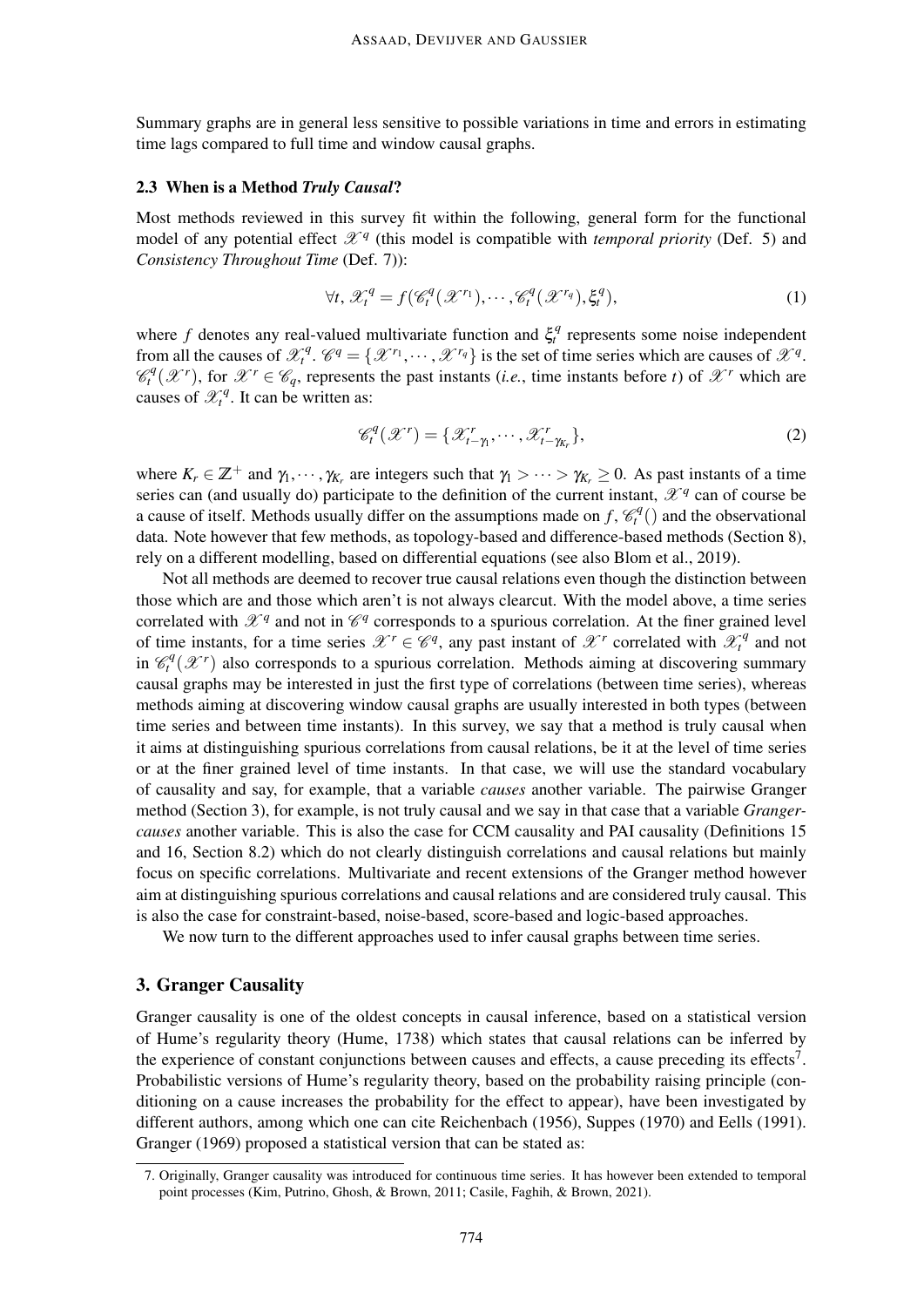

Figure 6: Running example: structure inferred by the pairwise Granger method (an arbitrary order has been chosen for the example).

# Definition 10 (Granger Causality, Granger, 1980) *A time series* X *<sup>p</sup> Granger-causes* X *<sup>q</sup> if past values of*  $\mathscr{X}^p$  *provide unique, statistically significant information about future values of*  $\mathscr{X}^q$ *.*

For a given effect, the unique information contained in its causes and not in other variables allows to optimally forecast the effect from its causes only. In addition, the temporal precedence constraints it relies on prevents one from inferring the direction of "instantaneous" relations. Indeed, modifying Granger causality by regressing  $\mathcal{X}^q_t$  using the past values of  $\mathcal{X}^q$  and  $\mathcal{X}^p$ , as well as  $\mathcal{X}^p_t$  to take into account instantaneous effects, does not allow to decide which variable is the cause and which the effect, as already noted by Granger (1988). Moreover, Granger Causality can be problematic in dynamic systems with weak to moderate coupling, because separability (information about causes is not contained in effects) is not always met (Granger, 1969; Sugihara, May, Ye, hao Hsieh, Deyle, Fogarty, & Munch, 2012).

However, despite these downsides, Granger causality is generally considered as a valuable tool that can improve the performance of prediction and was proven to be effective in many fields such as econometrics (Hiemstra & Jones, 1994), neuroscience (Brovelli et al., 2004; Ding et al., 2006), climate analysis (Papagiannopoulou et al., 2017; Zhang et al., 2011) to name but a few.

We provide below a more detailed description of standard Granger causality and its recent extensions.

# 3.1 Standard Pairwise Granger Causality

In its simplest version, under the assumption of stationary linear systems and to assess whether  $\mathcal{X}^p$ Granger-causes  $\mathscr{X}^q$ , one considers the following autoregression model:

$$
\mathcal{X}_t^q = a_{q,0} + \sum_{i=1}^{\tau} a_{q,i} \mathcal{X}_{t-i}^q + \xi_t^q, \tag{Mres}
$$

and its augmented version:

$$
\mathcal{X}_t^q = a_{q,0} + \sum_{i=1}^{\tau} a_{q,i} \mathcal{X}_{t-i}^q + \sum_{i=1}^{\tau} a_{p,i} \mathcal{X}_{t-i}^p + \xi_t^q,
$$
 (Mfull)

where  $(\xi_t^q)_t$  are uncorrelated random variables with zero mean and variance  $\sigma^2$ ,  $(a_{q,i})_{1\leq i\leq \tau}$  and  $(a_{p,i})_{1\leq i\leq \tau}$  are real coefficients, and  $\tau$  corresponds to the optimal lag value. The model (Mres) is an autoregressive model and is called the *restricted model*. It uses only past values of  $\mathcal{X}^q$  to predict its current value. The model (Mfull) is an augmented version of the autoregressive model and is called the *full model*. It uses both past values of  $\mathcal{X}^q$  and  $\mathcal{X}^p$  to predict the current value of  $\mathcal{X}^q$ . If the full model is significantly more accurate than the restricted model, one can conclude that  $\mathcal{X}^p$ Granger-causes  $\mathscr{X}^q$ . From a statistical viewpoint, a statistical test such as the *F*-test can be used to determine whether the full model is significantly better than the restricted one, the null hypothesis stating that  $\mathscr{X}^p$  does not Granger-cause  $\mathscr{X}^q$ . In practice, the optimal lag  $\tau$  can be estimated using any information criterion, as the Akaike or Schwartz information criteria.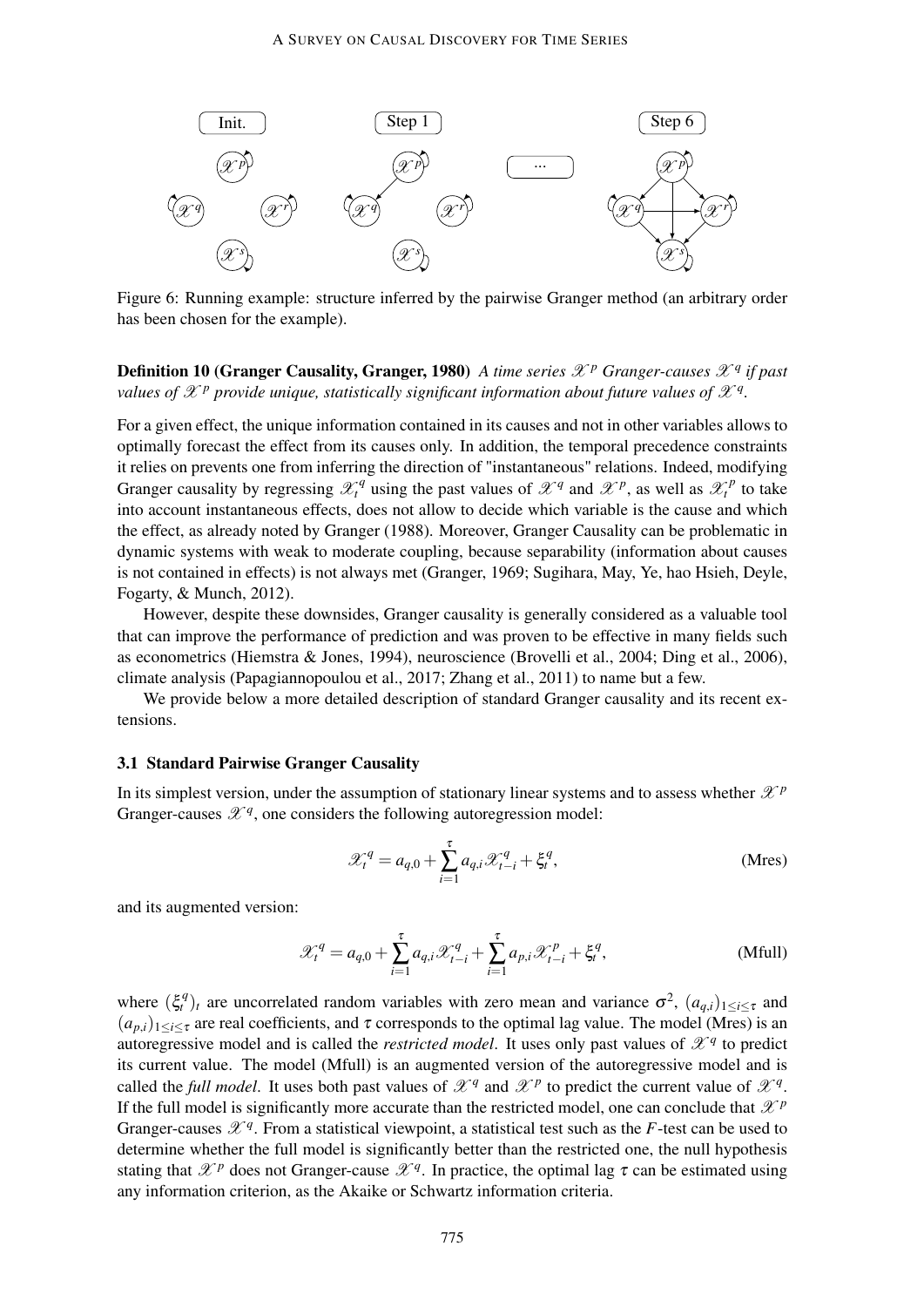### Algorithm 1 PWGC

**Require:**  $\mathscr X$  a *d*-dimensional time series of length *T*,  $\tau_{\text{max}} \in \mathbb N$  the maximum number of lags Form an empty graph G with *d* nodes *V* Standardize the data and check if it is covariance stationary Find the optimal lag value  $\tau \in \{1, \ldots, \tau_{\text{max}}\}\$ for  $\mathscr{X}^q \in V$  do Fit Mres:  $(\mathscr{X}_{t-1}^q)$  $\chi^q_{t-i}$ ) 1≤*i*≤τ  $\mapsto \mathcal{X}_t^q$  and compute its residuals for  $\mathscr{X}^p \in V \setminus \{ \mathscr{X}^q \}$  do Fit Mfull:  $(\mathscr{X}_{t-1}^p)$  $\mathscr{X}_{t-i}^p$ ,  $\mathscr{X}_{t-1}^q$  $\chi^q_{t-i}$ )<sub>1≤*i*≤τ</sub>  $\mapsto$   $\mathcal{X}_t^q$  and compute its residuals  $z =$  test to compare (Mfull) and (Mres) if  $z < \alpha$  then add edge  $\mathscr{X}^p \to \mathscr{X}^q$  to  $\mathscr{G}$ Return the Summary DiGraph  $\mathscr G$ 

Figure 6 illustrates the behaviour of this method which infers a summary causal graph. Starting from an empty graph (with self causes), all relations between pairs of variables are iteratively tested.

In a multivariate setting, a pairwise analysis can be performed using the bivariate approach summarized in Algorithm 1. This approach does however not fully capture Granger's original ideas which assume that all relevant information is included in the analysis (Eichler, 2008). Furthermore, a pairwise approach may lead to ambiguous results in terms of differentiating direct from mediated causal relations (Ding et al., 2006), detecting for example a spurious correlation in a chaining of three times series, which can be removed by conditioning on the common dependencies. To address these problems, a direct extension of Granger causality to multivariate time series has been proposed.

### 3.2 Multivariate Granger Causality

To overcome the problem of common confounders, all relevant information needs to be included in the analysis. Let  $\mathscr{X} = (\mathscr{X}^1, \mathscr{X}^2, \cdots, \mathscr{X}^d)$  be a *d*-dimensional time series. The multivariate Granger causality, or conditional Granger causality (Geweke, 1982; Chen et al., 2004; Barrett et al., 2010), makes use of the following restricted and full models, both based on a vector autoregressive extension of the autoregressive model of the pairwise case:

$$
\mathcal{X}_t^q = a_{q,0} + \sum_{\substack{r=1 \ r \neq p}}^d \sum_{i=1}^\tau a_{r,i} \mathcal{X}_{t-i}^p + \xi_t^q,
$$
 (mvMres)  

$$
\mathcal{X}_t^q = \xi - \sum_{r=1}^d \sum_{i=1}^\tau \xi_{r,i} \mathcal{X}_{t-i}^r + \xi_t^q
$$
 (mvMres)

$$
\mathcal{X}_t^q = a_{q,0} + \sum_{r=1}^a \sum_{i=1}^r a_{r,i} \mathcal{X}_{t-i}^r + \xi_t^q, \qquad (\text{mvMfull})
$$

where  $(\xi_t^q)_t$  are uncorrelated random variables with zero mean and variance  $\sigma^2$ ,  $a_{q,0}$  and  $(a_{r,i})_{1 \leq r \leq d, 1 \leq i \leq n}$ are real coefficients, and  $\tau$  is as before the optimal lag. Here the full model (mvMfull) uses all observational time series whereas the restricted model (mvMres) uses all time series except  $\mathscr{X}^p$ . Analogously to the bivariate case, and as shown in Algorithm 2, if the full model is significantly more accurate than the restricted model (through a statistical test), one concludes that  $\mathscr{X}^p$  Granger-causes  $\mathscr{X}^q$ . This version is sound and usually yields better results; however, its computation overload is such that in practice many studies rely on the pairwise version.

### 3.3 Extensions

In its original version, Granger causality cannot deal with non-stationary processes. A linear regression learning process with weighted distribution shifts, called linear WDS, was recently introduced by Luo et al. (2015) to overcome this problem. In linear WDS, distribution shifts are detected by analyzing the mean and standard deviation of the preceding points: a distribution shift is identified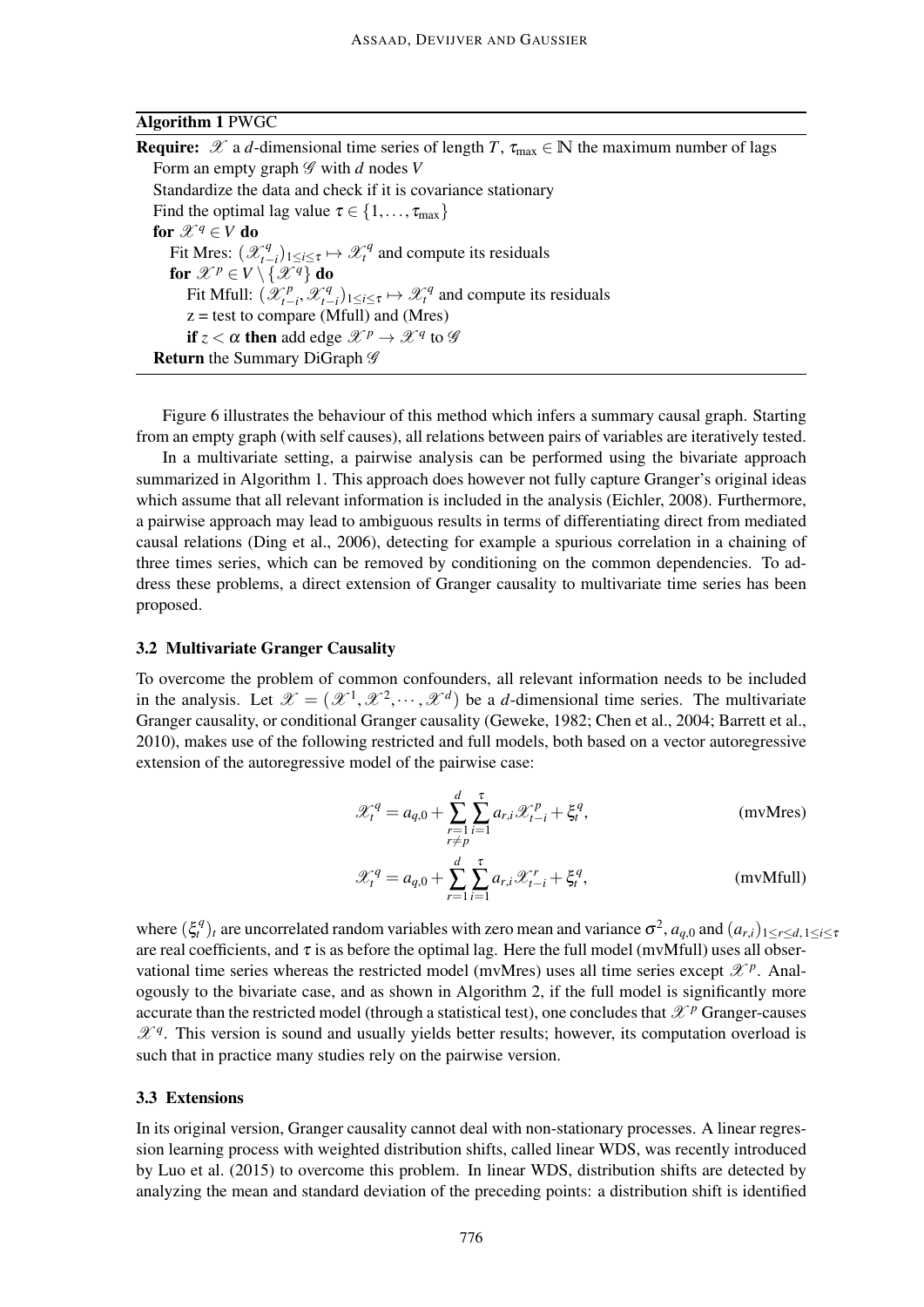### Algorithm 2 MVGC

**Require:**  $\mathscr X$  a *d*-dimensional time series of length *T*,  $\tau_{\text{max}} \in \mathbb N$  the maximum number of lags Form an empty graph G with *d* nodes *V* Standardize the data and check if it is covariance stationary Find the optimal lag value  $\tau \in \{1, \ldots, \tau_{\text{max}}\}\$ for  $\mathscr{X}^q \in V$  do Fit mvMfull:  $(\mathscr{X}_{t-i})_{1 \leq i \leq \tau} \mapsto \mathscr{X}_t^q$  and compute its residuals for  $\mathscr{X}^p \in V \setminus \{ \mathscr{X}^q \}$  do Fit mvMres:  $(\mathscr{X}_{t-i} \setminus {\mathscr{X}_{t-1}^p})$  $\mathcal{L}^p_{t-i}$ })<sub>1≤*i*≤τ</sub>  $\mapsto \mathcal{X}^q_t$  and compute its residuals  $z =$  test to compare (mvMfull) and (mvMres) if  $z < \alpha$  then add edge  $\mathscr{X}^p \to \mathscr{X}^q$  to  $\mathscr{G}$ Return the Summary DiGraph  $\mathscr G$ 

at *t* if  $\mathcal{X}_t \notin [\mu - k\sigma, \mu + k\sigma]$ , where *k* is a parameter that controls the strength of the detection, and  $\mu$  and  $\sigma$  are respectively the mean and the standard deviation computed over a sliding window of past values. Samples are then divided into two subgroups, corresponding to normal samples and samples with local distribution shifts. The cost function finally considered corresponds to a weighted quadratic mean of these two subgroups.

Another drawback of Granger causality is related to its underlying linear assumption as associations are highly likely to be non-linear on real datasets. To overcome this, several extensions have been proposed.

For example, Hiemstra and Jones (1994) state that time series  $\mathcal{X}^p$  does not Granger-cause times series  $\mathcal{X}^q$  if for given values of  $a \geq 1, b \geq 1, m \geq 1$  and  $\varepsilon > 0$  one has:

$$
\Pr\left(\|\mathcal{X}_{t:m}^q - \mathcal{X}_{s:m}^q\|_{\infty} < \varepsilon \mid \|\mathcal{X}_{t- a:a}^q - \mathcal{X}_{s-a:a}^q\|_{\infty} < \varepsilon, \|\mathcal{X}_{t-b:b}^p - \mathcal{X}_{s-b:b}^p\|_{\infty} < \varepsilon\right) \\
= \Pr\left(\|\mathcal{X}_{t:m}^q - \mathcal{X}_{s:m}^q\|_{\infty} < \varepsilon \mid \|\mathcal{X}_{t-a:a}^q - \mathcal{X}_{s-a:a}^q\|_{\infty} < \varepsilon\right).
$$

with  $\mathscr{X}_{t:m} = (\mathscr{X}_t, \dots, \mathscr{X}_{t+m-1})$ ; the infinite norm  $\|\cdot\|_{\infty}$  corresponds to the maximal component of the vector. A test with correlation-integral estimators is used to determine whether the above equality holds or not.

An analogous causality testing procedure between univariate time series has been developed by Bell et al. (1996). On top of a non parametric regression, an additive modeling framework is used where the restricted and the full models are as follows:

$$
\mathcal{X}_t^2 = \sum_{k=1}^{\tau} f_2(\mathcal{X}_{t-k}^2) + \xi_t^{\mathcal{X}^2},
$$
 (nlMres)

$$
\mathcal{X}_t^2 = \sum_{k=1}^{\tau} f_2(\mathcal{X}_{t-k}^2) + \sum_{k=1}^{\tau} f_1(\mathcal{X}_{t-k}^1) + \xi_t^{\mathcal{X}^2|\mathcal{X}^1}, \tag{nlMfull}
$$

where  $(\xi_t)_t$  are uncorrelated random variables with zero mean and a variance  $\sigma^2$ .

Following slightly different directions, Ancona et al. (2004) proposed to use radial basis functions in the restricted and full models, whereas Chen et al. (2004) proposed a method, called extended Granger causality, which relies on local linear functions corresponding to the standard restricted and full models applied on the points of the same neighborhood. The extended Granger causality is defined as the average of those local Granger causality models. There is a trade-off in this approach between considering large neighborhoods, which ensures representative estimates, and considering small neighborhoods, for which the linearization is more valid.

In Marinazzo et al. (2008), the authors proposed to use kernel approximations of the nonlinear models. Similarly, Sun (2008) used a kernel framework to infer the causality between multivariate time series. Faes et al. (2008) introduced a nonlinear exogenous autoregressive (NARX) model, the parameters of which are estimated through an optimal parameter search. This method is however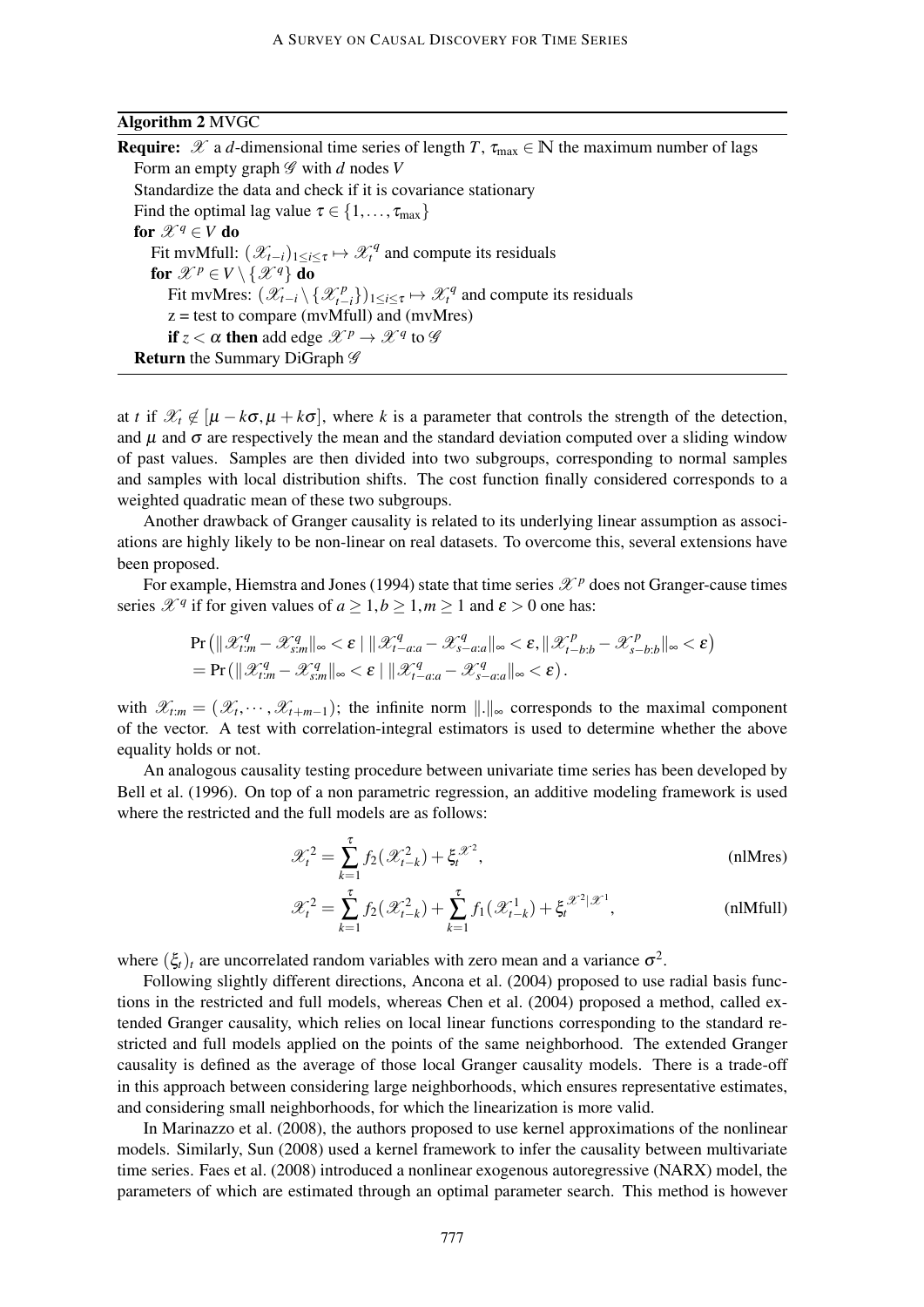

Figure 7: Neural network associated to TCDF: *d* independent CNNs  $(N_q)_{1 \leq q \leq d}$ , all having time series  $\mathscr{X}^1 \cdots \mathscr{X}^d$  of length *T* as input. For  $1 \le q \le d$ , the network  $N_q$  predicts  $\mathscr{X}^q$  by  $\mathscr{X}^q$ , and also outputs the kernel weights  $(W_{q,p,k})_{1 \leq p \leq d, 1 \leq k \leq K}$  (where K represents the kernel size) and attention scores  $(a_{q,p})_{1 \leq p \leq d}$ . After attention interpretation, causal validation and delay discovery, a temporal causal graph is constructed.

parametric, only applicable to bivariate interactions and only appropriate for nonlinearities up to the third order as the number of model parameters that need to be estimated becomes computationally intractable for higher orders. More recently, and still within the bivariate setting, Jiao et al. (2013) proposed a universal estimation of directed information, and detailed how it can be used to infer causal influences within the Granger causality framework. Even more recently, Nicolaou and Constandinou (2016) proposed a method based on Non-Parametric Multiplicative Regression (NPMR), that detects causal relationships by using the error variances obtained from the NPMR model. Papagiannopoulou et al. (2017) presented a direct extension of the standard method by replacing the linear models in the restricted and full models with non-linear models based on random forests. Copulas have also been used to model nonlinear relations between values of time series as by Hu and Liang (2014) and Kim et al. (2019). Lastly, and not surprisingly, several researchers have investigated the use of deep networks. The temporal causal discovery model (TCDF) represents such an attempt. Because of the popularity of deep neural networks, we detail it below.

# 3.4 A Deep Learning Extension for Causal Discovery

The Temporal Causal Discovery Framework (TCDF), introduced by Nauta et al. (2019), learns complex non linear causal relations between time series using deep neural networks with an attention mechanism within dilated depthwise<sup>8</sup> convolutional networks. It consists of *d* independent attention-based CNNs  $(N_q)_{1 \leq q \leq d}$ , all with the same architecture but with a different target time series  $\mathscr{X}^q$  as illustrated in Figure 7. Each neural network outputs its prediction, attentions scores and kernel weights which allow a causal interpretation of the results: a high attention on a time series  $\mathscr{X}^p$  while forecasting a time series  $\mathscr{X}^q$  indicates that the former contains information that helps better forecasting the latter.

Thus, for  $1 \le q \le d$ , the attention scores  $(a_{q,p})_{1 \le p \le d}$  of the attention mechanism indicate which time series contains the most valuable information for prediction, and detect which ones are potentially causally associated with the target time series  $\mathscr{X}^q$ . To interpret the attention scores causally, the Softmax function  $\sigma$  is applied, followed by a semi-binarization step that filters out all attention scores that fall below a threshold  $s_q$ . To determine  $s_q$ , TCDF starts by ranking the attention

<sup>8.</sup> A dilated convolution applies a kernel over an area while skipping values with a certain step size which increases exponentially from a hidden layer to another depending on a chosen dilation coefficient. A depthwise convolution is a type of convolution where a single convolutional filter is applied for each input channel. In this case, each channel is a time series.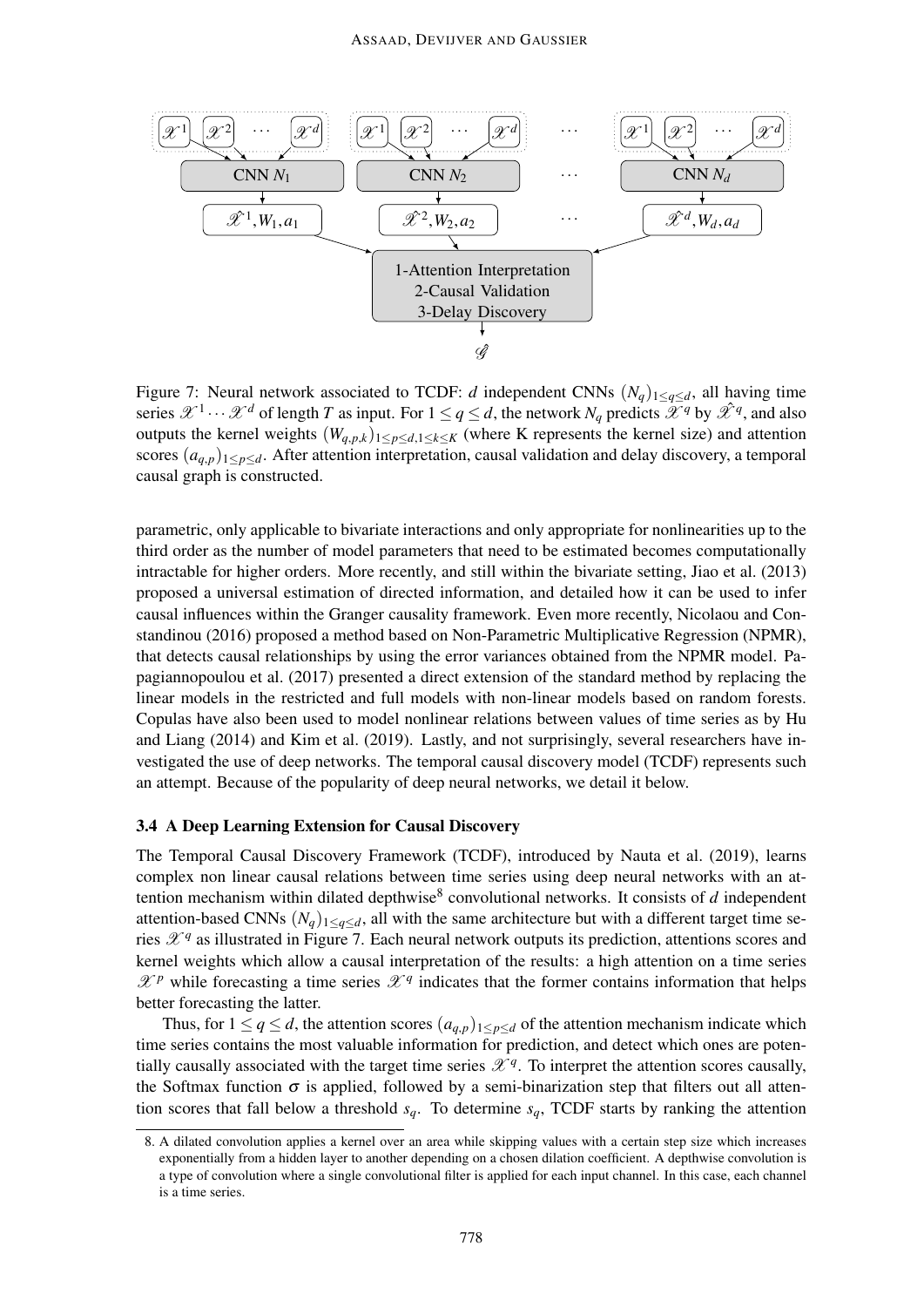### Algorithm 3 TCDF

**Require:**  $\mathscr X$  a *d*-dimensional time series of length *T*, number of hidden layers *L*, kernel size *K*, dilation coefficient *c*, number of epochs, loss function and learning rate  $\tau_{max} = 1 + (K - 1) \sum_{l=0}^{L} c^{l}$ Form an empty graph  $\mathscr G$  with  $d\tau_{max}$  nodes V for  $q \in \{1, \dots, d\}$  do Fit  $N_q$  :  $(\mathscr{X}_{t-i})_{1\leq i\leq \tau} \mapsto \mathscr{X}_t^q$ Compute the attention scores  $a_q$  and the kernel weights  $W_q$ Sort the attention scores  $a_q$  into *b* with decreasing order Compute the biggest attention score  $s_q$  associated to the largest gap in *b* for  $p \in \{1, \dots, d\}$  do if  $\sigma(a_{q,p}) > s_q$  then  $i = \text{argmax}(W_{q,p,})$ Add edge  $\mathscr{X}_{t-i}^{p} \to \mathscr{X}_{t}^{q}$  to  $\mathscr{G}$ for  $(\mathscr{X}_{i}^p)$ *<i><sup>p</sup>*<sub>*i*</sub>−*i*</sub>, X<sup>*q*</sup></del>  $f_j^{(q)}$ )  $\in$  Hom $(\mathscr{X}_{t-1}^p)$  $\mathcal{X}_{t-i}^p$ ,  $\mathcal{X}_t^q$ ,  $\mathcal{G}$ ) do add edge  $\mathcal{X}_{j-i}^p$  →  $\mathcal{X}_j^q$  $f: (\mathcal{X}_{j-i}^p, \mathcal{X}_j^q) \in \text{Hom}(\mathcal{X}_{t-i}^p, \mathcal{X}_t^q, \mathcal{G})$  do add edge  $\mathcal{X}_{j-i}^p \to \mathcal{X}_j^q$  to  $\mathcal{G}$ <br>  $f \subset \text{Bar}(\mathcal{X}_j^q, \mathcal{G})$  do for  $\mathscr{X}_{t-i}^p \in \mathrm{Par}(\mathscr{X}_t^q, \mathscr{G})$  do Compute the loss of  $N_q$  on  $\mathscr X$  where  $\mathscr X_{t-1}^p$  $\int_{t-i}^{p}$  is permuted if the loss increases significantly then Remove edge  $\mathcal{X}_{t-i}^p \to \mathcal{X}_t^q$  from  $\mathcal{Y}_t^p$ for  $(\mathscr{X}_{i}^{p})$ *j*−*i* ,X *q*  $\mathcal{F}_j^q$ )  $\in$  Hom $(\mathcal{X}_{t-1}^p)$ *t*−*i*</sub>,  $\mathscr{X}_t^q$ ,  $\mathscr{G}$  ) do remove edge  $\mathscr{X}_{j-i}^p$  →  $\mathscr{X}_j^q$ *j* from G **Return** the Window MAG  $\mathscr G$ 

scores from high to low and then searches for the largest  $\text{gap}^9$  between two adjacent attention scores. The threshold  $s_q$  is then equal to the biggest attention score associated to that gap. To distinguish causality-based from correlation-based attention, a causal validation step is applied: potential causes are validated if the loss of a network, when removing the chronicity of a time series using permutation, increases significantly when a variable is permuted. Once all causal relations have been established for time series  $\mathscr{X}^q$ , TCDF detects their time delays by interpreting the kernel weights  $(W_{q,p,k})_{1 \leq p \leq d, 1 \leq k \leq K}$  which consist of *d* rows and *K* columns (where *K* is

the kernel size). Each row is associated to one input time series and each column shows the importance of each time delay of associated time series.

As can be seen in Figure 7, TCDF can learn self-causation since it includes the past of  $\mathscr{X}^q$ when fitting  $N_q$  for  $1 \le q \le d$ . It is also able to detect hidden confounders if they have equal delays to their effects with no additional cost by simply assuming that bidirectional causal relations cannot be instantaneous. For example,



Figure 8: How TCDF deals with hidden confounders. A red edge (left) indicates a wrong causal relation discovered by TCDF, whereas a red double edge (right) indicates that a true causal relation is discovered. Numbers correspond to delays.

TCDF is able to detect the presence of a hidden confounder in Figure 8 (right) but not in Figure 8 (left). A sketch of TCDF is presented in Algorithm 3.

One of the main drawbacks of TCDF is the number of hyperparameters it relies on (number of hidden layers, kernel size, dilation coefficient, number of epochs, loss function and learning rate) and the difficulty to tune them. In addition, unlike other methods, there is no direct way to set the maximum number of lags as increasing the number of hidden layers (or the kernel size or the dilation coefficient) leads to an increase in the number of time steps seen by the sliding kernel, and so to an increase in the maximum delay.

<sup>9.</sup> Additional constraints can be added; for more details see Nauta et al. (2019).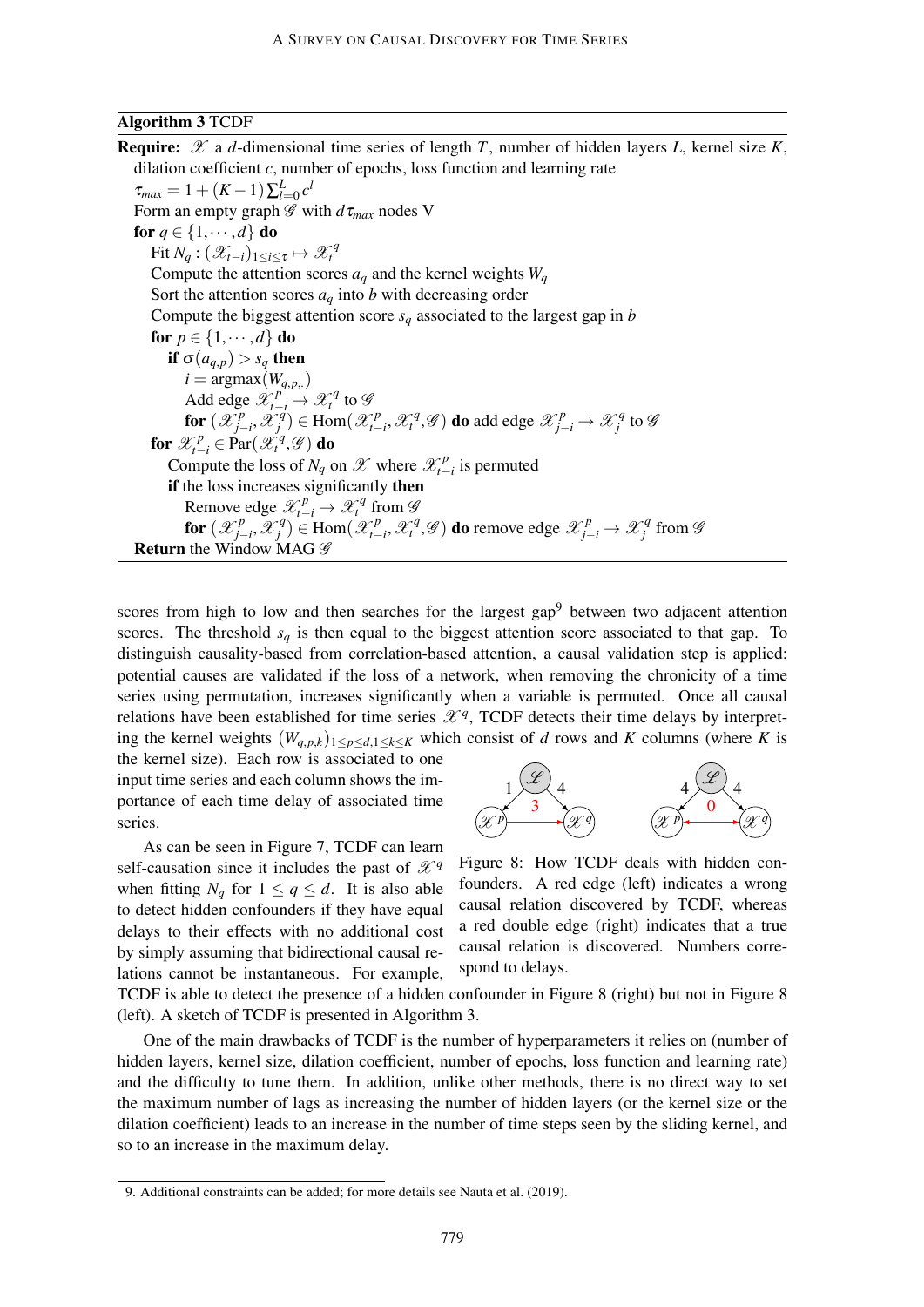

Figure 9: Three equivalent structures

# 4. Constraint-Based Approaches

Constraint-based approaches exploit conditional independencies to build a skeleton between variables. This skeleton is then oriented according to a set of rules that define constraints on admissible orientations. Central to these approaches is the notion of *v*-structures, or colliders, as these are the only structures which can be oriented without ambiguity (an example of a *v*-structure is given in Figure 2 (right), page 769). We first cover here the main algorithms assuming causal sufficiency, corresponding to situations when all possible common causes are observed, prior to dealing with situations without causal sufficiency, *i.e.*, with hidden causes.

# 4.1 With Causal Sufficiency

The goal here is to exploit conditional independencies<sup>10</sup>, obtained from observational data, to construct the underlying causal graph which is typically represented by a directed acyclic graph (DAG) in causally sufficient situations. The underlying causal graph is however not unique as several DAGs can be used to represent the same set of conditional independencies. For example, the models in Figure 9, borrowed from Verma and Pearl (1991), all represent the same independence relation " $\mathscr{X}^p$  is independent from  $\mathscr{X}^q$  given  $\mathscr{X}^{r}$ ":  $\mathscr{X}^p \perp \mathscr{X}^q | \mathscr{X}^r$ . This leads to the notion of *Markov equivalence class* which corresponds to a set of DAGs that encode the same set of conditional independencies. Verma and Pearl (1991) have shown that two DAGs are Markov equivalent if and only if they have the same skeleton and the same *v*-structures. This notion of equivalence only relies on the orientation of *compelled* edges, that is edges participating to *v*-structures or whose change in orientation would lead to new *v*-structures. They can be represented by partially directed acyclic graphs (PDAGs), in which some edges are not oriented, which can be useful when dealing with situations in which it is difficult, or even impossible, to decide on an orientation. Given an equivalence class of DAGs, Andersson et al. (1997), Chickering (2002) introduce the completed PDAG (CPDAG) as the PDAG that consists of a directed edge for every compelled edge in the equivalence class, and an undirected edge for all other edges. It turns out that a CPDAG uniquely represents a Markov equivalence class. Thus, the goal of constraint-based, causal discovery algorithms can finally be formulated as: construct, from observational data, the CPDAG that represents the Markov equivalence class of a true causal graph.

For non temporal data, one of the oldest constraint-based algorithm is the SGS algorithm (Spirtes et al., 1990), which has been proved to be consistent under *independently, identically discributed (i.i.d)* observations assuming causal sufficiency. SGS starts with a full undirected graph connecting all variables. In a second step, for each pair of vertices  $(X^p, X^q)$ , it finds (if possible) some subset of vertices that makes them conditionally independent (the smallest such subset is referred to as Sepset $(X^p, X^q)$ ) and removes the edge between them if it is the case. It then orients undirected edges by subsequently employing orientation rules to derive causal relations. The second step of SGS makes it unusable in practice as the number of conditional independencies that needs to be tested in a fully connected graph grows exponentially with the number of variables, while

<sup>10.</sup> Conditional independencies can be estimated in a parametric or nonparametric way. We provide here a general explanation of the methods and postpone specific details on the statistical tests used in Section 9.2.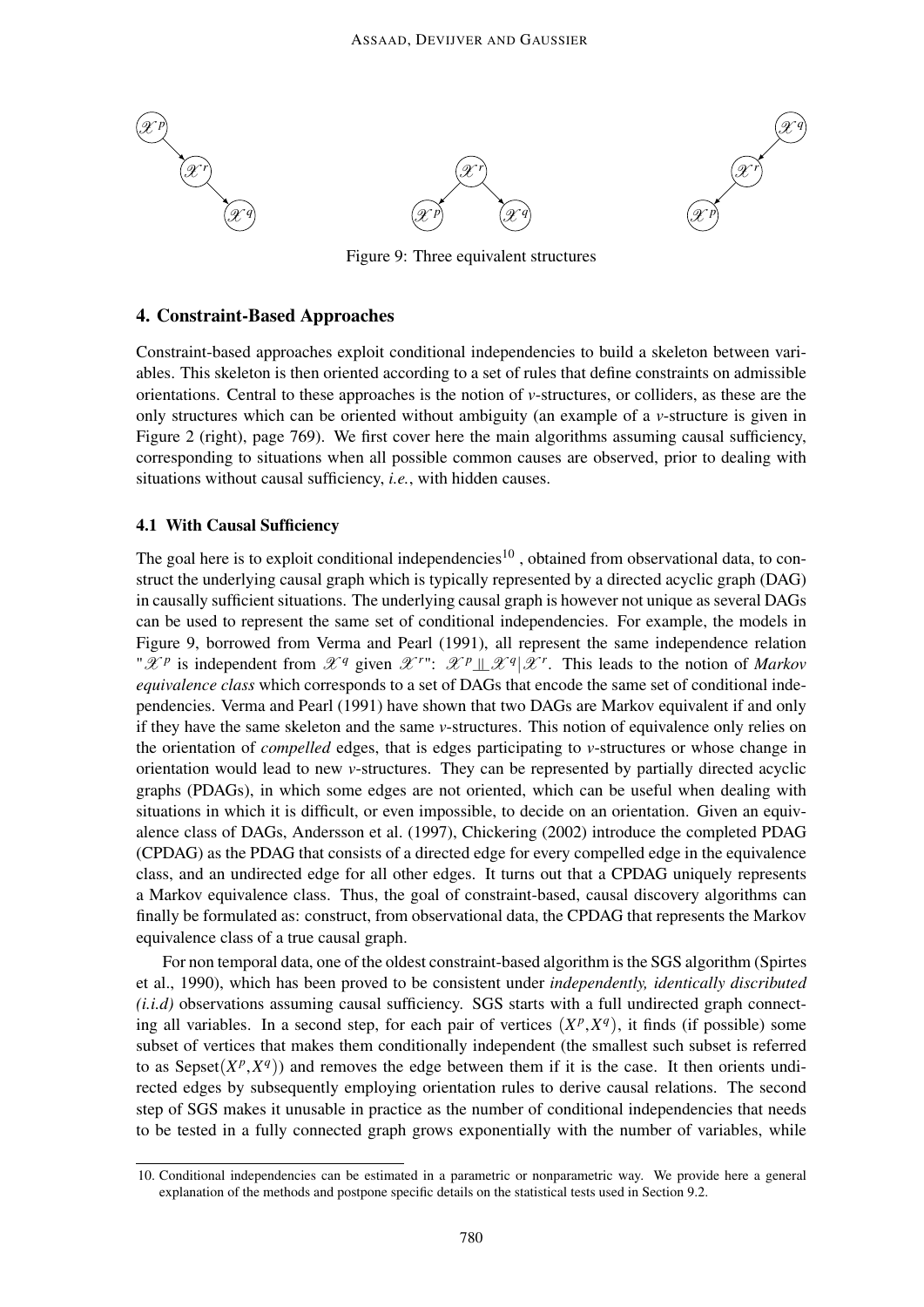it is known that conditional independencies are difficult to compute (Shah & Peters, 2020). The Peter-Clark (PC) algorithm was introduced (Spirtes et al., 2001) to address this issue.

### 4.1.1 PETER-CLARK ALGORITHM FOR NON-TEMPORAL DATA

The PC algorithm aims at optimizing the number of computations necessary to assess whether two variables are conditionally independent or not by considering conditioning variables that are likely to be parents of the two variables. Even if it grows exponentially with the maximal degree of the graph, large sparse graphs can be easily inferred using the PC algorithm.

Starting with a complete undirected graph  $\mathscr G$ , the algorithm checks the dependency for all pairs of vertices and removes or keeps links according to whether or not the two vertices are considered to be independent. Then it checks the conditional independencies between dependent vertices by first computing it for each adjacent pair  $X^p$  and  $X^q$  in  $\mathscr G$  and for each vertex  $X^r$  (other than  $X^p$ ) adjacent to  $X^q$  in  $\mathscr G$ . If  $X^r$  is able to remove the dependency between  $X^p$  and  $X^q$  then the algorithm removes the edge between them and adds  $X<sup>r</sup>$  to their separation set Sepset $(p,q)$ . Then, it gradually increases the number of variables to condition on, and proceeds as above till a conditional independence is found or all sets of vertices adjacent to  $X<sup>q</sup>$  have been considered for the conditioning.

Once the skeleton has been constructed, the algorithm applies series of rules (Spirtes et al., 2001; Colombo & Maathuis, 2014), starting by identifying *v*-structures using the so-called *origin of causality*.

**PC-Rule 0 (Origin of causality)** For every triple  $X^p - X^r - X^q$  such that  $X^p$  and  $X^q$  are not adja*cent and*  $X^r \notin \text{Sepset}(p,q)$ , *orient the triple as*  $X^p \to X^r \leftarrow X^q$ .

Triples of the form  $X^p - X^r - X^q$  such that  $X^p$  and  $X^q$  are not adjacent are usually referred to as *unshielded* triples in the causality literature. We do not use this term here so as to remain as simple as possible in our exposition of the PC algorithm but will use it in the remainder of the paper.

When all *v*-structures have been identified using the above rule, the PC algorithm orients as many of the remaining undirected edges as possible, by repeating the following rules until no other changes can be made.

**PC-Rule 1** *In a triple*  $X^p \to X^q - X^r$  *such that*  $X^p$  *and*  $X^r$  *are not adjacent, orient*  $X^q - X^r$  *as*  $X^q \rightarrow X^r$ .

PC-Rule 2 *If there exist a direct path from X<sup>p</sup> to X<sup>q</sup> and an edge between X<sup>p</sup> and X<sup>q</sup> , then orient*  $X^p \rightarrow X^q$ .

**PC-Rule 3** Orient  $X^p - X^q$  as  $X^p \to X^q$  whenever there are two paths  $X^p - X^r \to X^q$  and  $X^p - X^s \to X^q$ *X q .*

A different orientation in PC-Rule 1 would lead to new *v*-structures, which is not possible as the *origin of causality* should identify all *v*-structures. A different orientation in PC-Rule 2 would lead to a cycle, whereas a different orientation in PC-Rule 3 would lead to either a cycle or a new *v*-structure when orienting the remaining undirected edges.

From a theoretical viewpoint, the above procedure is sound and complete (Meek, 1995; Andersson et al., 1997) in the set of Markov equivalence graphs, where "sound" means that all causal relations detected by the rules are correct, and "complete" that all possible causal relations in the Markov equivalence class are detected by the algorithm.

Theorem 2 (Theorem 5.1 by Spirtes et al., 2001) *Let the distribution of V be faithful to a DAG*  $\mathscr{G} = (V, E)$  and assume that we are given perfect conditional independence information about all pairs of variables  $(X^p, X^q)$  in V given subset  $S \subseteq V \setminus \{X^p, X^q\}$ . Then, the output of the PC-algorithm *is the CPDAG that represents* G *.*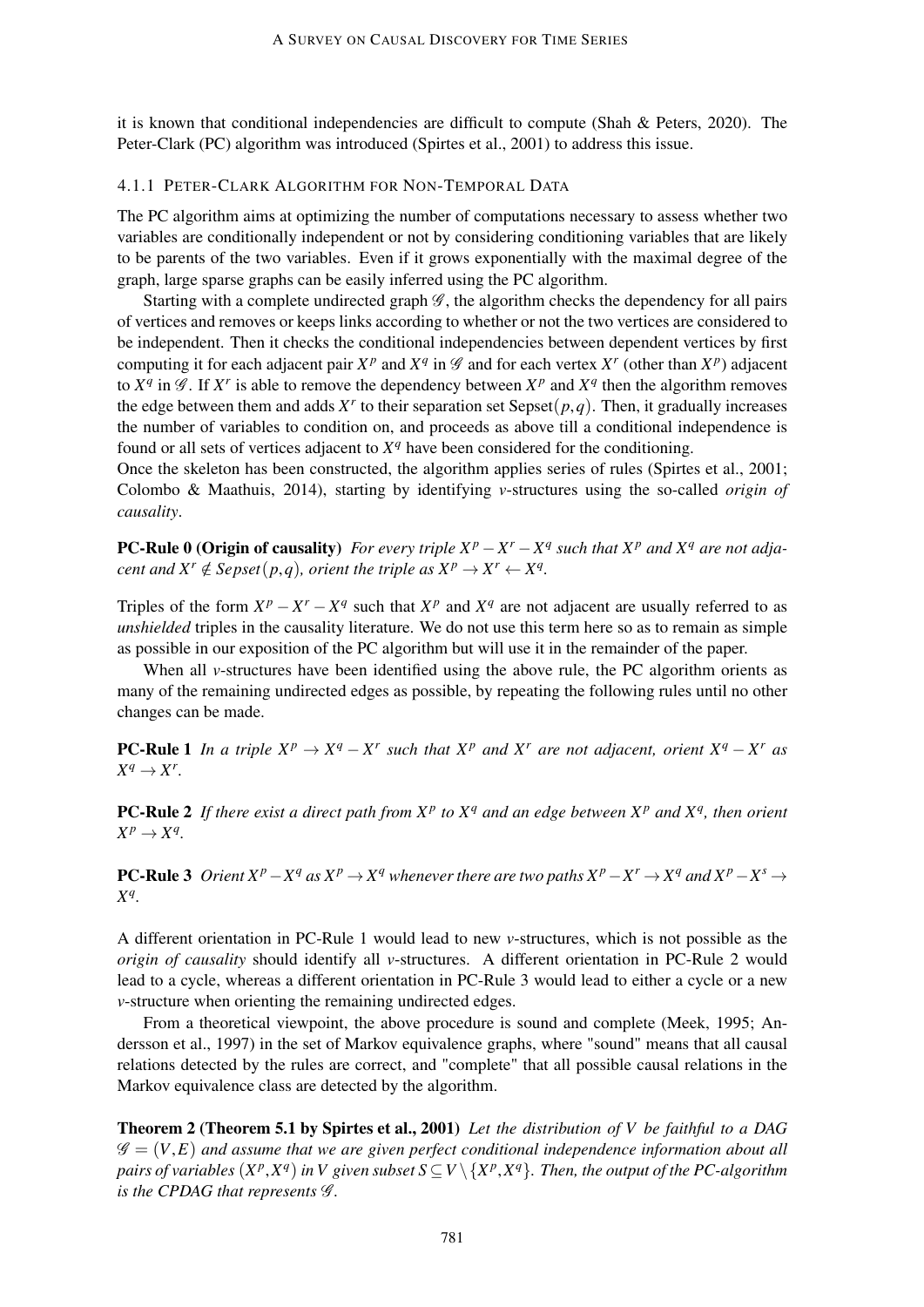### Algorithm 4 PCMCI

**Require:**  $\mathscr X$  a *d*-dimensional time series of length *T*,  $\tau_{\text{max}} \in \mathbb N$  the maximum number of lags,  $\alpha$  a significance threshold Form an oriented graph  $\mathscr G$  with  $d\tau_{max}$  nodes *V* such that  $\mathscr X_{t-i}^p \to \mathscr X_t^q$  for all  $\mathscr X_{t-1}^p$  $\mathscr{X}_t^p$ ,  $\mathscr{X}_t^q$  ∈  $V, i$  ∈  $\{1,\cdots,\tau_{max}\}$ for  $\mathscr{X}_t^q \in V$  do  $n = 0$ while card( $\text{Par}(\mathcal{X}^q_t, \mathcal{G})$ )  $\geq n+1$  do for  $\mathscr{X}_{t-i}^p \in \text{Par}(\mathscr{X}_t^q, \mathscr{G})$  s.t. card( $\text{Par}(\mathscr{X}_t^q, \mathscr{G}) \setminus \mathscr{X}_{t-i}^p$  $f_{t-i}^{(p)}$  $= n \textbf{ do}$  $\mathscr{X}_{\mathbf{I}}^{\mathbf{R}}$  = first *n* variables of Par $(\mathscr{X}_t^q, \mathscr{G}) \setminus {\mathscr{X}_{t-1}^p}$ *t*−*i* } Compute  $y_{q,p}$  the statistics that corresponds to the test  $\mathcal{X}_{t-i}^p \perp \mathcal{X}_t^q \mid \mathcal{X}_t^R$  and its p-value *z* if  $z > \alpha$  then Remove edge  $\mathscr{X}_{t-i}^p \to \mathscr{X}_t^q$  from  $\mathscr{G}$ for  $(\mathscr{X}_{i}^{p})$ *j*−*i* ,X *q*  $\mathcal{F}_j^q$ )  $\in$  Hom $(\mathcal{X}_{t-1}^p)$  $\mathscr{X}_{t-i}^p$ ,  $\mathscr{X}_t^q$ ,  $\mathscr{G}$ ) do remove edge  $\mathscr{X}_{j-i}^p$  →  $\mathscr{X}_j^q$  $\int\limits_{j}^{q}$  from  $\mathscr G$ Sort Par $(X_t^q, \mathscr{G})$  by decreasing order of the statistics  $(y_{q,p})_p$  $n = n + 1$ for  $\mathscr{X}^q_t \in V$  do for  $\mathscr{X}_{t-i}^p \in \text{Par}(X_t^q, \mathscr{G})$  s.t. card(Par( $\mathscr{X}_{t-i}^p$  $\binom{p}{t-i}$ , $\mathscr{G}$ )) > 0 do Compute *z* the p-value that corresponds to the test  $\mathscr{X}_t^q \perp \hspace*{-0.1cm} \perp \mathscr{X}_t^p$  $\mathcal{L}_{t-i}^p | \text{Par}(\mathcal{X}_t^q, \mathcal{G}) \setminus \{\mathcal{X}_{t-1}^p\}$ *t*−*i* } ∪  $Par(\mathscr{X}^p_{t-})$  $r_{t-i}^p$ , $\mathscr{G})$ if  $z > \alpha$  then Remove edge  $\mathscr{X}_{t-i}^p \to \mathscr{X}_t^q$ for  $(\mathscr{X}_{i}^{p})$ *j*−*i* ,X *q*  $\mathcal{F}_j^q$ )  $\in$  Hom $(\mathcal{X}_{t-1}^p)$  $\mathscr{X}_{t-i}^p$ ,  $\mathscr{X}_t^q$ ,  $\mathscr{G}$ ) **do** remove edge  $\mathscr{X}_{j-i}^p$  →  $\mathscr{X}_j^q$  $j^q$  from  $\mathscr G$ **Return** the window DAG  $\mathscr G$ 

Consistency of the PC algorithm has been discussed by Spirtes et al. (2001), Robins et al. (2003): if the model is only faithful, uniform consistency cannot be achieved, but pointwise consistency can. Kalisch and Bühlmann (2007), Zhang and Spirtes (2002) provide assumptions which render the PCalgorithm uniformly consistent, for a number of nodes and neighbors increasing in a limited way with respect to the sample size.

The main weakness of the original PC algorithm is that it is order dependent and thus not stable. To tackle this issue, Colombo and Maathuis (2014) proposed to measure all conditional independencies for a given cardinal before removing links in the undirected graph. This simple modification renders the main procedure order-independent.

In the following, we detail three popular methods for time series based on the PC algorithms. Other methods, as for example FASK (Sanchez-Romero et al., 2019), have also been proposed using different orientation rules. They are however beyond the scope of the current survey.

### 4.1.2 TEMPORAL EXTENSION WITH MOMENTARY CONDITIONAL INDEPENDENCE TESTS

The PCMCI algorithm (Runge et al., 2019) is able to detect time lagged causal relations in a window causal graph (see Figure 5c page 772 ). The method is divided into three steps. First, a partially connected graph  $\mathscr G$  is constructed, such that all pairs of nodes  $(\mathscr X_t^p)$  $\mathcal{X}_{t-i}^p$ ,  $\mathcal{X}_t^q$ ) are directed as  $\mathcal{X}_{t-i}^p \to \mathcal{X}_t^q$  if  $i > 0$ . The second step removes all unnecessary edges based on conditional independencies, as done in PC, and takes into account the assumption of consistency throug time to remove homologous edges: for each edge  $\mathcal{X}_{t-i}^p \to \mathcal{X}_t^q$  removed, all edges included in Hom $(\mathcal{X}_{t-i}^p)$  $\mathscr{X}_t^p$ , $\mathscr{X}_t^q$ , $\mathscr{G}$ are removed as well, where Hom $(\mathscr{X}_{t-1}^p)$  $\mathcal{L}_{t-i}^p$ ,  $\mathcal{X}_t^q$ ,  $\mathcal{G}$ ) represents the set of instants homologous to  $\mathcal{X}_t^p$ *t*−*i* and  $\mathcal{X}_t^q$ , *i.e.*, instants in  $\mathcal{X}^p$  and  $\mathcal{X}^q$  shifted by a lag of *i* from *p* to *q* (see Section 2, Table 1). As the conditioning is based only on the parents of  $\mathcal{X}^q$ , one cannot control false positives with large autocorrelations in  $\mathscr{X}^p_{t-}$ *t*−*i* . The third step deals with these autocorrelations by using the Momentary Conditional Independence test (MCI). MCI conditions on the parents of  $\mathcal{X}^q_t$  and the parents of  $\mathcal{X}^p_t$ *t*−*i*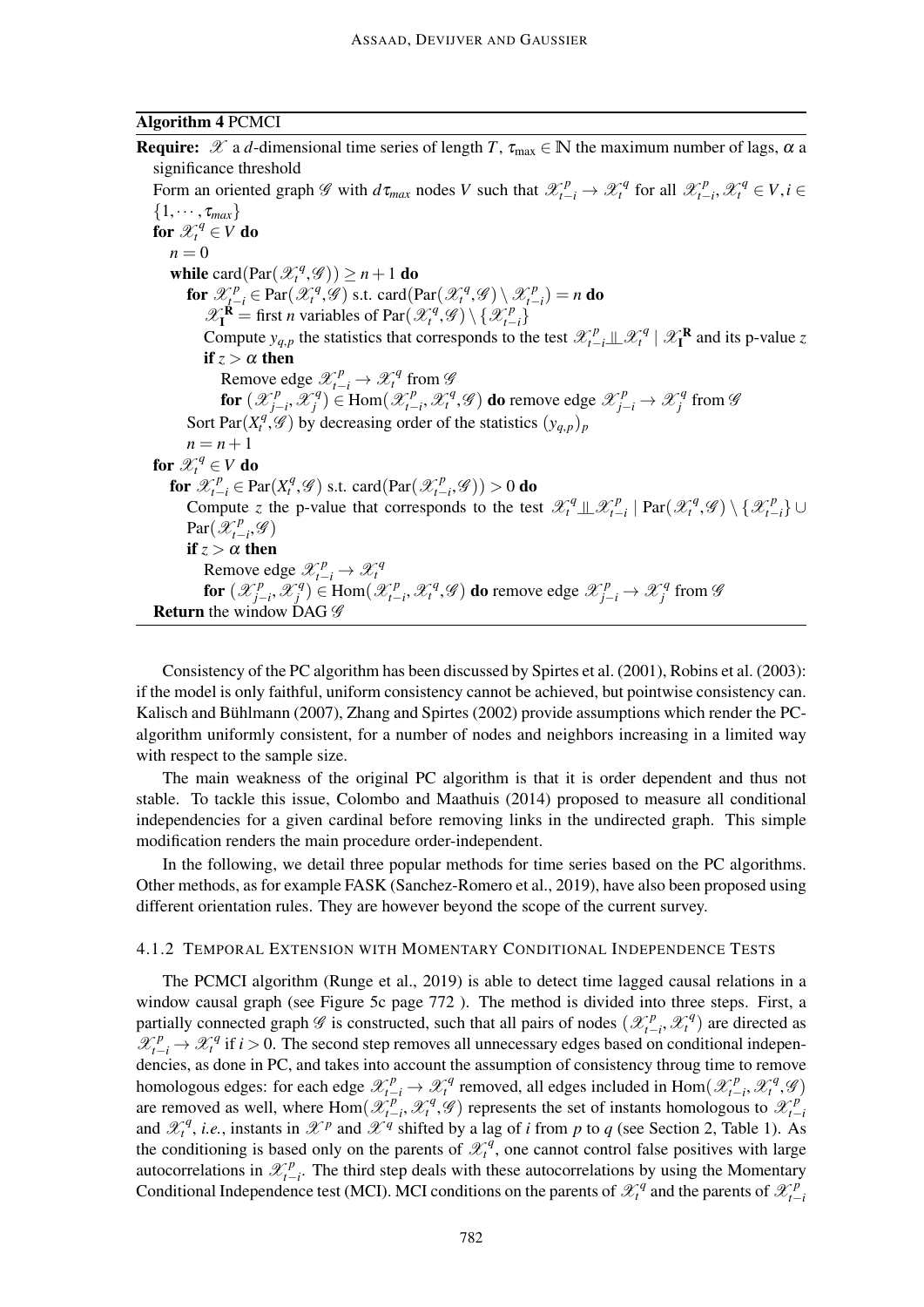

Figure 10: Running example: structure inferred by PCMCI with instantaneous relations.

while testing  $\mathscr{X}_{t-i}^p \to \mathscr{X}_{t}^q$ . It is defined as follows: for *m* a measure of dependence,

$$
\text{MCI}(\mathcal{X}_{t-i}^p; \mathcal{X}_t^q) = m\left(\mathcal{X}_{t-i}^p; \mathcal{X}_t^q \middle| \text{Par}(\mathcal{X}_t^q) \backslash \{\mathcal{X}_{t-i}^p\}, \text{Par}(\mathcal{X}_{t-i}^p)\right),
$$

and estimates an interpretable notion of causal strength as it quantifies the causal effect on  $\mathcal{X}_t^q$  of a hypothetical perturbation in  $\mathcal{X}_{t-\tau}^p$ . Thus, the value of the MCI statistics allows to rank causal links in large-scale settings. The algorithm is described in Algorithm 4. The method depends on the significant rate  $\alpha$ , which can be selected using the Akaike Information Criterion or cross validation. The computational time is polynomial in the number *d* of time series and the maximum lag  $\tau_{max}$ .

PCMCI has been shown to be consistent (Runge et al., 2019). Note that both stages of PCMCI can be flexibly combined with any kind of conditional independence tests. We rely in our experiments (Section 9) on two measures used by Runge et al. (2019), namely the partial correlation and the mutual information.

Instantaneous causal relations, which were not supported in the initial algorithm, have been integrated by Runge (2020) by conducting separately the edge removal for lagged conditioning sets and instantaneous conditioning sets. Lagged relations are treated as in PCMCI and instantaneous relations are inferred using the PC-rules.

Figure 10 illustrates the different steps of this algorithm on our running example. Note that, here, all edges in Step 2 are kept as all nodes in the window graph are dependent without conditioning.

### 4.1.3 TEMPORAL EXTENSION USING TRANSFER ENTROPY

Even if PC-based methods optimize the number of conditional independencies to be computed, the conditioning sets might go up to the size of the entire network. In this respect, regardless of the dimensionality of the sample space, the combinatorial search itself can be computationally infeasible for moderate to large networks. One way to overcome this issue would be to use an asymmetric measure such as transfer entropy (Schreiber, 2000), which can be defined as follows:

$$
TE(\mathcal{X}_t^p \rightarrow \mathcal{X}_{t+1}^q) = h(\mathcal{X}_{t+1}^q \mid \mathcal{X}_t^q) - h(\mathcal{X}_{t+1}^q \mid \mathcal{X}_t^q, \mathcal{X}_t^p)
$$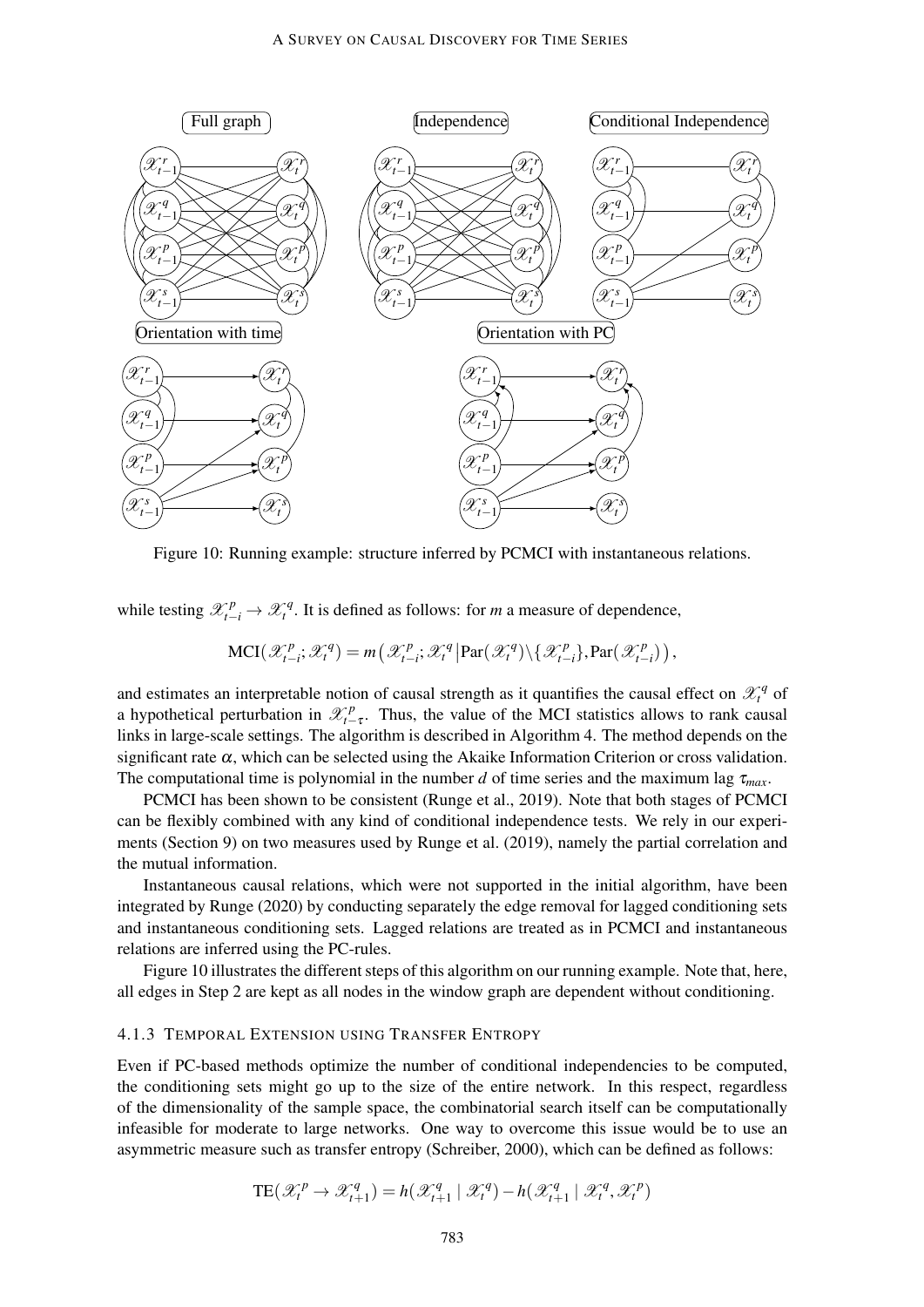### Algorithm 5 oCSE

**Require:**  $\mathscr X$  a *d*-dimensional time series of length *T*,  $\alpha$  a significance threshold Form an empty graph  $\mathscr G$  with *d* nodes *V* for  $\mathscr{X}^q \in V$  do  $z = \infty$ while  $z > 0$  and card $(Par(\mathcal{X}^q, \mathcal{G})) < d$  do for  $\mathscr{X}^p \in V \setminus \text{Par}(\mathscr{X}^q, \mathscr{G})$  do Compute  $z_p$  the p-value that corresponds to the test  $CE(\mathcal{X}_t^p \to \mathcal{X}_{t+1}^q)$  $\int_{t+1}^{q} | \text{Par}(\mathcal{X}^q, \mathcal{G})_t) > 0$  $p = \argmax_r z_r$ if  $z_p > \alpha$  then add edge  $\mathscr{X}^p \to \mathscr{X}^q$  to  $\mathscr{G}$ for  $\mathscr{X}^p \in \mathrm{Par}(\mathscr{X}^q, \mathscr{G})$  do Compute *z* the p-value that corresponds to the test  $CE(\mathcal{X}_t^p \rightarrow \mathcal{X}_{t+1}^q)$  $\chi_{t+1}^q$  | Par $(\mathscr{X}^q,\mathscr{G})_t \setminus$  $\{\mathscr{X}_t^{\tilde{p}}\}$  = 0 if  $z > \alpha$  then remove edge  $\mathscr{X}^p \to \mathscr{X}^q$  from  $\mathscr{G}$ **Return** the summary DiGraph  $\mathscr G$ 

where  $h(. | .)$  denotes the conditional entropy. However, this metric is limited to pairwise relations and assumes that nodes are self causal. To overcome this, Sun et al. (2015) introduced the *causation entropy* (CE), a generalization of the conditional transfer entropy to multivariate time series which relaxes the self causation assumption. Causation entropy from a set of nodes  $P$  to the set of nodes Q conditioned on the set of nodes R is defined as:

$$
CE(\mathscr{X}_t^{\mathbf{P}} \to \mathscr{X}_{t+1}^{\mathbf{Q}} \mid \mathscr{X}_t^{\mathbf{R}}) = h(\mathscr{X}_{t+1}^{\mathbf{Q}} \mid \mathscr{X}_t^{\mathbf{R}}) - h(\mathscr{X}_{t+1}^{\mathbf{Q}} \mid \mathscr{X}_t^{\mathbf{R}}, \mathscr{X}_t^{\mathbf{P}}),
$$

where **P**, **Q**, **R** are all subsets of  $\{1, \dots, d\}$ . Sun et al. (2015) proved that the set of nodes that directly causes a given node is the unique minimal set of nodes that maximizes causation entropy. They propose the oCSE (optimal Causation Entropy) algorithm, summarized in Algorithm 5, to find, for each node  $\mathcal{X}_t^p$ , the smallest set that maximizes the causation entropy. As they detect only causation relations with time-lag of size 1, they consider stationary first-order Markov processes with the following dynamics:

$$
\mathcal{X}_t^q = f_q(a_1 \mathcal{X}_{t-1}^1, a_2 \mathcal{X}_{t-1}^2, \cdots, a_d \mathcal{X}_{t-1}^d, \xi_t^p),
$$

where for all  $p \in \{1, ..., d\}$ ,  $a_p$  is the weight of the link from  $\mathcal{X}^p$  to  $\mathcal{X}^q$ . Note that the parents of  $\mathcal{X}_t^q$  can only be attributed to the time  $t-1$ , known as the Temporally Markov assumption: for all *t*, Pr( $\mathscr{X}_t$  |  $\mathscr{X}_{t-1}, \mathscr{X}_{t-2}, \dots$ ) = Pr( $\mathscr{X}_t$  |  $\mathscr{X}_{t-1}$ ). oSCE starts by identifying nodes that form a superset of the causal parents (including indirect and spurious causal connections): iteratively, it adds the node with the largest CE, conditioning on the set of parents (which recursively increases). Then, the second step consists in eliminating from the set of parents the ones deemed insignificant. This algorithm strikes a tradeoff between computational cost and data efficiency. The second stage of the algorithm is order dependent so results might vary depending on which of the potential parents is treated first.

# 4.2 Without Causal Sufficiency

As explained in Section 2, hidden confounders and unobserved selection variables can be represented by maximal ancestral graphs (MAGs). They play the role of DAGs in situations when not all variables are observed. As shown in Figure 4, page 771, the fact that two variables are related through a common confounder is represented in a MAG by a double arrow, whereas the dependence between two variables induced by an unobserved selection variable is represented by an undirected edge. The equivalence between MAGs is slightly more complex than the one between DAGs and makes use of the notion of discriminating paths.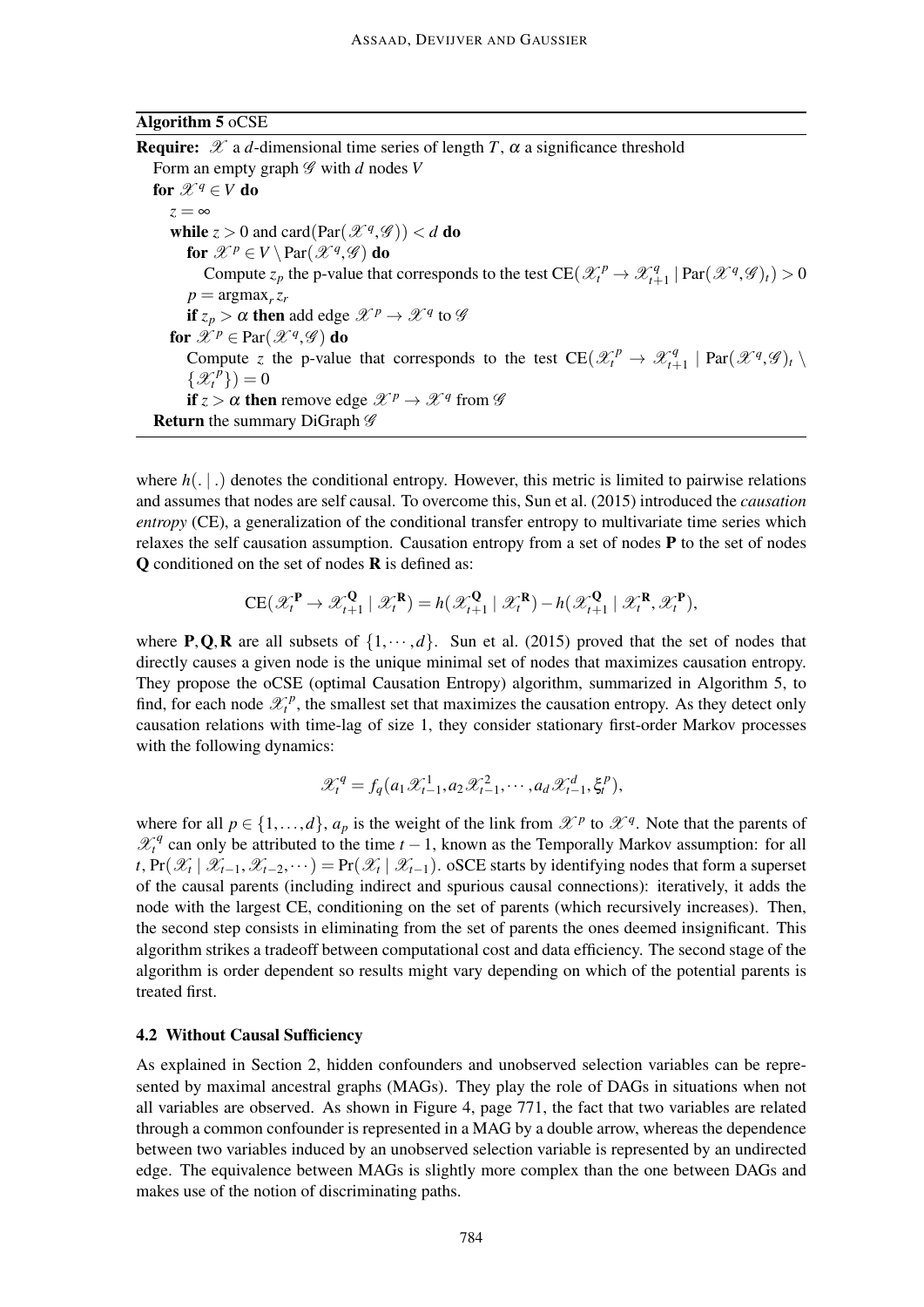

Figure 11: Causal graph with two hidden common causes (Spirtes et al., 2001)

Definition 11 (Discriminating path, Zhang, 2007) *In a MAG, a path U between X<sup>p</sup> and X<sup>q</sup> is a* discriminating path *for X<sup>r</sup> if U includes at least three edges, X<sup>r</sup> is a non-endpoint vertex and is adjacent to X<sup>q</sup> , X<sup>p</sup> is not adjacent to X<sup>q</sup> , and every vertex between X<sup>p</sup> and X<sup>r</sup> is a collider and a parent of X<sup>q</sup> .*

Ali et al. (2005) and Zhang (2007) showed that two MAGs are Markov equivalent if and only if they have the same adjacencies, the same unshielded colliders, and if a path *U* is a discriminating path for a vertex  $X^r$  in both graphs, then  $X^r$  is a collider on the path in one graph if and only if it is a collider on the path in the other. As shown by Richardson (1996), a Markov equivalent class of MAGs can be described by a partially ancestral graph (PAG) which can contain up to six types of edges: undirected (−), single arrow ( $\rightarrow$  or  $\leftarrow$ ), double arrow ( $\leftarrow$ ), undirected on one side and undetermined on the other ( $\sim$  or  $\sim$ ), directed on one side and undetermined on the other  $(○→ or ←○)$ , and undetermined on both sides  $(○−○)$ . In MAGs, the separation subset that ensures independence between two vertices  $X^p$  and  $X^q$  can include vertices that are neither parents of  $X^p$  nor of *X q* . This leads to the notion of possible *d*-separation sets, in short Possible-Dsep sets, introduced by Spirtes et al. (2001). We introduce here a symmetric version of Possible-Dsep sets that may lead to a slower algorithm than the one based on the original asymmetric version of Spirtes et al. (2001) but that simplifies the exposition of the overall procedure.

Definition 12 (Possible-Dsep, Spirtes et al., 2001; Zhang, 2008) *The* Possible-Dsep *set of two time series*  $X^p$  *and*  $X^q$  *is the set of time series*  $X^r$  *that are such that*  $X^p \neq X^r$  *(or*  $X^q \neq X^r$ *) and there is an undirected path U between*  $X^p$  *and*  $X^r$  (or between  $X^q$  *and*  $X^r$ ) such that every vertex on U is an *ancestor of*  $X^p$  *or*  $X^q$  *and, except for the endpoints, is a collider on U.* 

In the graph presented in Figure 11, which displays two hidden comon causes between  $X^p$  and  $X^q$  and  $X^v$  and  $X^w$ , the set  $\{X^q, X^r, X^u, X^v\}$  is a Possible-Dsep set for  $X^p$  and  $X^w$ . It separates these two time series. Note that  $X^q$  or  $X^v$  alone does not separate  $X^p$  and  $X^w$  as there is still a path relating  $X^p$  and  $X^w$ .  $X^q$  and  $X^v$  together neither separate  $X^p$  and  $X^w$  as conditioning on  $X^q$  creates a dependence between  $X^r$  and  $X^p$ , and similarly for  $X^v$  and  $X^w$ , so that  $X^p$  and  $X^w$  become dependent.

We now present the standard causal inference algorithm for non-temporal data without causal sufficiency, referred to as FCI for fast causal inference, prior to describing extensions to time series.

### 4.2.1 FAST CAUSAL INFERENCE ALGORITHM FOR NON-TEMPORAL DATA

FCI starts, as the PC algorithm, by initializing the skeleton with all possible edges and by removing the edges that are either independent or conditionally independent, first when conditioning with Sepsets and then with Possible-Dsep sets. Ten orientation rules, described by, *e.g.*, Zhang (2008), are applied recursively<sup>11</sup>. As in PC, all colliders are first identified by Rule 0. One then orients as many of the remaining undirected edges as possible, by repeating Rules 1 to 4.

**FCI-Rule 0 (Origin of causality)** For each unshielded triple  $X^p * \neg X^r \circ X^q$ , if  $X^r \notin \text{Sepset}(p,q)$ , *then orient the unshielded triple as a collider:*  $X^p$ \* $\rightarrow$   $X^r$  $\leftarrow$ \* $X^q$ .

<sup>11.</sup> In stating the 10 orientation rules, the meta-symbol −∗ is used as a wildcard that may stand for all three possible edge marks:  $-$ ,  $\rightarrow$ ,  $\circ$ .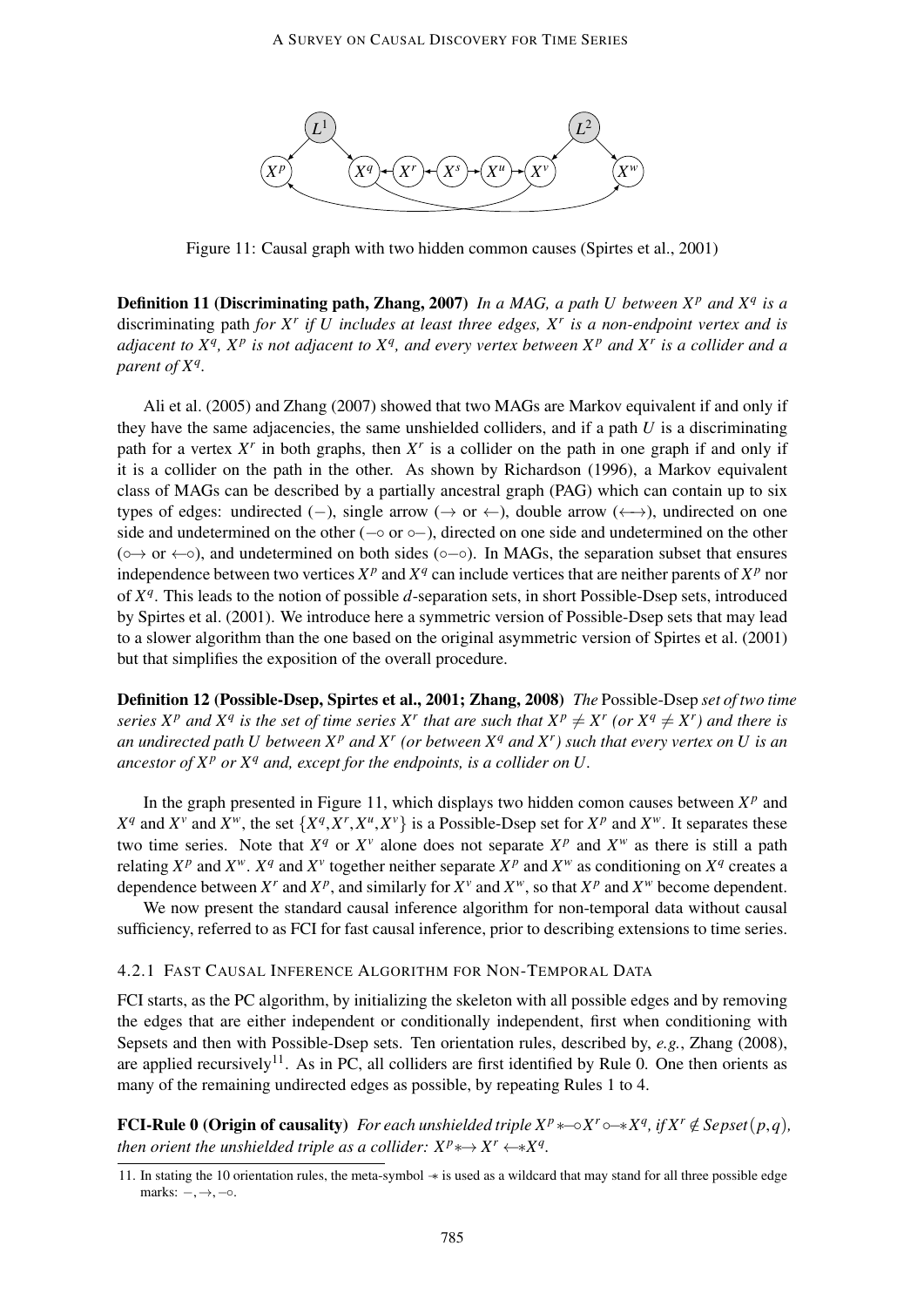**FCI-Rule 1** In an unshielded triple  $X^p \rightarrowtail X^r \rightarrowtail X^q$ , if  $X^r \in \text{Sepset}(p,q)$  then orient the unshielded *triple as*  $X^p \rightarrow X^r \rightarrow X^q$ .

**FCI-Rule 2** If there exists a triple  $X^p \to X^r \to X^q$  or a triple  $X^p \to X^r \to X^q$  with  $X^p \to X^q$ , then *orient the pair as*  $X^p \rightarrow X^q$ .

**FCI-Rule 3** If there exists an unshielded triple  $X^p \leftrightarrow X^r \leftrightarrow X^q$  and an unshielded triple  $X^p \leftarrow \infty$ *X*<sup>*s*</sup>  $\circ$  → *x*<sup>*q*</sup>, and *X*<sup>*s*</sup>  $\ast$  → *X<sup>r</sup> then orient the pair as*  $X$ *<sup><i>s*</sup> → *X<sup>r</sup>*.

**FCI-Rule 4** If there exists a discriminating path between  $X^p$  and  $X^q$  for  $X^r$ , and  $X^r \circ \rightarrow X^q$ ; then *orient*  $X^r \rightarrow X^q$  *as*  $X^r \rightarrow X^q$  *; otherwise orient the triple as*  $X^s \leftarrow X^r \leftarrow X^q$ .

The remaining rules make use of the notions of *uncovered path*, *potentially directed path* and *circle path*. An uncovered path is a path in which every consecutive triple is unshielded. A potentially directed path of length *l* is a path, which we assume to be represented, after re-indexing the vertices, as  $V_1, \dots, V_l$ , that is such that an edge between two consecutive vertices  $V_{i-1}$  and  $V_i$  has no arrow on  $V_{i-1}$ 's side and has either an arrow or a circle on  $V_i$ 's side. A circle path is a potentially directed path in which every edge on the path is of the form ∘−∘.

If selection bias is considered, FCI-Rules 5 to 7 are applied recursively to discover selection variables. Then, FCI-Rules 8 to 10 are applied recursively to pick up directed edges missed by FCI-Rules 0 to 4.

**FCI-Rule 5** For every remaining  $X^p \circ \sim \circ X^q$ , if there is an uncovered circle path  $U = \langle X^p, X^r, \cdots, X^s, X^q \rangle$ between  $X^p$  and  $X^q$  such that  $X^p$  and  $X^s$  are not adjacent and  $X^q$  and  $X^r$  are not adjacent, then ori*ent*  $X^p$   $\circ$   $\neg$   $\circ$   $X^q$  *and every edge on U as undirected edges (-).* 

**FCI-Rule 6** If  $X^p - X^r$  \*  $\sim \sim X^q$  ( $X^p$  and  $X^q$  are not necessarily adjacent), then orient the triple as  $X^p - X^r \rightarrow X^q$ .

**FCI-Rule 7** If  $X^p$   $\sim \sim X^r \circ X^q$ , and  $X^p$  and  $X^q$  are not adjacent, then orient the triple  $X^p$   $\sim \sim X^r$   $\sim$ ∗*X q .*

**FCI-Rule 8** If  $X^p \to X^r \to X^q$  or  $X^p - \circ X^r \to X^q$ , and  $X^p \to X^q$ , then orient  $X^p \to X^q$ .

**FCI-Rule 9** If  $X^p \circ \rightarrow X^q$ , and U is an uncovered potentially directed path from  $X^p$  to  $X^q$  such that  $X^q$  *and*  $X^r$  *are not adjacent, then orient the pair as*  $X^p \to X^q$ .

**FCI-Rule 10** *Suppose*  $X^p \circ \rightarrow X^q$ ,  $X^r \rightarrow X^q \leftarrow X^s$ ,  $U_1$  *is an uncovered potentially directed path from X<sup>p</sup> to X<sup>r</sup> , and U*<sup>2</sup> *is an uncovered potentially directed path from X<sup>p</sup> to X<sup>s</sup> . Let* µ *be the vertex adjacent to*  $X^p$  *on*  $U_1$  ( $\mu$  *could be*  $X^r$ ), and  $\omega$  *be the vertex adjacent to*  $X^p$  *on*  $U_2$  ( $\omega$  *could be*  $X^s$ ). If  $\mu$  *and*  $\omega$  *are distinct, and are not adjacent, then orient*  $X^p$  $\hookrightarrow$   $X^q$  *as*  $X^p$   $\rightarrow$   $X^q$ *.* 

From a theoretical viewpoint, FCI is correct, sound, complete (Zhang, 2008) and consistent (Colombo et al., 2012). One of the disadvantages of FCI, however, is that the conditional independence tests given subsets of Possible-Dsep sets can become very large even for sparse graphs. Really Fast Causal Inference (RFCI, Colombo et al., 2012) was introduced to solve this problem. This algorithm avoids searching for Possible-Dsep sets by performing additional tests. The number of these additional tests and the size of their conditioning sets remain reasonable for sparse graphs, making RFCI much faster than FCI for sparse graphs.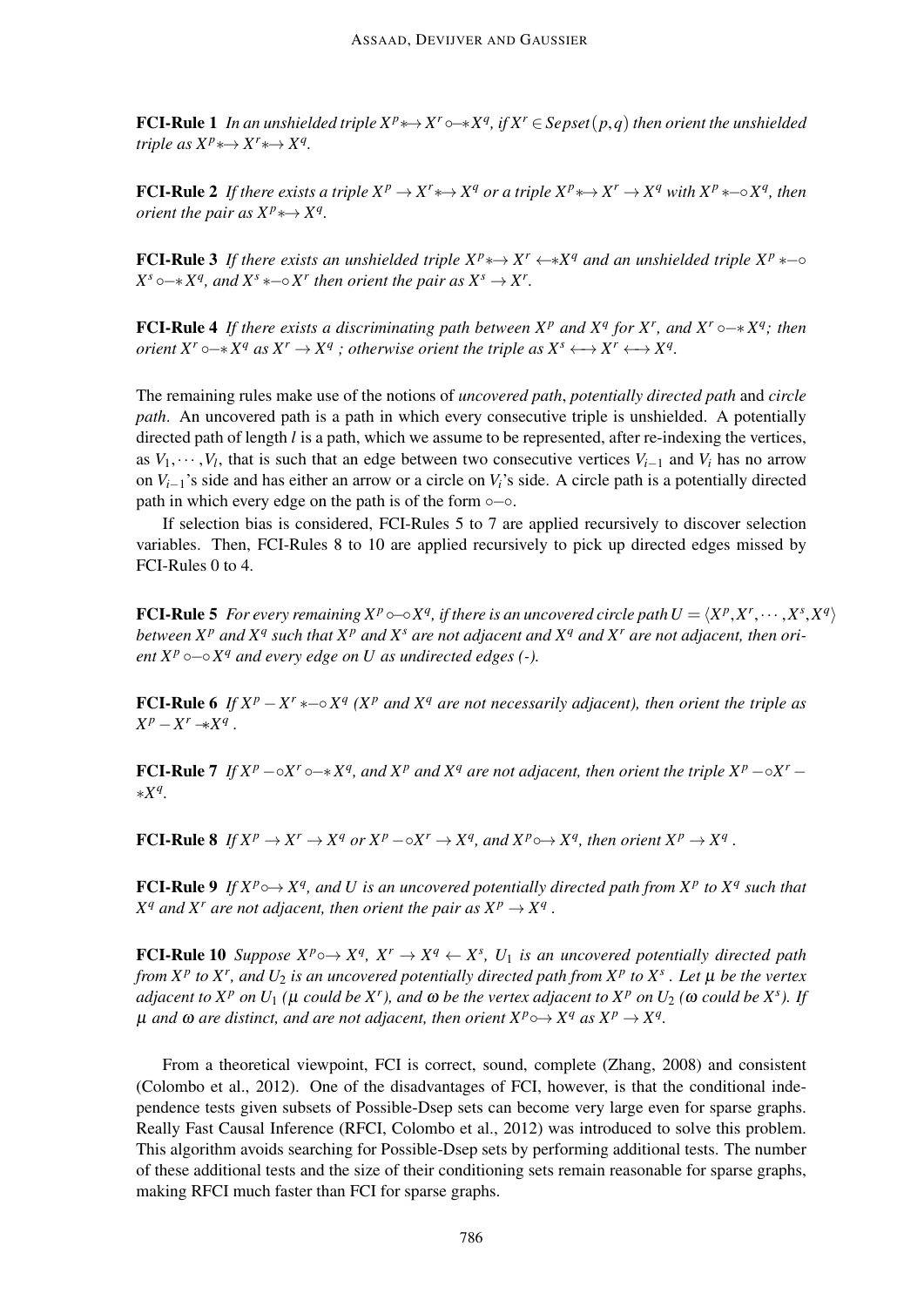### 4.2.2 TEMPORAL EXTENSION THROUGH ADDITIVE NON-LINEAR TIME SERIES MODEL

Inspired by FCI, Chu and Glymour (2008) proposed a method that can deal with hidden confounders when they are linear and instantaneous. Constraint-based methods originally use nonparametric conditional independence tests that are subjects to the curse of dimensionality. To avoid this issue, Chu and Glymour (2008) assumed additive non-linear time series models (ANLTSM) that can be represented as:

$$
\mathcal{X}_t^q = \sum_{1 \le p \le d, p \ne q} a_{q,p} \mathcal{X}_t^p + \sum_{1 \le p \le d, 1 \le l \le \tau} f_{q,p,l}(\mathcal{X}_{t-l}^p) + \sum_{r=1}^h b_{q,r} \mathcal{U}_t^r + \xi_t,
$$
 (ANLTSM)

where  $b_{q,r}$ s and  $a_{q,p}$ s are constants, and  $f_{q,p,l}$ s are smooth univariate functions.  $(\mathcal{U}_t^r)_{1 \le r \le h}$  and  $\xi_t$  are unobserved multi-dimensional Gaussian white noise. ξ*<sup>t</sup>* represents latent causes, which can only be direct causes of the observable variables, while  $(\mathcal{U}_t^r)_{1 \leq r \leq h}$ , represents latent common causes. The latter are allowed only for variables at the same time instant, and  $\mathcal{X}_t^p$  and  $\mathcal{X}_t^q$  have a latent common cause  $\mathcal{U}_t^r$  if and only if there exists  $1 \le r \le h$  such that  $b_{q,r}b_{p,r} \ne 0$ .

Assuming additive non-linear time series models, Chu and Glymour (2008) test if two nodes  $\mathcal{X}_t^p$  and  $\mathcal{X}_t^q$  are independent conditionally on the set S by estimating the conditional expectation of  $\mathcal{X}_t^p$  given  $\mathcal{X}_t^q \cup S$  using additive regression models, and check if  $\mathcal{X}_t^q$  is a significant predictor for  $\mathscr{X}_t^p$  using statistical tests such as the F-test (Bell et al., 1996) or the BIC scores (Huang & Yang, 2004). The insignificancy of the predictor implies that  $\mathcal{X}_t^p$  and  $\mathcal{X}_t^q$  are conditionally independent.

Using the above test in the FCI algorithm, one first identifies instantaneous causal relations. Lagged causal relations  $\mathcal{X}_{t-i}^p \to \mathcal{X}_t^q$  are then identified through one of the following two conditions:

- (a) If  $\mathscr{X}_{t-}^p$  $\chi^p_{t-i}$  and  $\mathscr{X}^q_t$  are still dependent given any subset of instantaneous direct causes of  $\mathscr{X}^q_t$  and any subset of lagged neighbours and if  $\mathcal{X}_{t-1}^p$ *t*−*i* is not adjacent to any other node at time *t*;
- (b) Or if  $\mathcal{X}_{t-\tau}^p$  and  $\mathcal{X}_t^q$  are still dependent given any subset of instantaneous relations and any subset of lagged neighbours.

Finally, the remaining edges are oriented, whenever possible, by two additional rules that detect instantaneous causes in unshielded triples by testing conditional independence with the third variable given the past. This method has been shown to be consistent when the data is generated from an ANLTSM.

#### 4.2.3 TEMPORAL EXTENSION THROUGH WINDOW REPRESENTATIONS AND SVAR

Entner and Hoyer (2010) adapted FCI to time series by transforming the original time series  $\mathcal{X}_t$  =  $(\mathscr{X}_t^1,\dots,\mathscr{X}_t^d)_{1\leq t\leq T}$  into a sample of random vectors with a sliding window of size  $\tau$ . This leads to the consideration of  $(T - \tau + 1)$  vectors of length  $\tau d$  on which the FCI algorithm can be applied. Additionally, one makes use of temporal priority and consistency throughout time (time invariance) to orient edges and restrict conditioning sets. Unlike FCI, this procedure, called tsFCI, neither considers selection variables nor instantaneous relations. It is described in Algorithm 6.

Recently, Malinsky and Spirtes (2018) adapted this idea in a new algorithm called SVAR-FCI that is based on FCI for multivariate time series and that allows instantaneous causal relations and arbitrary latent confounding. Stationarity is further used to remove additional edges. The data generation process is a structural vector autoregression (SVAR) model with latent variables.

# 4.2.4 TEMPORAL EXTENSION USING CONDITIONAL INDEPENDENCE TESTS

Very recently, Gerhardus and Runge (2020) extended PCMCI, introduced in Section 4.1.2, to LPCMCI (for Latent PCMCI) to take into account latent variables, which contrasts with previous methods that rather extend FCI. In LPCMCI, known parents are used as default conditions whereas non-ancestors are not tested in conditioning sets. Furthermore, a new type of edge, with a middle mark, is used to facilitate early orientation of edges. In a preliminary phase, ancestors are detected during the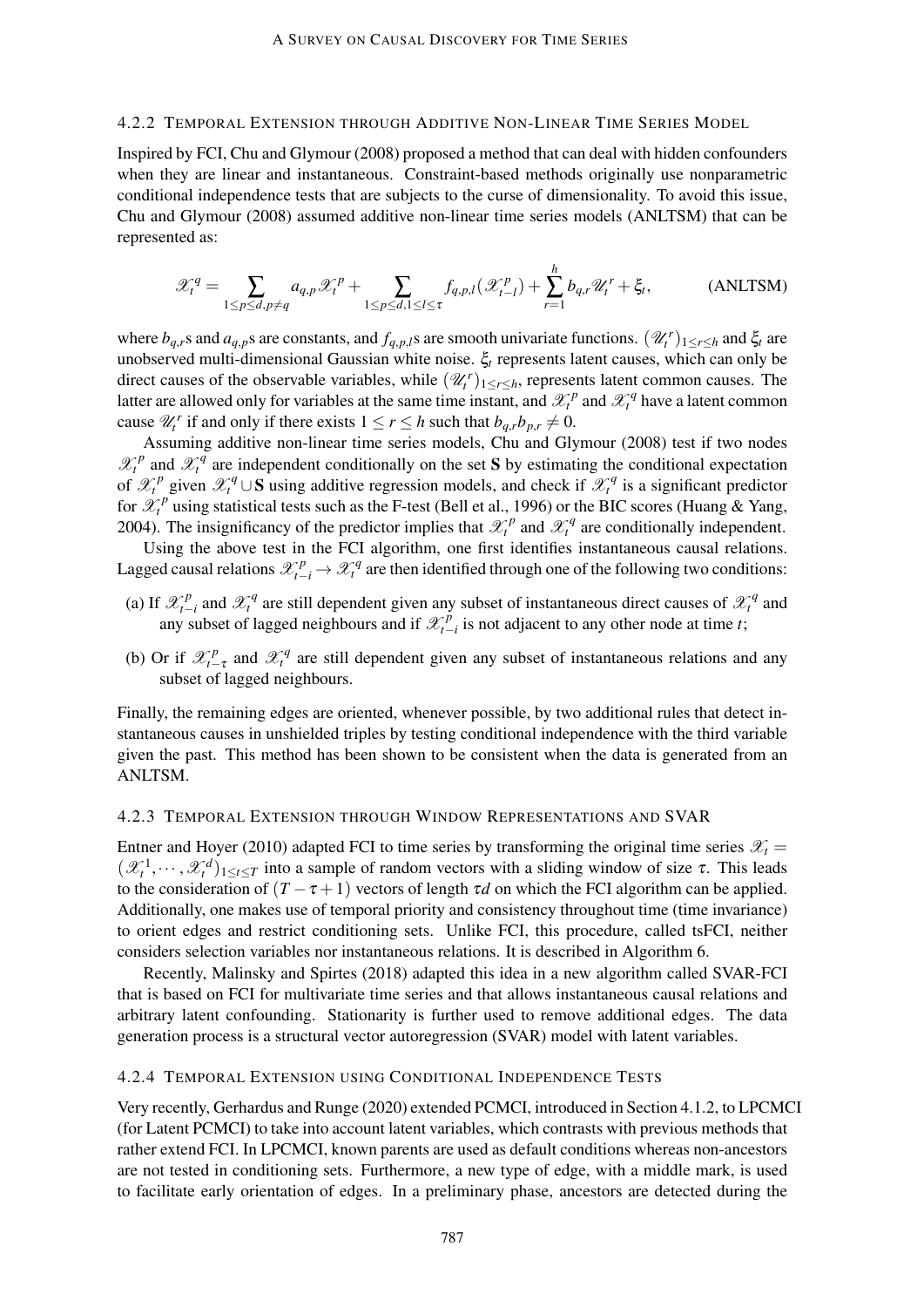### Algorithm 6 tsFCI

**Require:**  $\mathscr X$  a *d*-dimensional time series of length *T*,  $\tau_{max} \in \mathbb N$  the window length Form a complete undirected graph  $\mathscr G$  with  $d\tau_{max}$  nodes *V* with all edges of the form  $\circ$ − $\circ$  $n = 0$ while there exists  $\mathcal{X}_t^q \in V$  such that card(Adj( $\mathcal{X}_t^q$ , $\mathcal{G}$ ))  $\geq n+1$  do for  $\mathscr{X}_t^q \in V$  such that card $(Adj(\mathscr{X}_t^q, \mathscr{G})) \ge n+1$  do *t* for  $\mathscr{X}_{t-i}^p \in \text{Adj}(\mathscr{X}_t^q, \mathscr{G})$  such that card(Adj( $\mathscr{X}_t^q, \mathscr{G}) \setminus \{X_{t-i}^p\}$ *t*−*i* }) ≥ *n* do for  $\mathscr{X}_{\mathbf{T}}^{\mathbf{R}} \subset \mathrm{Adj}(\mathscr{X}_{t}^{q}, \mathscr{G}) \backslash \{\mathscr{X}_{t-1}^{p}\}$  $\binom{P}{t-i}$  such that card $(\mathscr{X}_{\mathbf{T}}^{\mathbf{R}})=n$  do  $(z, y)$  = test if  $X_{t-i}^p \perp \mathscr{X}_t^q \mid \mathscr{X}_T^R$ Compute *z* the p-value that corresponds to the test  $X_{t-i}^p \perp \mathcal{X}_t^q \mid \mathcal{X}_T^R$ if  $z > \alpha$  then Remove edge  $\mathscr{X}_{t-i}^p - \mathscr{X}_t^q$  from  $\mathscr{G}$ for  $(\mathscr{X}_{i}^{p})$ *j*−*i* ,X *q*  $f_j^q$ )  $\in$  Hom $(\mathscr{X}_{t-1}^p)$  $\mathcal{X}_{t-i}^p$ *,*  $\mathcal{X}_t^q$ *,*  $\mathcal{G}$ *) do remove edge*  $\mathcal{X}_{j-i}^p - \mathcal{X}_j^q$  $j^q$  from  $\mathscr G$ Sepset $(\mathscr{X}^p_{t-})$  $\mathscr{L}_{t-i}^p$ ,  $\mathscr{L}_t^q$ ) = Sepset( $\mathscr{L}_t^q$ ,  $\mathscr{L}_{t-i}^p$  $\binom{p}{t-i} = \mathscr{X}_{\mathbf{T}}^{\mathbf{R}}$  $n=n+1$ for each unshielded triple in  $\mathscr G$  do apply F-Rule 0 for  $\mathscr{X}^q_t \in V$  do for  $\mathscr{X}_{t-i}^p \in \text{Adj}(\mathscr{X}_t^q, \mathscr{G})$  do Compute *z* the p-value that corresponds to the test  $\mathscr{X}_{t-i}^p \perp \mathscr{X}_t^q$  | Possible-Dsep( $\mathscr{X}_{t-i}^p$  $\mathscr{X}_t^p$ ,  $\mathscr{X}_t^q$ if  $z > \alpha$  then Remove edge  $\mathscr{X}_{t-i}^p - \mathscr{X}_t^q$  from  $\mathscr{G}$ for  $(\mathscr{X}_{i}^{p})$ *j*−*i* ,X *q*  $\mathcal{F}_j^q$ )  $\in$  Hom $(\mathcal{X}_{t-1}^p)$ *t*−*i*</sub>,  $\mathscr{X}_t^q$ ,  $\mathscr{G}$ ) do remove edge  $\mathscr{X}_{j-i}^p - \mathscr{X}_j^q$ *j* from G Sepset $(\mathscr{X}^p_{t-})$  $\mathscr{L}_t^p$ ,  $\mathscr{L}_t^q$ ) = Sepset( $\mathscr{L}_t^q$ ,  $\mathscr{L}_{t-1}^p$  $f_{t-i}^{(p)}$  = Possible-Dsep $(\mathscr{X}_{t-1}^{(p)})$  $\binom{p}{t-i}$ ,  $\binom{q}{t}$ Reorient all edges as ∘−∘ for each adjacent pair  $(\mathcal{X}_{t-1}^p)$  $f_{t-i}^p$ ,  $\mathcal{X}_t^q$ ) in  $\mathcal G$  with *i* > 0 **do** orient the pair as  $(\mathcal{X}_t^p)$  $\mathscr{X}_{t-i}^p$   $\leftrightarrow \mathscr{X}_t^q$ for each adjacent pair  $(\mathcal{X}_t^p, \mathcal{X}_t^q)$  in  $\mathcal{Y}$  do orient the pair as  $(\mathcal{X}_t^p \leftrightarrow \mathcal{X}_t^q)$ for each unshielded triple in  $\mathscr G$  do apply F-Rule 0 while no more edges can be oriented **do** apply FCI-Rules 1 to 10 Return the window PAG  $\mathscr G$ 

classical skeleton construction through additional orientation rules, easily adapted from the one introduced in Section 4.2.1. Then, in a final phase, edges are re oriented using the same rules. This algorithm is order independent, sound and complete.

# 5. Noise-Based Approaches

We focus now on a class of causal models called Functional Causal Models (FCM) (sometimes also called Structural Equation Models, Wright, 1921; Pearl, 2000) which describe a causal system by a set of equations, where each equation explains one variable of the system in terms of its direct causes and some additional noise. For example, if  $X^p$  is a cause of  $X^q$ , then there exists a function *f*<sub>*q*</sub> that relates  $X^p$  to  $X^q$  with some additional noise  $\xi^q$ :  $X^q = f_q(X^p, \xi^q)$ .

Statistical noise is often considered as a nuisance that one has to live with, and is even thought to mask causal relations. However, recent discoveries showed that not only noise does not obscure causal relations, but it can be a valuable source of insight. To understand why noise can be helpful to identify causal relations, let us start with a simple example borrowed from Climenhaga et al. (2019) based on two random variables  $X^p$  and  $X^q$  such that  $X^p \to X^q$  with the underlying relation  $X^q =$  $2X^p + \xi^q$ , where  $\xi^q$  represents some noise. Given enough observations, one can detect a relation between  $X^p$  and  $X^q$ . However, without additional information, it is not possible to distinguish between  $X^p \leftarrow X^q$  and  $X^p \rightarrow X^q$  as the model can either be  $X^q = 2X^p + \xi^q$  or  $X^p = X^q/2 + \xi^p$ . Nevertheless, if one assumes that the noise follows a uniform distribution on  $\{-1,0,1\}$ , then one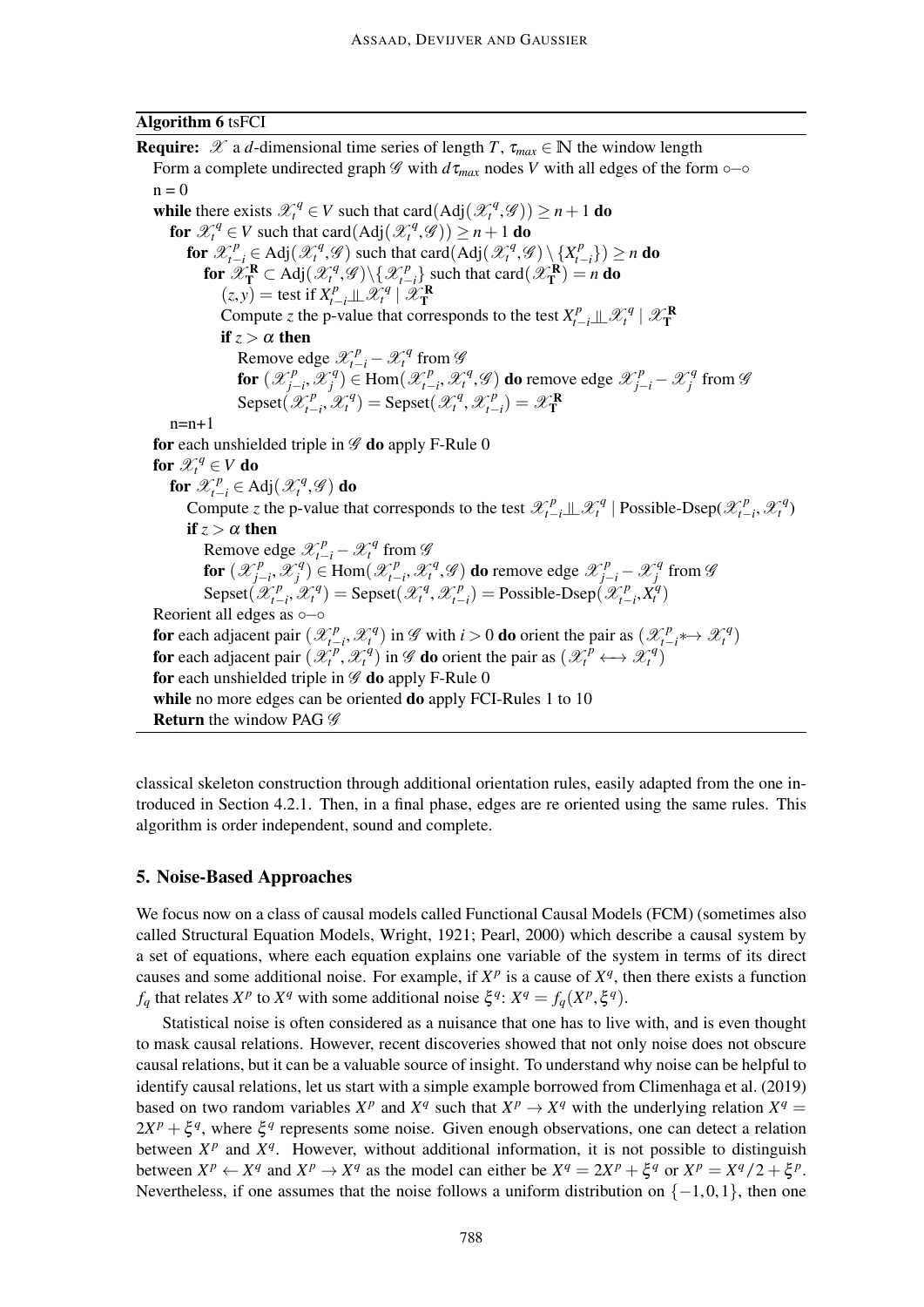#### A SURVEY ON CAUSAL DISCOVERY FOR TIME SERIES

|  |                                  | $X^p   X^q   \xi^q = X^q - 2X^p   \xi^p = X^p - X^q/2$ |
|--|----------------------------------|--------------------------------------------------------|
|  | $1 \mid 2 \mid 0 \in \{-1,0,1\}$ | $0 \in \{-1,0,1\}$                                     |
|  | $3 \mid 6 \mid 0 \in \{-1,0,1\}$ | $0 \in \{-1,0,1\}$                                     |
|  | $4   9   1 \in \{-1,0,1\}$       | $-0.5 \notin \{-1,0,1\}$                               |

Table 2: Toy example to illustrate the use of the noise to detect causality. We observe data and compute the two possible noise  $\xi^p$  and  $\xi^q$  coming from the models  $X^q = 2X^p + \xi^q$  and  $X^p =$  $X^q/2 + \xi^p$ . As we have assumed that the noise's support is  $\{-1,0,1\}$ , only one model is feasible. The first two columns correspond to observed values of  $X^p$  and  $X^q$ .

can decide between those two models. Indeed, by computing the error terms  $\xi^q = X^q - 2X^p$  and  $\xi^p = X^p - X^q/2$  over the observations, we can easily check which of the two causal structures is compatible with the distribution assumption we made on the noise, as shown in Table 2.

It turns out that similar conclusions can be reached if one replaces the strong assumption on the noise distribution by the assumption of independence of mechanisms (potentially with noise) and additional assumptions on the underlying model.

Principle 1 (Independent Mechanisms, Peters et al., 2017) *The causal generative process of a system's variables is composed of autonomous modules that do not inform or influence each other. In the probabilistic case, this means that the conditional distribution of each variable given its causes (i.e., its mechanisms) does not inform or influence the other conditional distributions. In case we have only two variables, this reduces to an independence between the cause distribution and the mechanism producing the effect distribution.*

The consequences of this principle are three-folds:

- 1. The underlying equations are assumed to be autonomous with respect to any external change in one equation. In other words, changes in the generating process of one variable does not imply changes in the generating process of the other variables.
- 2. The mechanism generating an effect from its cause contains no information about the mechanism generating the cause (although the effect contains information about its cause). This can also be interpreted as an independence between the cause and the noise of the effect. Back to our example, it is easy to check that  $X^p \perp \xi^q$  but  $X^q \perp \xi^p$  and so the real causal direction is identifiable<sup>12</sup>.
- 3. Noises associated to different variables are mutually independent.

In the remainder, we focus on FCM models of the form  $X^q = f_q(X^p, \xi^q)$  with  $X^p \perp \xi^q$ .

It turns out that, in general, one cannot identify the underlying model solely from observations of the joint distribution of the two variables, as stated in the following proposition.

Proposition 1 (Non-uniqueness of graph structures, Peters et al., 2017) *For every joint distribution of two real-valued variables*  $X^p$  *and*  $X^q$ *, there is an FCM given by*  $X^q = f_q(X^p, \xi^q)$ *, where*  $X^p$  *is independent from* ξ *q , and where f<sup>q</sup> is a measurable function and* ξ *q is a real-valued noise variable.*

However, several studies have shown that, with additional assumptions on the models relating causes and effects, one can identify the direction of the causal relation. We review here two such cases which have led to extensions for time series.

<sup>12.</sup> *Identifiability* in this context refers to the fact that it is possible to infer causal relations from observational data.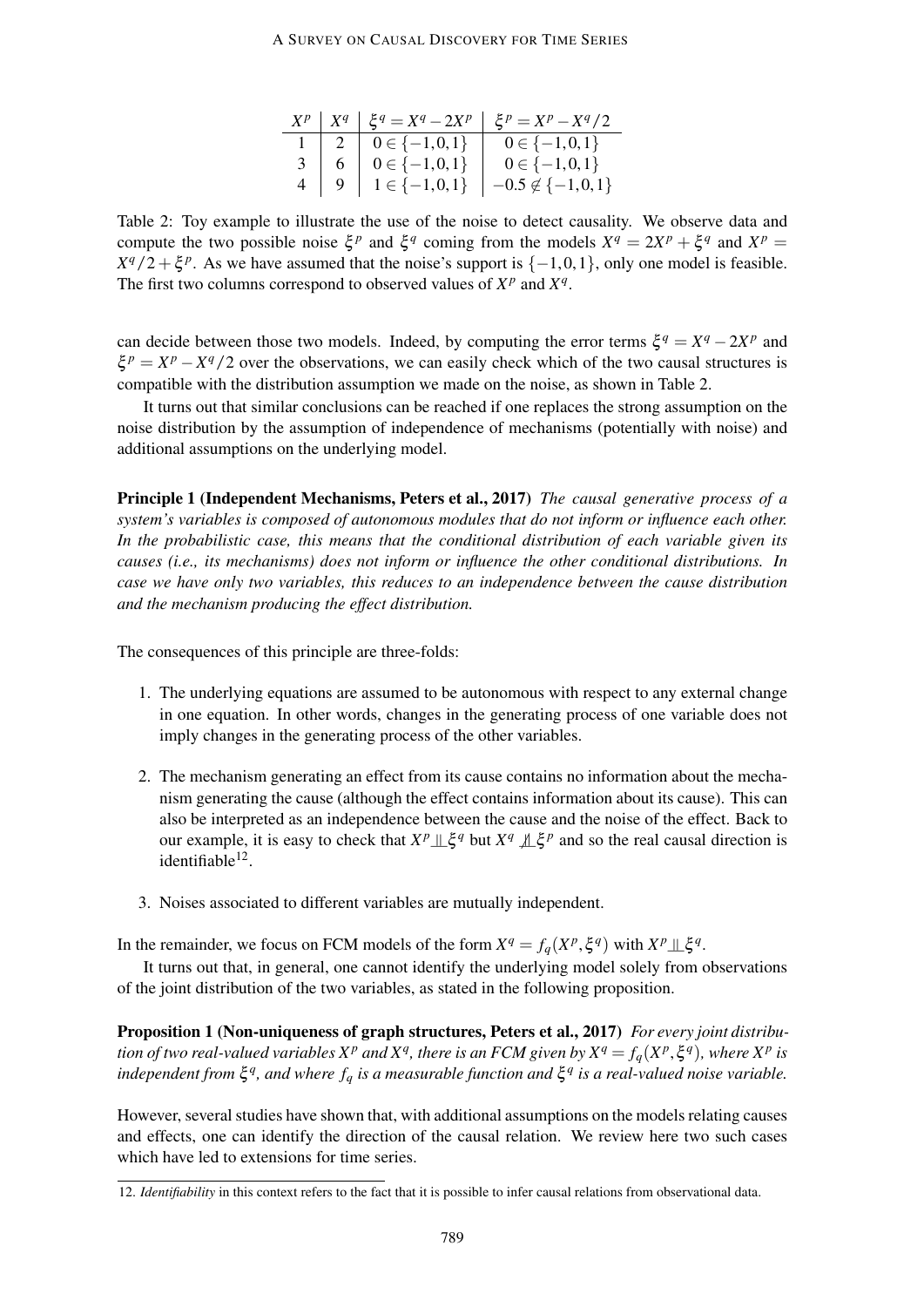

Figure 12: Running example: structured inferred by VarLiNGAM. The first line corresponds to causal ordering, and the second line to graph pruning.

# 5.1 Vector Autoregressive Models

Shimizu et al. (2006) proposed a method for uniquely identifying causal structures based on purely observational, continuous-valued data with the assumptions that the structural equation model is linear, acyclic, with non-Gaussian error terms (LiNGAM). When considering two variables, LiNGAM is of the form:

$$
X^{p} = \xi^{p},
$$
  
\n
$$
X^{q} = a_{p,q}X^{p} + \xi^{q} \quad \text{with } X^{p} \perp \xi^{q},
$$

where  $\xi^p$  and  $\xi^q$  are non-Gaussian.

Assuming that there are no hidden confounders and all (or all but one) of the error terms are non-Gaussian, the full generating model can be identified in the limit of an infinite sample (a property known as *asymptotic consistency*).

Theorem 3 (Identifiability of linear non-Gaussian models, Peters et al., 2017) *Assume that the joint distribution of X<sup>p</sup> and X<sup>q</sup> admits the linear model*

$$
X^q = a_{p,q}X^p + \xi^q, \quad \text{with } X^p \perp \!\!\! \perp \xi^q,
$$

with continuous random variables  $X^p$ ,  $\xi^q$ , and  $X^q$ . Then, there exist  $a_{q,p} \in \mathbb{R}$  and a random variable *X p such that*

 $X^p = a_{q,p} X^q + \xi^p$ , *with*  $X^q \perp \, \xi^p$ ,

*if and only if* ξ *<sup>p</sup> and X<sup>q</sup> are Gaussian.*

To detect causal relations, LiNGAM proceeds as follows. First of all, from the equation  $X =$  $AX + \xi$ , one obtains  $X = B\xi$  with  $B = (I - A)^{-1}$ . LiNGAM uses a standard independent component analysis algorithm to obtain an estimate of the mixing matrix B, and uses it to compute the matrix A. Furthermore, Shimizu et al. (2011) proposed an algorithmic improvement of their original method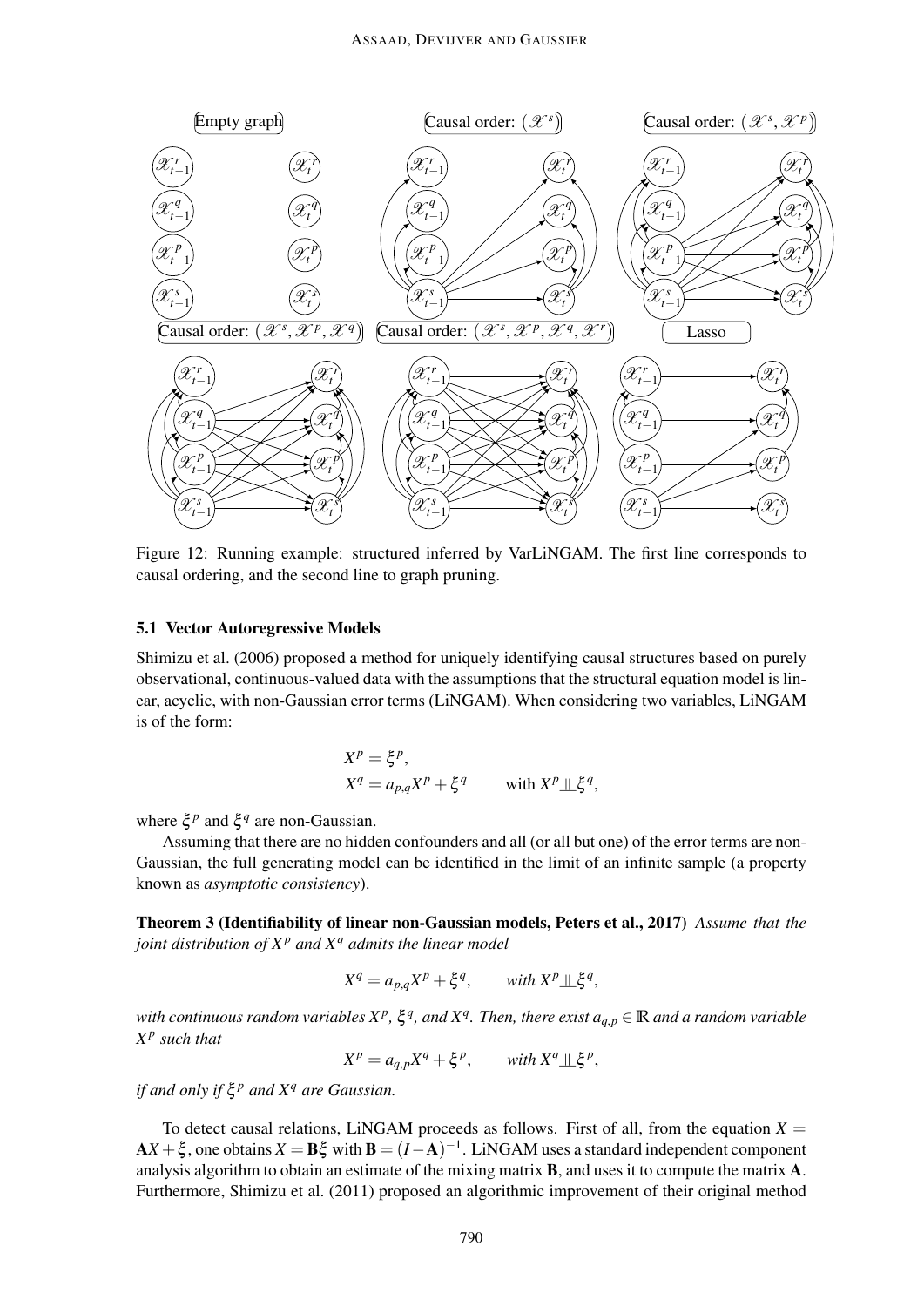that converges to the correct solution in a controlled number of steps depending on the number of variables. The main idea is to find the causal order by constructing a regression model and by checking whether residuals and predictors are independent or not. This step is done recursively by first identifying the predictor that is the most independent from the residuals of its target variables, *i.e.* all variables except the predictor. The same analysis is then performed recursively on those residuals, which ensures to remove the effects of the previously identified predictors. One can then construct a strictly lower triangular matrix A by following the ordering obtained above. The strength of the connections  $A_{i,j}$  are estimated using some conventional covariance-based regression, such as least squares. To get sparse causal models, one can further prune A by applying Adaptive Lasso (Zou, 2006), which penalizes connections with an  $\ell_1$  penalty.

We now present an extension of LiNGAM to time series.

### 5.1.1 USING LINEAR NON-GAUSSIAN ACYCLIC MODEL

Hyvärinen et al. (2010) introduced a temporal extension of LiNGAM, called VarLiNGAM, based on a structural vector autoregressive model of the form:

$$
\mathcal{X}_t = \sum_{i=0}^{\tau} \mathbf{A}_i \mathcal{X}_{t-i} + \mathbf{e}_t,
$$
 (SVAR)

where the influences can be either instantaneous ( $\tau = 0$ ) or lagged, with a maximum time-delay of  $\tau_{\text{max}}$ . This model can be rewritten as a vector autoregressive model without instantaneous effect, with  $i > 0$ :

$$
\mathcal{X}_t = \sum_{i=1}^{\tau} \mathbf{M}_i \mathcal{X}_{t-i} + \mathbf{e}_t.
$$
 (VAR)

The above model, estimated through a least-square procedure, is used to obtain residuals of the prediction of  $\mathscr{X}_t$ . A standard LiNGAM analysis is then used on these residuals to obtain an instantaneous causal model  $\mathbf{A}_0$ . Finally,  $(\mathbf{A}_i)_{i>0}$  are deduced by a reparametrization of  $(\mathbf{M}_i)_{i>0}$ :

$$
\mathbf{A}_i = (I - \mathbf{A}_0) \mathbf{M}_i \quad \text{for all } i \in \{1, \cdots, d\}.
$$

An intensive illustration of this approach on economic data is provided by Moneta et al. (2013), while Algorithm 7 further details its different steps. Figure 12 further illustrates on our running example the ordering steps and the pruning process yielding a sparse graph.

Huang et al. (2015) extended VarLiNGAM by considering linear and nonlinear time-varying models, both with unobserved confounders. For a multivariate time series  $\mathscr{X}_t = (\mathscr{X}_t^1, \dots, \mathscr{X}_t^d)$ , these models take the form:

$$
\begin{cases}\n\mathcal{X}_t^i = \sum_{j=1}^d \sum_{p=1}^P a_t^{ijp} \mathcal{X}_{t-p}^j + \sum_{k \neq i} b_t^{ik} \mathcal{X}_t^k + g_t^i + \xi_t^i \quad \text{(VAR-t)}, \\
\mathcal{X}_t^i = f^i(t, \{\mathcal{X}_{t-p}^j\}_j, \{\mathcal{X}_t^k\}_{k \neq i}) + \xi_t^i \quad \text{(VAR-t-n)},\n\end{cases}
$$

where  $\xi_t^i$  are *i.i.d.* noise independent of the causes,  $a_t^{ijp}$  represent the time-varying lagged causal coefficients,  $b_t^{ik}$  give the instantaneous causal coefficients, and  $g_t^i$  represent the causal influences from unobserved confounders that are assumed to be smooth functions of time. The (non necessarily linear) functions  $f^i$  take into account time-varying causal relations as well as the influence of confounders. Conditions to ensure identifiability for both models are provided, as well as a non-parametric method to estimate the time-dependent causal models based on Gaussian processes. Note that this formulation is more general than the classical vector autoregressive model, but is based on the same steps as VarLiNGAM.

Geiger et al. (2015) has extended the vector autoregressive model for  $\mathscr X$  to take into account hidden components  $\mathscr{Z}$ , while considering a lag of size 1:

$$
\begin{pmatrix} \mathscr{X}_t \\ \mathscr{Z}_t \end{pmatrix} = \begin{pmatrix} B & C \\ D & E \end{pmatrix} \begin{pmatrix} \mathscr{X}_{t-1} \\ \mathscr{Z}_{t-1} \end{pmatrix} + \mathscr{N}_t,
$$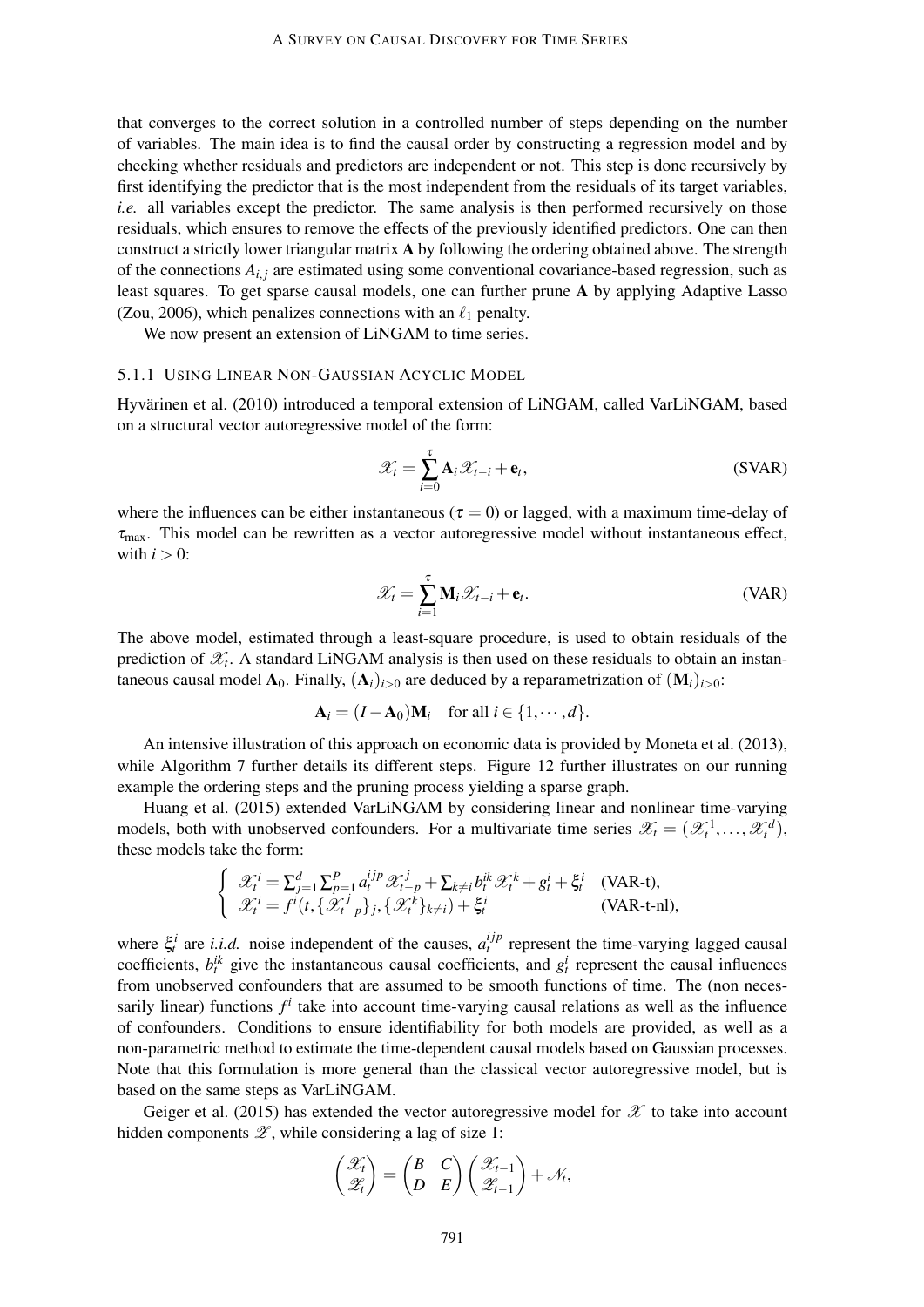# Algorithm 7 VarLiNGAM

**Require:**  $\mathscr X$  a *d*-dimensional time series of length *T*,  $\tau_{\text{max}} \in \mathbb N$  the maximum number of lags,  $\alpha$  a significance threshold Form an empty graph  $\mathscr G$  with  $d\tau$  nodes V Find the optimal lag  $\tau \in \{1, \dots, \tau_{max}\}\$ Fit (VAR):  $\mathscr{X} \mapsto \mathscr{X}$ Compute  $(M_{\tau})_{1 \leq \tau \leq \tau_{\text{max}}}$  the coefficients of (VAR) and  $\xi$  = its residuals  $S = \{1, \dots, d\}$ while  $card(S) > 1$  do for  $p \in S$  do for  $q \in \mathbf{S} \setminus \{p\}$  do Fit least squares regressions:  $\xi^p \mapsto \xi^q$  and compute its residuals  $\varepsilon^{p,q}$ Compute  $y_p$  the statistics that corresponds to the test  $\varepsilon^{p}$ .  $\mathcal{L}\xi^p$  $p^* = \operatorname{argmin}_{q \in \mathbf{S}} y_p$  $S = S \setminus \{p^*\}$ for  $\mathscr{X}^q \in \mathscr{X}^S$  for  $i \in \{0, \dots, \tau\}$  do add edge  $\mathscr{X}^{p^*}_{t-i} \to \mathscr{X}^q_t$  to  $\mathscr{G}$ Construct a strictly lower triangular matrix  $A_0$  by following the order in  $\mathscr{G}$ , and estimate the connection strengths  $[A_0]_{i,i}$  by using some conventional covariance-based. for  $i \in \{1, \dots, \tau\}$  do  $A_i = (I - A_0)M_i$ Apply Adaptive Lasso on A for  $i \in \{0, \dots, \tau\}$  do for  $q \in \{1, \dots, d\}$  do for  $p \in \{1, \dots, d\}$  do **if**  $[A_i]_{p,q} = 0$  then remove edge  $\mathcal{X}_{t-i}^p \to \mathcal{X}_t^q$  from  $\mathcal{Y}_t^p$ **Return** the window DAG  $\mathscr G$ 

where the noise  $(\mathcal{N}_t)_t$  is *i.i.d.*. The authors showed that the model is identifiable when the noise terms are mixtures of Gaussian and propose a variational EM algorithm to estimate the causal model in that case. The model is also identifiable (up to scaling and permutation indeterminacies, because scale and ordering of the components of  $\mathscr X$  are arbitrary) when there is no influence from  $\mathscr X$  on  $\mathscr X$ .

Lastly, more recently, Lanne et al. (2017) generalized the initial VarLiNGAM model by considering graphs that can contain cycles. They further proved that the proposed model is identifiable and introduced an estimation method based on maximum likelihood. The proposed estimator is furthermore proven to be asymptotically efficient.

### 5.2 Additive Noise Models

Hoyer et al. (2009) showed that if the underlying causal structural equations are based on an additive noise model (ANM) with nonlinear functions and that if the causal minimality condition holds, then the true causal structure can in general be identified from the probability distribution of the observational data, as stated in Theorem 4. This theorem makes use of the notion of smooth ANM, *i.e.* an ANM of the form:

$$
X^{p} = \xi^{p},
$$
  
\n
$$
X^{q} = f_{q}(X^{p}) + \xi^{q} \quad \text{with } X^{p} \perp \xi_{q}.
$$

such that  $\xi^q$  and  $X^p$  have strictly positive three times differentiable densities  $p_{\xi^q}$  and  $p_{X^p}$ , and  $f_q$  is three times differentiable as well.

Theorem 4 (Identifiability of ANMs, Peters et al., 2017; Hoyer et al., 2009) *Assume that the conditional distribution of*  $X^q | X^p$  *admits a smooth ANM, and that there exists*  $x_q \in \mathbb{R}$  *such that, for*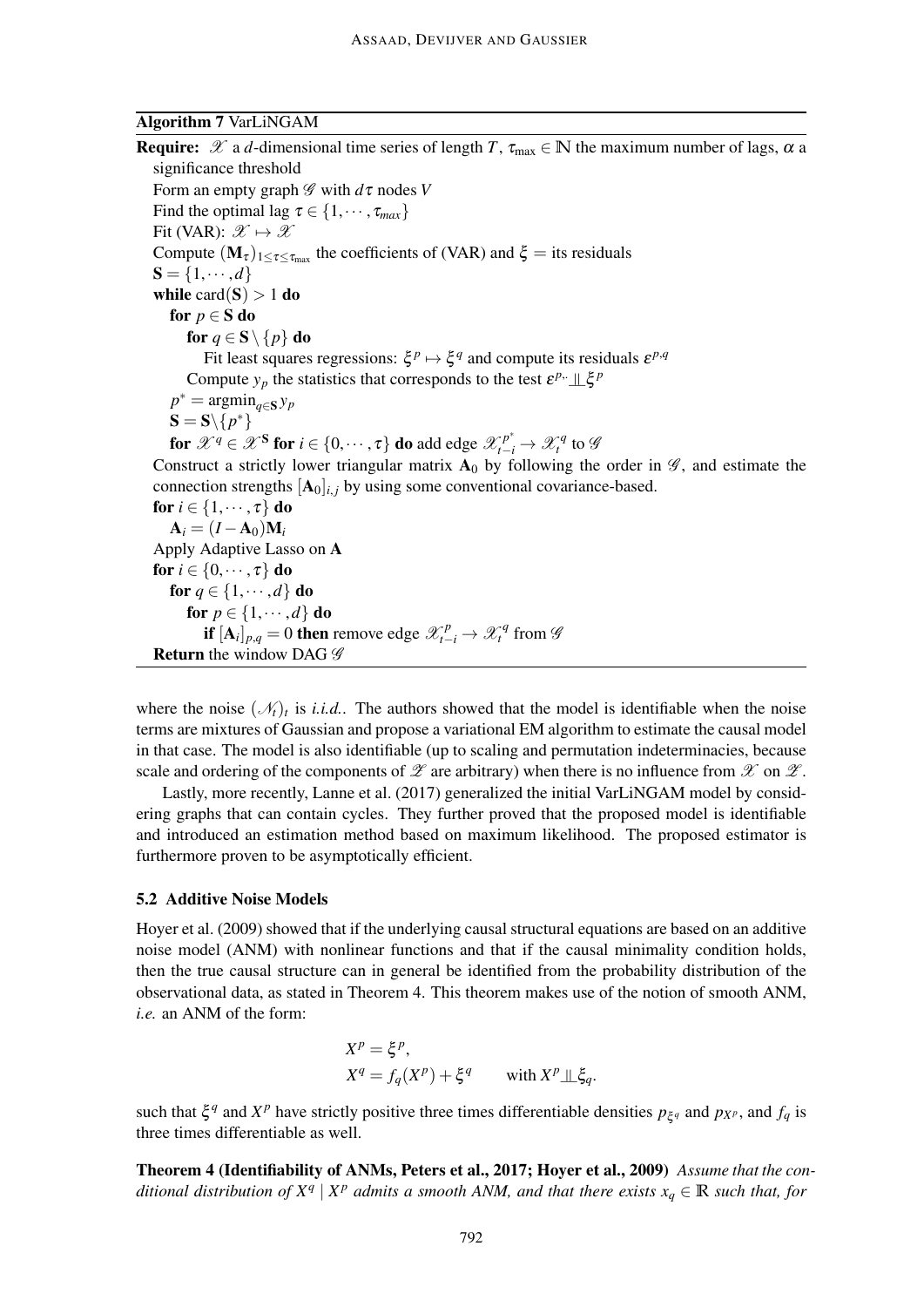# Algorithm 8 TiMINo

**Require:**  $\mathscr X$  a *d*-dimensional time series of length *T*,  $\tau_{\text{max}} \in \mathbb N$  the maximum number of lags,  $\alpha$  a significance threshold Form an empty graph  $\mathscr G$  with *d* nodes *V*  $S = \{1, \dots, d\}$ while  $card(S) > 1$  do for  $\mathscr{X}^q \in \mathscr{X}^S$  do  $\mathscr{X}^{\mathbf{R}} = \mathscr{X}^{\mathbf{S}} \setminus {\mathscr{X}^q}$ Fit:  $(\mathscr{X}^q_{t-\tau_{\text{max}}}, \cdots, \mathscr{X}^q_{t-\tau_{\text{max}}})$ Fit:  $(\mathscr{X}_{t-\tau_{\text{max}}}^q, \dots, \mathscr{X}_{t-1}^q, \mathscr{X}_{t-\tau_{\text{max}}}^R, \dots, \mathscr{X}_{t}^R) \mapsto \mathscr{X}_{t}^q$  and compute its residuals  $\xi_t^q$ <br>Compute  $z_q$  the p-value that corresponds to the test  $\mathscr{X}^R \perp \xi_t^q$  $q^* = \text{argmax}_q z_q$  $q = q^*$ -th element of S if  $z_q > \alpha$  then  $S = S \setminus \{q\}$ for  $\mathscr{X}^p \in \mathscr{X}^{\mathbf{S}}$  do add edge  $\mathscr{X}^p \to \mathscr{X}^q$  to  $\mathscr{G}$ else break and output: "I do not know, bad model fit" for  $\mathscr{X}^q \in V$  do for  $\mathscr{X}^p \in \mathrm{Par}(\mathscr{X}^q, \mathscr{G})$  do  $\mathscr{X}^{\mathbf{R}} = \text{Par}(\mathscr{X}^q, \mathscr{G}) \setminus {\{\mathscr{X}^p\}}$ Fit:  $(\mathscr{X}^q_{t-\tau_{\text{max}}},\cdots,\mathscr{X}^q_{t-\tau_{\text{max}}})$  $\mathcal{X}_{t-1}^q$ ,  $\mathcal{X}_{t-1}^{\mathbf{R}}$ ,  $\cdots$ ,  $\mathcal{X}_{t}^{\mathbf{R}}$   $\mapsto$   $\mathcal{X}_{t}^q$  and compute its residuals  $\xi_t^q$ Compute *z* the p-value that corresponds to the test  $\mathscr{X}^{\mathbf{R}} \perp \mathscr{L}^{\hat{q}}$ if  $z > \alpha$  then remove edge  $\mathscr{X}^p \to \mathscr{X}^q$  from  $\mathscr{G}$ **Return** the summary DAG  $\mathscr G$ 

*almost all*  $x_p \in \mathbb{R}$ *,* 

$$
(\log p_{\xi^q})''(x_q - f_q(x_p))f'_q(x_p) \neq 0.
$$

*Then, the set of log densities* log *p<sup>X</sup> for which the obtained joint distribution PX<sup>p</sup>* ,*X<sup>q</sup> admits a smooth ANM from X<sup>q</sup> to X<sup>p</sup> is contained in a 3-dimensional affine space.*

In the bivariate case, one can regress two models, one of  $X^q$  on  $X^p$  and another of  $X^p$  on  $X^q$ , and test the independence with residuals to infer the causal direction. For the multivariate case, one can adopt a pairwise strategy or use an adapted algorithm that can handle more than two variables (Mooij et al., 2009).

We now introduce a well-known method based on ANM for time series.

### 5.2.1 TIMINO: TIMES SERIES MODEL WITH INDEPENDENT NOISE

A class of restricted FCM called Time Series Models with Independent Noise (TiMINo) is studied by Peters et al. (2013). For a multivariate time series  $\mathscr X$  whose finite dimensional distributions are absolutely continuous with respect to a product measure, we say that the time series satisfies a TiMINo if there exists  $\tau > 0$  such that for all  $p \in V$  there are sets Par $(\mathcal{X}_0^p)$  $\binom{p}{0}, \mathscr{G} \subseteq$  $V \setminus {\mathcal X}^p$ , Par $({\mathcal X}^p_k)$  $K_k^p$ ,  $\mathscr{G}) \subseteq V$  for  $1 \leq k \leq \tau$  such that for all *t*:

$$
\mathcal{X}_t^p = f_p(\text{Par}(\mathcal{X}_\tau^p, \mathcal{G})_{t-\tau}, \dots, \text{Par}(\mathcal{X}_1^p, \mathcal{G})_{t-1}, \text{Par}(\mathcal{X}_0^p, \mathcal{G})_t, \xi_t^p), \tag{TiMINO}
$$

where  $\xi_i^i$  are jointly independent over *i* and *t* and, for each *i*, *i.i.d.* in *t*. These models include nonlinear and instantaneous effects, but the full time graph is required to be acyclic. Under some particular form of *f<sup>p</sup>* (nonlinear function with additive Gaussian noise, linear function with additive non-Gaussian noise, joint distribution faithful with respect to the full time graph, and acyclicity in the summary graph), the summary graph can be recovered from the joint distribution of  $\mathscr X$ . To infer the causal graph in the additive noise case, statistical tests are conducted to look for independence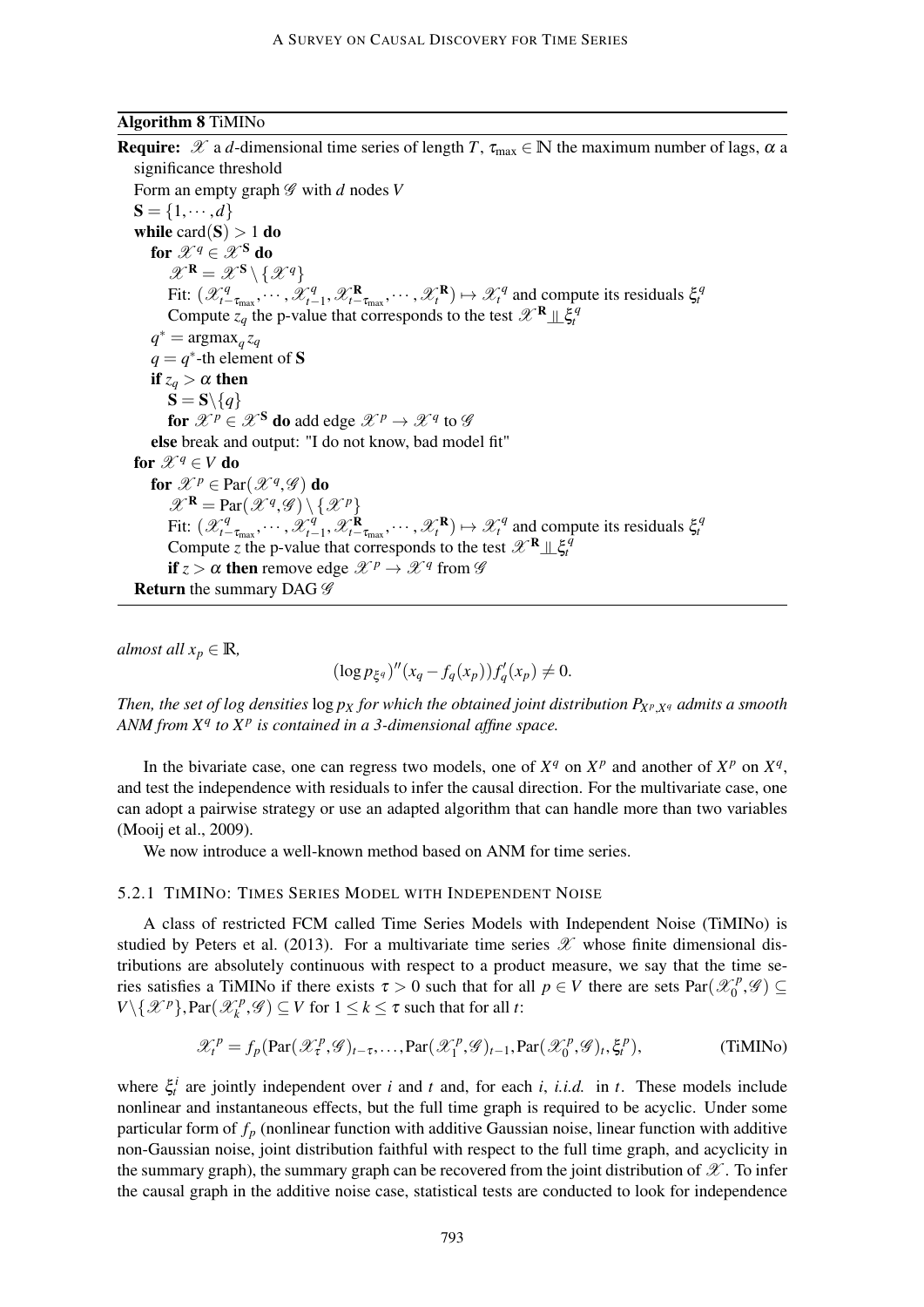between residuals and nodes so as to order the variables by parenting relations. Then, spurious links are removed. Note that several fitting methods can be considered (*e.g.*, linear model, generalized additive model and Gaussian process regression are considered in the initial paper) as well as several independence tests (*e.g.*, cross-correlations or HSIC). Note that if the data does not satisfy the model assumption, TiMINo falls into an agnostic state instead of drawing wrong causal conclusions. In the case of two time series, an agnostic state can be interpreted as a possible detection of hidden confounders.

# 6. Score-Based Approaches

In score-based approaches, a causal graph corresponds to a *probabilistic (or Bayesian) network*; furthermore, a *dynamic probabilistic (or dynamic Bayesian) network* (DPN) is a probabilistic network in which variables are time series. We make use of this terminology in this section. We also want to make clear that there is no guarantee that the Bayesian network inferred by score-based approaches belongs to the equivalence class of the graph underlying the observed (stable) probability distribution. Indeed, score-based methods aim at finding sparse structural equation models that best explain the data, without any guarantee on the corresponding DAG (Kaiser & Sipos, 2021). This contrasts with, *e.g.*, constraint-based approaches.

The problem of learning a probabilistic network from observational data can be formulated as: given a set of instances, find the network that best matches them. In score-based approaches, the notion of best-match is based on a score that typically strikes a balance between the likelihood of the data given the network and a penalty term related to the complexity of the network. Compared to constraint-based approaches, score-based approaches have the advantage of assigning a score to the network inferred, a score that can then be used to assess the validity of the network. However, the solution obtained is in general suboptimal as finding a globally optimal network is known to be NP-hard (Chickering, 1995). In addition, hidden variables have to be "postulated", a fact due to the use of the *Expectation-Maximization* algorithm, and are not "discovered" as in constraint-based methods.

A standard algorithm for inferring probabilistic networks is the *Structural Expectation-Maximization* (SEM) algorithm, introduced by Friedman (1997). This algorithm combines parametric and structural modifications, the former aiming at finding better parameters and the latter at finding better structures. This algorithm has been extended by Friedman (1998) to deal with scoring functions based on true Bayesian scores, and by Friedman et al. (1998) to deal with dynamic probabilistic networks.

A dynamic probabilistic network can be decomposed in a prior network, which provides dependencies between variables in a given time stamp, and a transition network, which provides dependencies over time. The transition networks considered by Friedman et al. (1998) are Markovian, in the sense that  $Pr(\mathscr{X}_{t+1}|\mathscr{X}_0,\cdots,\mathscr{X}_t)=Pr(\mathscr{X}_{t+1}|\mathscr{X}_t)$  where  $\mathscr X$  is a multivariate time series, and stationary, meaning that  $Pr(\mathcal{X}_{t+1}|\mathcal{X}_t)$  is independent of *t*. These assumptions are limitations, as high-order temporal dependencies are not considered, imposed by the complexity of the inference process when they are removed. The Bayesian scores taken into account are the Bayesian information criterion (BIC, Schwarz, 1978) and the Bayesian Dirichlet equivalence score (BDe, Heckerman et al., 1995), based on Dirichlet priors on the structural parameters. At each iteration, the overall process consists in first improving the parameters of the prior and transition networks, and then searching over DPN structures using expected counts to select the best scoring structures. The search over DPN structures is based on heuristics that typically consider neighboring structures of a given structure, obtained by arc additions, removals and reversals. Experimental results obtained on simulated data for traffic patterns, in which mixtures of different driving tendencies are considered, as well as on molecular biology data, with the aim to infer the structure of regulatory pathways, validate the SEM algorithm for DPNs in the context of noisy and missing data, provided of course that the assumptions made are realistic, which is the case in the two applications retained.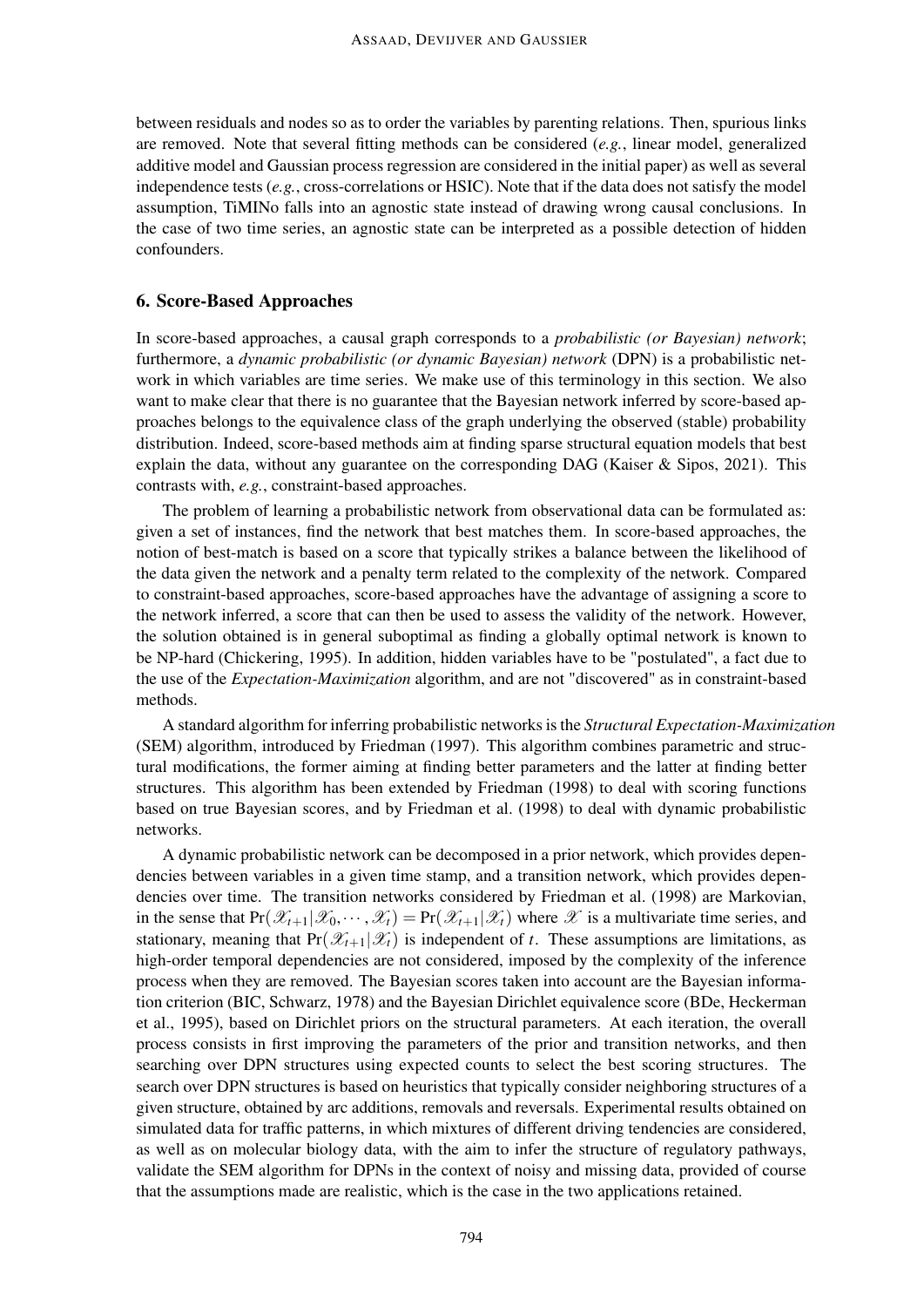

Figure 13: Running example: a diamond structure inferred by DYNOTEARS.

Within the same framework and assumptions, Peña et al. (2005) proposed to use cross-validation (CV) as the Bayesian score underlying the learning process. Indeed, one is typically interested in finding DPNs  $(\mathscr{G}, \hat{\theta})$  that generalize well, where  $\mathscr{G}$  is the underlying graph and  $\hat{\theta}$  the maximum likelihood (or maximum a posteriori) estimates of the parameters which define the transition probabilities. One way to do so is to look for the DPN, trained on *S* instances, that maximizes the expectation of the log-likelihood on any unseen instance  $D_{S+1}$ :  $\mathbb{E}[\log \Pr(D_{S+1}|\mathscr{G},\hat{\theta})]$ . As this expectation cannot be computed directly, the authors propose to use a cross-validation approach and compute for each fold  $D^k$  of the training data  $D$  the quantity log  $\Pr(D^k|\mathscr{G},\hat{\theta})$ . The above expectation can then be estimated by:

$$
\frac{1}{S}\sum_{k=1}^K \log \Pr(D^k|\mathscr{G}, \hat{\theta})
$$

where *S* is the number of instances in *D* and *K* the number of folds. In practice, when there are more than a few tens of nodes, one cannot do an exhaustive search over all graphs. The authors thus relied on a greedy hill-climbing search that gradually improves a graph through a highest scoring single edge addition or removal. This can be seen as a special case, with no reversal, of the greedy equivalence search algorithm introduced by Meek (1997) and studied by Chickering (2002) who proves the conjecture on which it is based. Furthermore, as CV may overfit (Ng, 1997), the authors modified the hill-climbing search by adding an edge only if the improvement in CV is significant, according to a statistical test. Experiments, conducted on data generated from random DPNs and the Yeast dataset, show that the CV-based scoring method leads to models that generalize better than those based on BIC and BDe for a wide range of sample sizes, in particular the range of sizes one usually encounters in practice. One can also note another extension of SEM for fMRI data, referred to as extended unified SEM, presented by Gates and Molenaar (2012) and based on a bilinear system to describe brain regions of interest.

More recently, Pamfil et al. (2020) have proposed a method, named DYNOTEARS, which simultaneously estimates instantaneous and time-lagged relationships between time series through  $d \times d$  adjacency matrices  $W, A_1, \cdots A_{\tau_{max}}$  that respectively represent the importance of the relation between two time series with a time lag 0 (instantaneous relations, *W*), 1 (*A*<sub>1</sub>), ...,  $\tau_{max}$  (*A*<sub> $\tau_{max}$ </sub>). These matrices are learned by minimizing the following penalized loss based on the Frobenius norm of the residuals of a linear model:

$$
f(W,A) = \frac{1}{2d(T+1-\tau_{max})} || \mathcal{X}_t - \mathcal{X}_t^T W - \mathcal{X}_{t+1:t+\tau_{max}}^T A ||_F^2 + \lambda_W ||W||_1 + \lambda_A ||A||_1,
$$
 (Score)

where <sup>*T*</sup> denotes the transpose,  $\|\cdot\|_1$  stands for the element-wise  $\ell_1$  norm and  $\lambda_W$  and  $\lambda_A$  represent regularization constants. The causal graph is then obtained by successively considering all relations at different time lags, as described in Algorithm 9. To avoid cycles, an acyclicity constraint on the instantaneous adjacency matrix *W* is used, which is solved using an equivalent formulation based on the trace exponential function (Zheng et al., 2020). This method is illustrated in Figure 13 on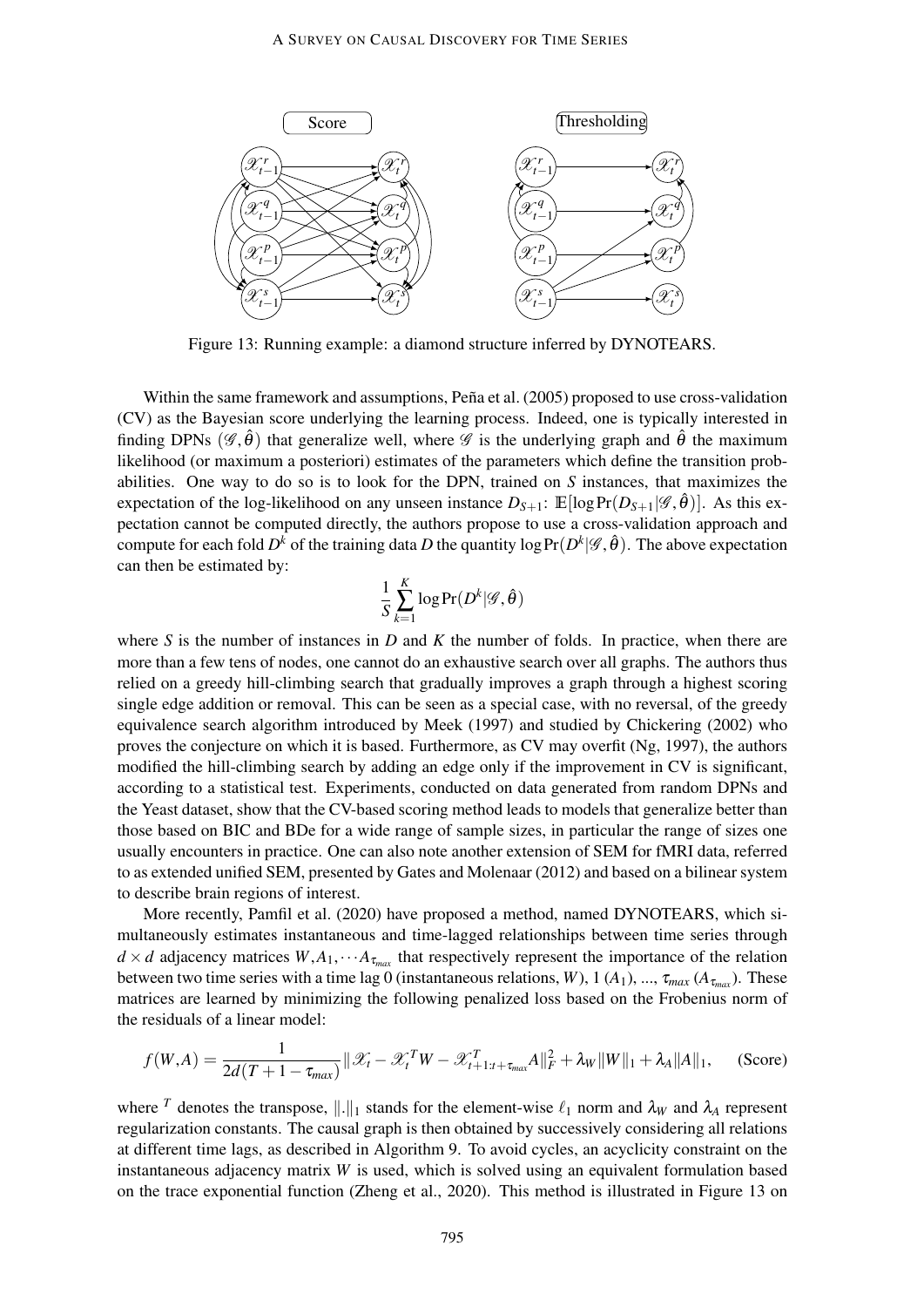our running example. First, the best sparse window DAG is selected using a score. A thresholding step is then used to prune some spurious correlations.

Algorithm 9 DYNOTEARS

**Require:**  $\mathscr X$  a *d*-dimensional time series of length *T*,  $\tau_{\text{max}} \in \mathbb N$  the maximum number of lags,  $\lambda_A$ ,  $λ$ *w* ,  $α$  $W, A = \min_{W, A} f(W, A)$  from (Score) for  $w_{pq} \in W$  do if  $w_{pq} \ge \alpha$  then  $\overrightarrow{Add} X_t^p \to X_t^q$  to  $\mathscr G$ for  $(\hat{\mathscr{X}}_{i}^{p})$  $\mathscr{X}_j^q$  $f_j^q$ )  $\in$  Hom $(\mathcal{X}_t^p, \mathcal{X}_t^q, \mathcal{G})$  do add edge  $\mathcal{X}_j^p \to \mathcal{X}_j^q$  $j^q$  to  $\mathscr G$ for  $i \in \{1, \cdots, \tau_{\text{max}}\}$  do for  $a_{pq} \in A_i$  do if  $a_{pa} \geq \alpha$  then Add  $X_{t-i}^p \to X_t^q$  to  $\mathscr G$ for  $(\mathscr{X}_{i}^{\rho})$ *j*−*i* ,X *q*  $\mathcal{L}_j^q$ )  $\in$  Hom $(\mathcal{X}_{t-1}^p)$  $\mathcal{X}_{t-i}^p$ ,  $\mathcal{X}_t^q$ ,  $\mathcal{G}$  ) do add edge  $\mathcal{X}_{j-i}^p$  →  $\mathcal{X}_j^q$  $\int\limits_{j}^{q}$  to  $\mathscr G$ **Return** window DAG  $\mathscr G$ 

To reduce the computational complexity of inferring DPNs, Dojer (2006) showed that there exist, under three assumptions, polynomial algorithms to learn a globally optimal structure. Both the minimum description length and the DBe scores are studied in this work. Vinh et al. (2011) extend this approach to a score based on the mutual information test, leading to a model known as *GlobalMIT*. The first two assumptions considered by Dojer (2006) are related to the fact that the score can be decomposed across variables and rewritten as the sum of a term penalizing the complexity of the network and of a term explaining the data from the network. These are relatively mild assumptions which hold for different scores. The third assumption is stronger and states that the complexity term only depends on the cardinality of the set of parents for any variable. Unfortunately, this assumption is not always met in practice. Another important limitation of this approach lies in the fact that the degree of the polynomial controlling the complexity of the algorithm increases with the number of examples in the training set.

Several authors have proposed hybrid approaches that aim at combining constraint-based approaches and score-based approaches, the former providing relatively efficient algorithms while the latter providing scores on the inferred models and the possibility to directly orient pairs of nodes (Dash and Druzdzel (1999), Claassen and Heskes (2012), Jabbari et al.  $(2017)^{13}$ ). Malinsky and Spirtes (2018) also proposed a hybrid algorithm, called SVAR-GFCI, based on SVAR-FCI and on the score-based GES method (Chickering, 2002).

In this latter line and dealing with time series, Sanchez-Romero et al. (2019) made use of a variant of the PC-stable algorithm (Colombo & Maathuis, 2014), known as the Fast Adjacency Search stable (FAS-stable), to build a skeleton on which pairwise rules are used to orient edges. The overall process is referred to as FASK, for *Fast Adjacency Skewness*. The FAS-stable algorithm is an order independent adjacency search that avoids spurious connections between parents of variables. FAS-stable builds an undirected graph by iteratively testing conditional independencies; the BIC criterion is used by Sanchez-Romero et al. (2019) for this testing. The orientation of two adjacent nodes  $\mathcal{X}^p$  and  $\mathcal{X}^q$  in the graph obtained is then based on a score comparing the conditional correlation of X and  $\mathcal{X}^q$  given  $\mathcal{X}^p > 0$  with the one given  $\mathcal{X}^q > 0$ : if corr $(\mathcal{X}^p, \mathcal{X}^q | \mathcal{X}^p > 0)$  $\text{corr}(\mathcal{X}^p, \mathcal{X}^q | \mathcal{X}^q > 0)$ , then  $\mathcal{X}^p \to \mathcal{X}^q$ ; otherwise,  $\mathcal{X}^q \to \mathcal{X}^p$ . One important feature of FASK is its ability to identify cycles, especially 2-cycles in between two variables which are obtained when  $\text{corr}(\mathcal{X}^p, \mathcal{X}^q | \mathcal{X}^p > 0) > \text{corr}(\mathcal{X}^p, \mathcal{X}^q)$  and  $\text{corr}(\mathcal{X}^p, \mathcal{X}^q | \mathcal{X}^q > 0) > \text{corr}(\mathcal{X}^p, \mathcal{X}^q)$ . Note that Sanchez-Romero et al. (2019) also introduced a hybrid algorithm, referred to as the Two-

<sup>13.</sup> Jabbari et al. (2017) provides a brief survey of these studies.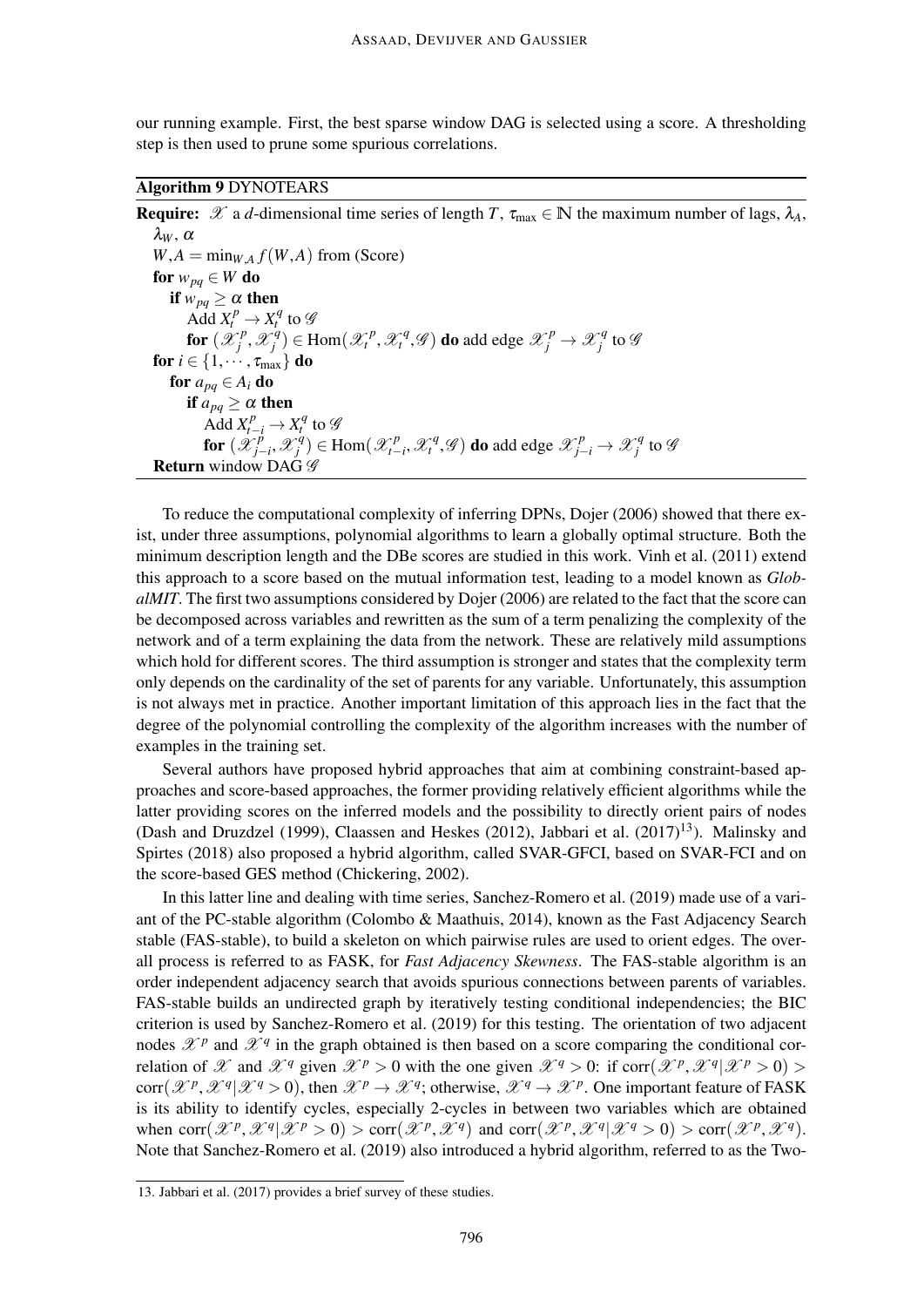| Section                   | Method          | graph<br>Causal | Faithfulness / Minimality | Causal Markov Condition | rei<br>Instantaneous | Λ<br>Lag | causes<br>self<br>ð<br>Inference | Confounders | Hidden Conf<br>Inst. | Conf.<br>Hidden<br>Lagged | based<br>Model <sup>®</sup> | Linear mode | 5 Hyper-parameters |
|---------------------------|-----------------|-----------------|---------------------------|-------------------------|----------------------|----------|----------------------------------|-------------|----------------------|---------------------------|-----------------------------|-------------|--------------------|
|                           | PWGC*           | S               |                           |                         | X                    |          | Х                                | X           | X                    | X                         |                             | √           |                    |
| 3. Granger                | MVGC*           | S               |                           |                         | χ                    |          | Х                                |             | X                    | X                         |                             |             |                    |
|                           | TCDF*           | W               |                           |                         | $\checkmark$         |          | $\checkmark$                     |             |                      | X                         |                             | Х           | Х                  |
|                           | PCMCI*          | W               | $\mathbf{F}$              | ✓                       | Х                    |          |                                  |             | X                    | X                         | X                           | Х           |                    |
|                           | oCSE*           | S               | $\mathbf F$               | ✓                       | Х                    | Х        | $\checkmark$                     |             | X                    | X                         | Х                           | Х           |                    |
| Constraint<br>4.          | <b>ANLTSM</b>   | W               | $\overline{F}$            | ✔                       |                      |          |                                  |             |                      | X                         |                             | X           |                    |
| -based                    | tsFCI*          | W               | $\mathbf F$               | J                       | Х                    |          |                                  |             | Х                    |                           | х                           | Х           |                    |
|                           | <b>SVAR-FCI</b> | W               | $\overline{F}$            | J                       |                      |          |                                  |             |                      |                           |                             | ✔           |                    |
| 5. Noise-based            | VarLiNGAM*      | W               | M                         | $\sqrt{2}$              |                      |          |                                  |             | X                    | X                         |                             |             |                    |
|                           | TiMINo*         | S               | M                         | ✔                       |                      |          | Х                                |             | X                    | X                         |                             | Х           |                    |
| 6. Score-based DYNOTEARS* |                 | W               |                           |                         |                      |          |                                  |             | X                    | X                         |                             |             |                    |

Table 3: Summary of the main characteristics of representative algorithms in all the families discussed in this survey. Methods with \* are also illustrated in the experimental section (Section 9). For causal graphs, S means that the method provides a summary causal graph whereas W means that the method provides a window causal graph; F corresponds to faithfulness and M to minimality.

Step algorithm, combining again the FAS-stable algorithm but this time with an identification of the causal relations based on independent component analysis.

# 7. Summary of the Main Methods Reviewed So Far

Table 3 displays the main characteristics of representative algorithms in all the families considered so far. The characteristics retained concern:

- The assumptions made on the graph: does a method infer a window causal graph? If not, the method directly infers a summary causal graph. Does the method rely on faithfulness, only minimality or none of the two? Lastly, does the method rely on the causal Markov condition?
- The type of relations inferred: can a method infer instantaneous relations? Can a method infer relations with a lag strictly greater than 1? Can a method infer self causes? Note that the methods which do not infer self causes assume that self causes always exist.
- The treatment of confounders<sup>14</sup>: can a method detect confounders? Can it detect instantaneous hidden confounders? Can it detect lagged hidden confounders? Instantaneous hidden confounders correspond to the situation where the two effects are instantaneous; the hidden confounder can either be instantaneous or lagged.
- The type of underlying models: we use here two main categories corresponding to whether a method relies on a model or not and whether the model is linear or not. In addition, we distinguish between methods that rely on few (less than 5) hyper-parameters and those that rely on more than 5 hyper-parameters. This latter characteristic is an indication of the complexity of fine-tuning a given method.

<sup>14.</sup> As mentioned in Section 2, confounders play a major role in the identification of causal relations.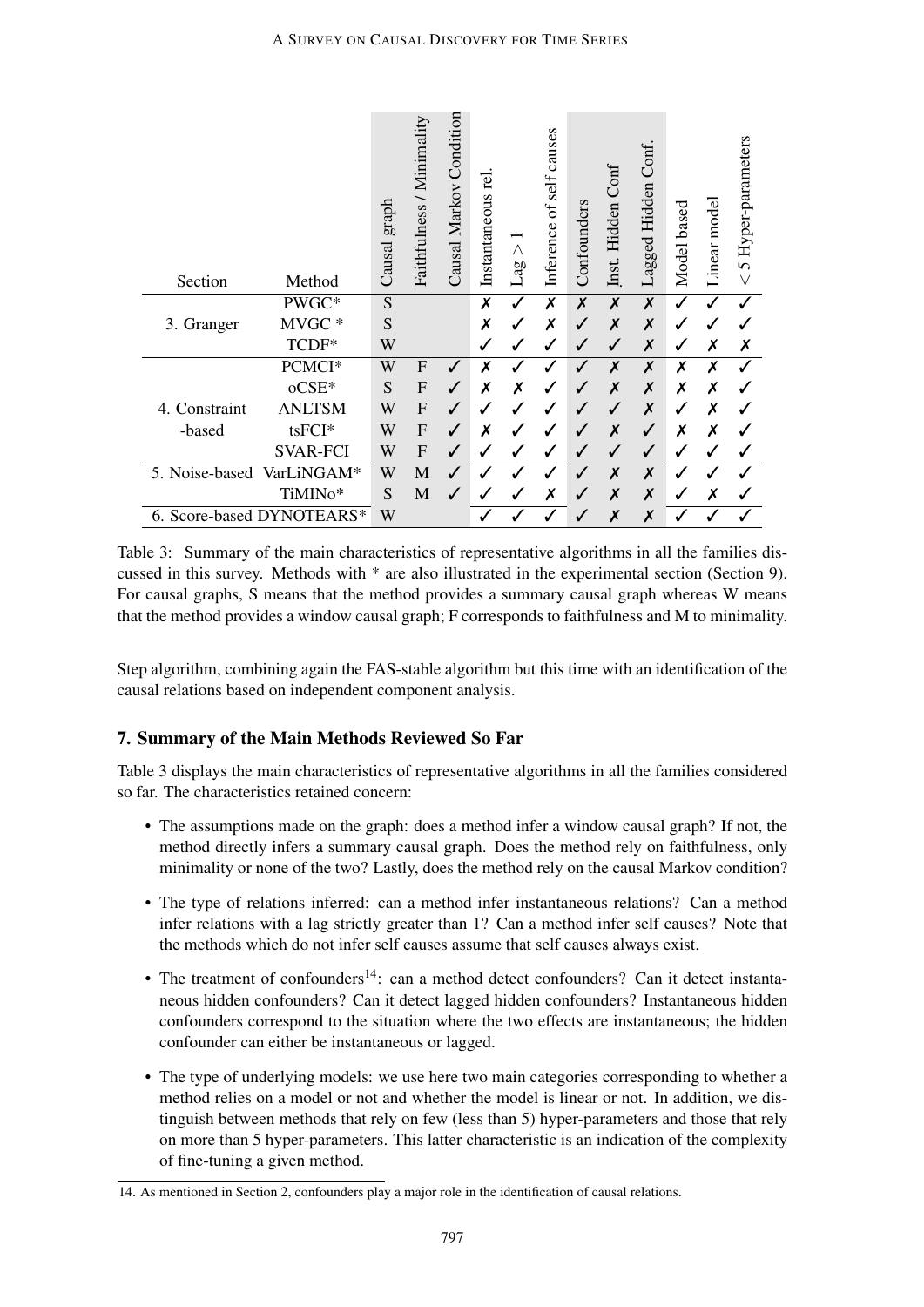As one can note, most methods infer a temporal causal graph. It is of course possible to deduce both window and summary causal graphs from a full time causal graph if the graph is consistent throughout time (Section 2). This said, methods that directly aim at inferring a summary causal graph may have advantage over methods that first infer a full time causal graph when considering the summary graph only. Indeed, the former methods can be faster and directly aim at solving a simpler problem. The distinction on the type of graphs inferred is thus not a way to rank causal discovery methods; it just reflects the fact that the objectives differ from one method to the other.

The detection of instantaneous relations is important from a practical point of view as the difference in time between two events associated to two time series may not be observed if the sampling frequencies of the time series are small. Roughly only half of the methods address this particular problem<sup>15</sup>. Being able to detect relations with a gap greater than 1 is also important in practical situations and only oCSE is restricted to a gap of 1. Methods that are not able to infer self causes usually assume that self causes always exist, which seems reasonable in real-life examples.

Most methods (with the exception of the traditional Granger method PWGC) can detect confounders. However, only three of them (TCDF, ANLTSM and SVAR-FCI) can detect instantaneous hidden confounders and only two (tsFCI and SVAR-FCI) can detect lagged hidden confounders. More generally, very few methods can deal with hidden variables, which violates the causal sufficiency assumption.

Regarding the type of underlying models, almost all methods rely on a particular model (except PCMCI and oCSE). Among the methods relying on a model, roughly half of them rely on a linear model. Concerning ANLTSM, if the underlying model considered is non-linear for observed variables, it is linear for hidden ones. Relying on a specific model can be an advantage when the data considered arises from a similar model. It can be of course a disadvantage when this is not the case. We illustrate this point in Section 9. Lastly, as one can note, most models use few (less than 5) hyper-parameters, with the exception of TCDF which is based on deep neural networks.

# 8. Other Approaches

We present in this section three other families of methods which differ from the previous ones by the type of data they use (discrete data for time series) or the type of models they rely on (dynamical systems for topology-based and difference-based methods).

# 8.1 Logic-Based Approaches

Another approach that has been explored is the one based on logical formulas, enabling inference of complex relationships. The most prominent framework is the one based on probabilistic computation tree logic (PCTL, Hansson & Jonsson, 1994) and its extension to numerical constraints, referred to as PCTLc, that expresses temporal properties over continuous and discrete variables. This line of research is exemplified in the work by S. Kleinberg (Kleinberg & Mishra, 2009; Kleinberg, 2011; Huang & Kleinberg, 2015).

To allow readers to easily relate our description to the original papers it is based on, we rely in this section on their notation. When continuous causes and effects are considered, one can consider that *c* plays the role of  $\mathscr{X}^p > \theta_p$ , where  $\theta_p$  is a threshold on the values taken by  $\mathscr{X}^p$ , and *e* the role of  $\mathscr{X}^q$ .

Two types of (boolean) formulas are considered in PCTLc: state formulas that describe properties of individual states, and path formulas that describe properties along sequences of states. A particular relation in this formalism is the "leads-to" relation defined as:

$$
c \to \geq_p^{2r, \leq s} e
$$

where  $[r, s]$  characterizes a window of time between *c* and *e* such as  $1 \le r \le s \le \infty$  and  $r \ne \infty$ . This relation states that if *c* is true, then *e* will become true in between *r* and *s* time units with at least

<sup>15.</sup> Note that the most recent version of PCMCI includes this possibility. We are discussing here the standard version.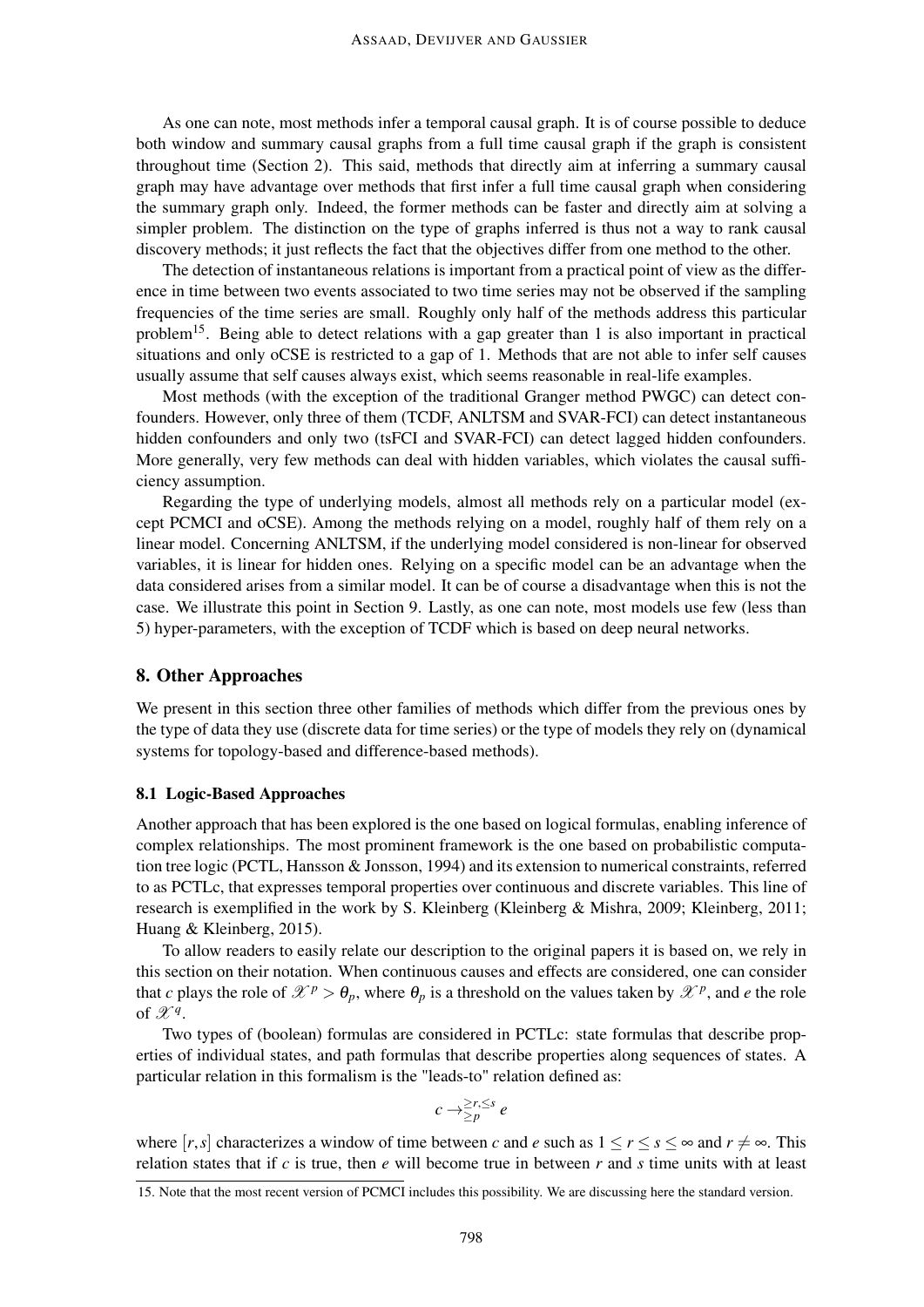probability  $p$ , where  $p$  is obtained by summing the probabilities of all paths from states where  $c$  is true to states where *e* is true in the  $[r, s]$  time window. This relation can be extended to continuous effects by considering the expected value  $\mathbb{E}[e]$  of *e*. For example,

$$
c \to \geq_p^{2r,\leq s} [e > \mathbb{E}[e]]
$$

states that if *c* is true, then *e* will be increased in between *r* and *s* time units with at least probability *p*. A similar relation for a possible decrease of *e* can of course be stated. As an illustration of this relation, one can consider the use of a drug (*c* is *true* when the drug is used, and *false* otherwise) and its effect resulting in a decrease of weight ( $[e \leq \mathbb{E}[e]]$ ).

Potential causes (similar to the *prima facie* causes of Suppes, 1970) are then defined in a way reminiscent of the probability raising principle (Reichenbach, 1956; Suppes, 1970; Eells, 1991).

Definition 13 (Potential cause, Kleinberg, 2011) *When both c and e are formulas, c is a potential cause of e if the probability of c eventually occurring at some time is greater than zero, the probability of e is less than p and:*  $c \to \geq^{\geq r, \leq s}_{\geq p}$  e. When c is a formula and e is a continuous values variable *taking values in* **R***, c is a potential cause of e if, with c being earlier than c:*  $\mathbb{E}(e \mid c) \neq \mathbb{E}(e)$ *, where the expectations are defined relative to time windows in which e occurs.*

Kleinberg (2011) further measures the significance of potential causes so as to retain only those causes deemed sufficiently significant for the effect. Let *C* denotes the set of potential causes of a continuous variable *e*. The causal significance of a potential cause *c* of *e* is measured by the difference of the conditional expectation of *e* when *c* is true and when *c* is false.

Definition 14 (Causal significance, Kleinberg, 2011) *A potential cause c of a continuous effect e is an*  $\varepsilon$ *-insignificant cause of e if*  $|\varepsilon_{avg}(c, e)| < \varepsilon$ *, where*  $\varepsilon_{avg}(c, e)$  *is defined by:* 

$$
\varepsilon_{avg}(c,e) = \sum_{x \in C \setminus c} \frac{\mathbb{E}[e \mid c \wedge x] - \mathbb{E}[e \mid \neg c \wedge x]}{|C \setminus c|}.
$$

A similar definition based on conditional probabilities is stated for effects that correspond to formulas. The overall approach to identify causes of an effect *e* is finally based on the identification of all potential causes of *e* using Definition 13, followed by the filtering of the potential causes deemed insignificant using Definition 14. Note that the complexity for computing ε*avg* with *d* variables and *T* timepoints is  $O(d^3T)$ .

As an illustration, consider the toy example in Figure 14 from Kleinberg (2011) where  $p(e)$  is uniform over the possible values of *e*. To determine if *c* is a potential cause of *e* in exactly one time unit, we first compute  $\mathbb{E}[e | c] = (0+5+3.5+0)/4 = 2.125$  and  $\mathbb{E}[e] = 1.9$ . *c* increased the expected value of  $e$  which implies that  $c$  is a potential cause of  $e$ . To get the causal significance, assuming *c* is the only potential cause of *e*, we compute  $\mathbb{E}[e | \neg c] = (2+2)/2 = 2$  therefore  $\varepsilon_{\alpha\nu\rho}(c, e) = 2.125 - 2 = 0.125$ . Assuming this value is greater than  $\varepsilon$ , one can state that *c* is a significant cause of *e*. An illustration of how this approach can be used on real data is given by Kleinberg (2011) with the data collected from Wharton Research Data Services (WRDS) that represents daily returns and the set of stocks in 2007.

The above framework was later extended by (Huang & Kleinberg, 2015) to obtain a faster procedure and overcome some of the problems associated with Definition 14. Indeed, there may be causes of *e* that occur only with  $c \wedge x$  or  $\neg c \wedge x$  so that the difference between  $\mathbb{E}[e \mid c \wedge x]$  and  $\mathbb{E}[e]$   $\neg c \wedge x$  may in practice not be large enough for *c* to be considered as a significant cause of *e*. One way to solve this problem is to compute the contribution to *e* that comes solely from *c*, leading to a new version of the causal significance measure of *c* for *e*, denoted  $\alpha(c, e)$ :

$$
\alpha(c,e) = \frac{|T(e|c)|}{N(e|c)} (E[e|c \bigwedge_{x \in C \setminus c} \neg x] - E[e] \bigwedge_{x \in C} \neg x]).
$$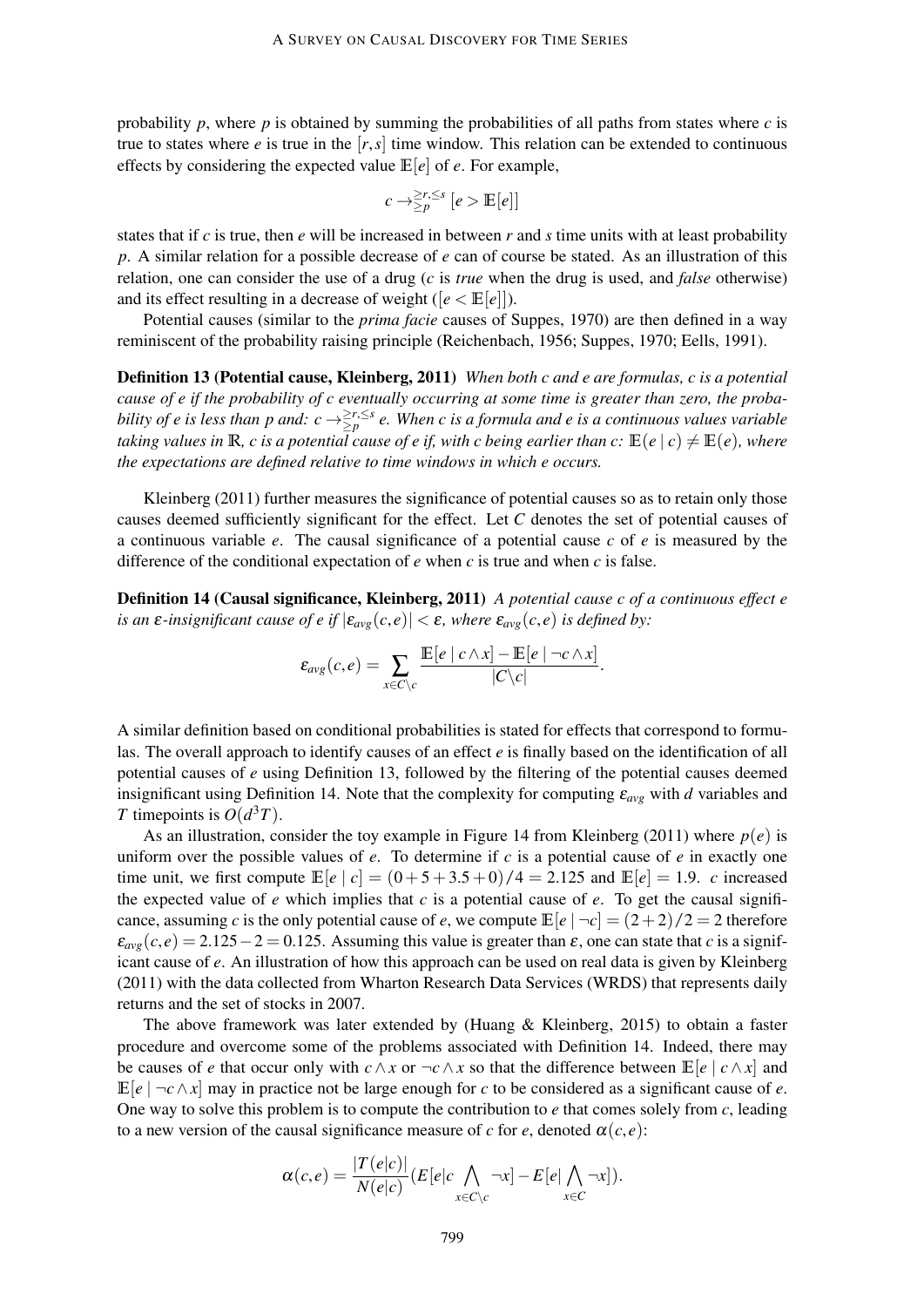

Figure 14: Toy example:  $v_c$  and *e* are two continuous variables. *c* and  $\neg c$  are a discretization of  $v_c$ such as  $c = v_c \leq 3$  and  $\neg c = v_c > 3$ 

*C* is as before the set of potential causes of *e*,  $|T(e|c)|$  is the number of unique timepoints where *e* is measured in window  $[r,s]$  after each instance of *c*, and  $N(e|c)$  is the total number of such timepoints. Let  $x_i$  and  $x_j$  be two elements of  $X$ ,  $|T(e)|$  be the number of time points where *e* occurs and let  $f(e|x_i, x_j)$  be defined by:

$$
f(e|x_i,x_j) = \frac{|T(e)| \times |T(e|c)|}{N(e|c) \times (|T(e)| - |T(e|c))}.
$$

Huang and Kleinberg (2015) showed that when (a) the causal relationships are linear and additive (that is, the value of a variable at any time is given by the sum of the impact of its causes that are present plus a constant), (b) the causal relationships are deterministic and constant (that is, *c*'s impact on *e* is the same every time *c* occurs), (c) the value of a variable when no cause is present is constant, (d) all genuine causes are measured, and (e) the matrix *A* defined by  $A_{ij} = f(e|x_i, x_j)$  is of full rank, then  $\alpha(c, e)$  is exactly the impact of *c* on *e*. Note that the complexity to compute  $\alpha(c, e)$ is now  $O(d^2T)$ .

More recently, Bruto da Costa and Dasgupta (2021) formulated the problem of causal discovery as learning a causal sequence that explains a target effect *E* which is considered to be Boolean (or can be converted to Boolean). The sequences are learned using decision trees in which each path from the root to a leaf represents a causal sequence and each node a predicate, which is chosen on the basis of its utility in separating the cases where  $E$  is true from the cases where  $E$  is false.

### 8.2 Topology-Based Approaches

When considering a deterministic dynamic system (even a noisy one), Takens' theorem (Takens, 1981) states that the phase space can be reconstructed through time-delayed observations from the system, which implies that the effect should help in predicting the cause, given that it must in some way encode information about the cause. As the dynamic system is supposed to be deterministic, there is an underlying manifold that governs its dynamics.

Inspired by this idea, Sugihara et al. (2012) suggested a new method, called Convergent Cross Mapping (CCM) which tests for causality between  $\mathscr{X}^p$  and  $\mathscr{X}^q$  in the following sense:

**Definition 15 (CCM causality, McCracken & Weigel, 2014)** *Given two time series*  $\mathscr{X}^p$  *and*  $\mathscr{X}^q$ *, we say that*  $\mathscr{X}^p$  *CCM-causes*  $\mathscr{X}^q$  *if*  $C(\mathscr{X}^q, \mathscr{X}^p) > C(\mathscr{X}^p, \mathscr{X}^q)$ , where  $C(\mathscr{X}^p, \mathscr{X}^q)$  is the squared *Pearson correlation coefficient between the original time series*  $\mathscr{X}^p$  *and an estimate of*  $\mathscr{X}^p$  *made using its convergent cross-mapping with*  $\mathscr{X}^q$ *.*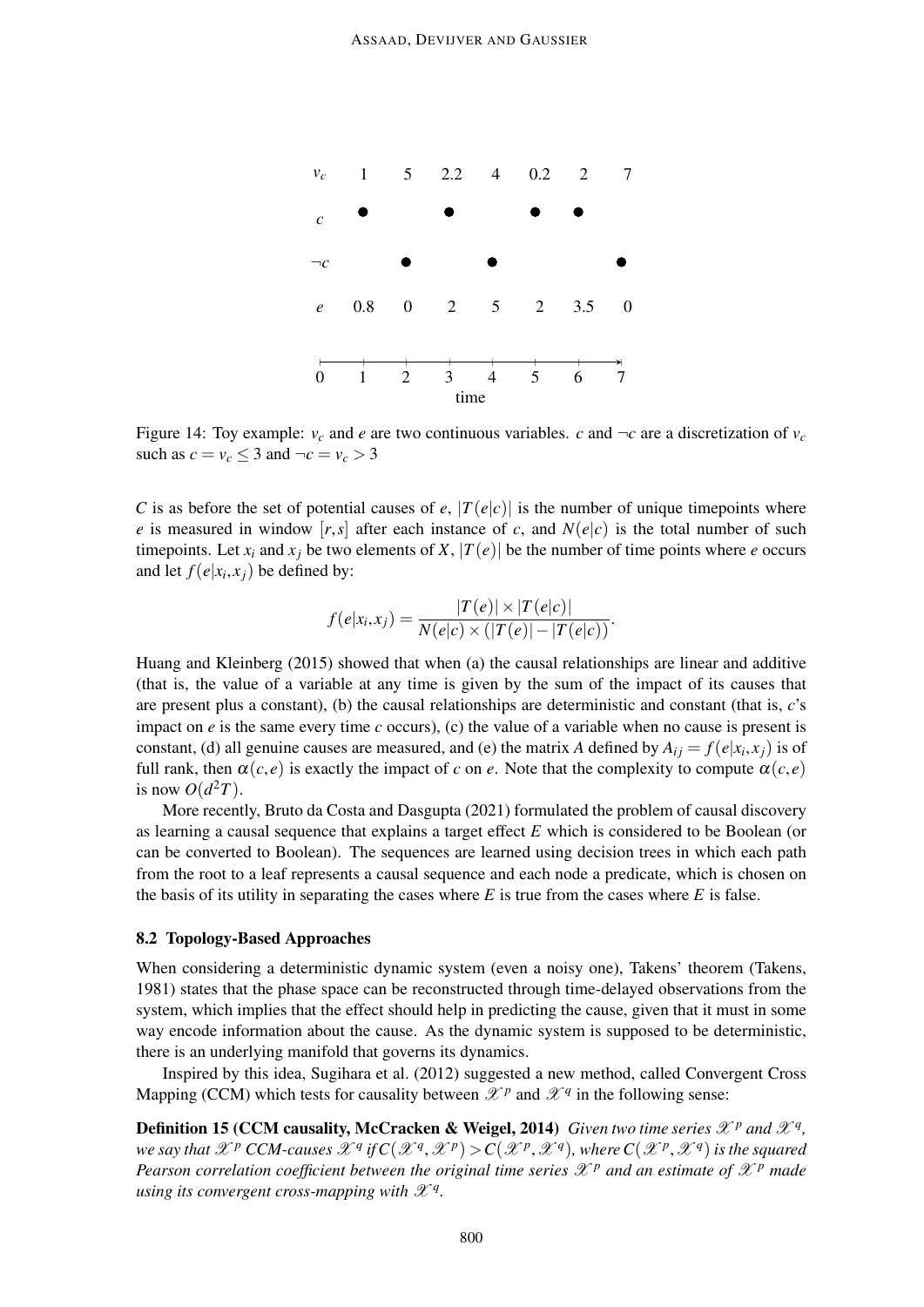As one can note, this method is grounded on dynamic system theory through the use of a convergent cross-mapping, and can be interpreted as: two variables are CCM causally linked if they share a common attractor manifold. However, it has been showed that CCM causality differs from true causality (McCracken & Weigel, 2014). Moreover, it is possible to arrive at the conclusion that both  $\mathcal{X}^p$  and  $\mathcal{X}^q$  are CCM causes of one another even though the true causal relation holds in only one direction (Ye, Deyle, Gilarranz, & Sugihara, 2015).

To overcome these problems, a variant of CCM, called Pairwise Asymmetric Inference (PAI), has been proposed by McCracken and Weigel (2014):

**Definition 16 (PAI causality, McCracken & Weigel, 2014)** *Given two time series*  $\mathscr{X}^p$  *and*  $\mathscr{X}^q$ *from the same attractor, we say that*  $\mathscr{X}^p$  *PAI-causes*  $\mathscr{X}^q$  *if*  $\tilde{C}(\mathscr{X}^p, \mathscr{X}^p\mathscr{X}^q) > \tilde{C}(\mathscr{X}^q, \mathscr{X}^q\mathscr{X}^p)$ , where  $\tilde{C}(\mathscr{X}^p,\mathscr{X}^p\mathscr{X}^q)$  is the squared Pearson correlation coefficient between the original time *series*  $\mathscr{X}^p$  *and an estimate of*  $\mathscr{X}^p$  *made using its convergent cross-mapping with*  $X^q$  *and the past of X<sup>p</sup> .*

The reader may have noticed the similarity with Granger's causality as *past values of*  $\mathcal{X}^p$  *provide unique, statistically significant information about future values of*  $\mathscr{X}^q$ *.* it is nevertheless still grounded on dynamic systems through the use of the convergent cross-mapping.

Both CCM and PAI have been originally developed for bivariate analysis. In recent works, more variables have been taken into account: Feng et al. (2019) proposed a Bayesian version of CCM using deep Gaussian processes (DGPs), which are naturally connected with deep neural networks, whereas Leng et al. (2020) proposed an extension of CCM through Partial Cross Mapping, PCM, that is looking for conditional (in)dependencies.

# 8.3 Difference-Based Approaches

Difference-Based Causal Models (DBCMs) is a class of discrete-time dynamic models which represent all causal relations across time by means of difference equations driving changes in the system. This means that all causal relations across time are due to a derivative causing a change in its integral (cross-temporal restriction). Difference equations are supposed not to vary across time. DBCMs are defined as follows.

Definition 17 (Difference-Based Causal Model, Voortman et al., 2010) *A DBCM is a structural equation model in which the set of variables is given by time series (evaluated on the first two time points due to consistency thorough time of difference equations), and the set of equations is such that there exists a cross-temporal parent of some variable if and only if the corresponding equation is the integral equation for this variable.*

A method, named Difference-Based Causality Learner (DBCL), has been developed in Voortman et al. (2010) to learn DBCMs which relies on faithfulness (this implies that the model does not reach equilibrium). DBCL first finds relevant latent derivatives, computed by differences of variables, and then learns the contemporaneous structure using any correct causal discovery algorithm under causally sufficient data.

# 8.4 Drawbacks and Conclusion

The logic-based approach presented in Section 8.1 is interesting for inferring causes of effects that can be either continuous or discrete (note that causes are always discrete). However, there is no guarantee that the graph obtained with the cause-effect relations is in the equivalence class of the causal graph underlying the observations. There is also no simple way to deal with latent variables in this approach. In addition, the discretization of continuous variables for identifying causes is a limiting factor as this process needs to rely on background knowledge provided by experts (Malinsky & Danks, 2018). Topology-based methods presented in Section 8.2 are interesting when considering deterministic dynamic systems. They however aim at discovering specific correlation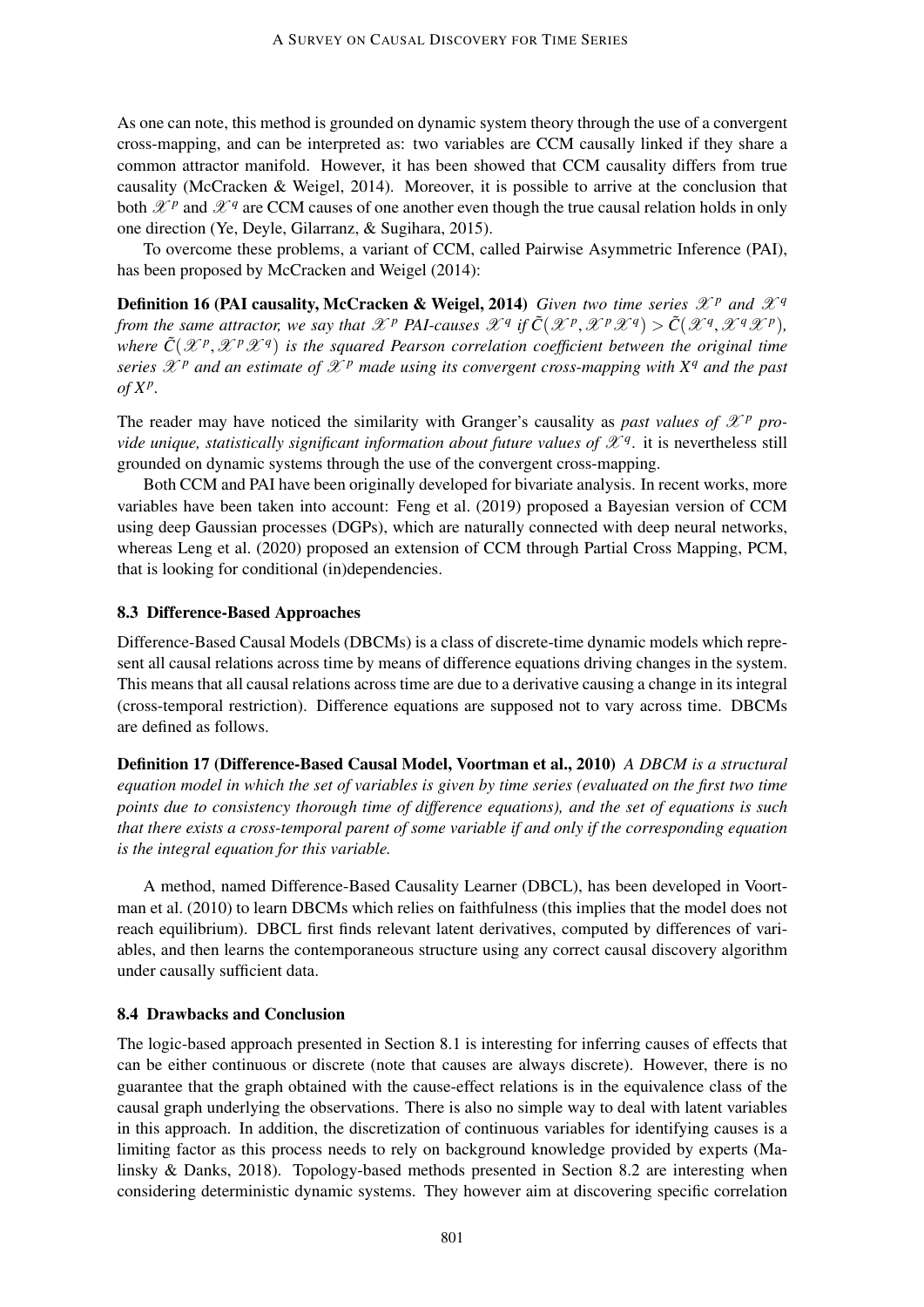and the concepts of CMM and PAI causality they rely on render them not truly causal. For the sake of completeness, we also discussed the difference-based approach (Section 8.3), even if this approach has not been the subject of many studies in the causality literature. Furthermore it is not, to our knowledge, widely used in practice.

For all these reasons, we do not include these methods in our experimental comparison.

# 9. Experimental Illustration

We present in this section an experimental comparison of the major causal discovery methods we have reviewed. To do so, we first describe the selected evaluation measures and discuss the retained methods as well as the artificial datasets corresponding to basic causal structures and the standard real world benchmark we have considered. We then present the results of all experiments.

# 9.1 Evaluation Measures

Among all existing evaluation metrics to assess the quality of causal inference, as Structural Hamming Distance (Peters & Bühlmann, 2015) or Frobenius norm (Shimizu et al., 2011), we use the standard *F1-score*, referred to as F1 and defined by:  $F1 = 2TP/(2TP + FP + FN)$ , where TP, FP and FN respectively correspond to true positives, false positives and false negatives. This score can be used to assess both the quality of the skeleton of the causal graph obtained and the quality of the causal graph itself. In his latter case, we refer to this score as  $\overline{F1}$  to emphasize the fact that the orientation of the edges is taken into account when comparing to a gold standard. Furthermore, the F1 score is based on both precision and recall which measure different characteristics of a system. We provide results in terms of precision and recall in the Supplementary Material.

### 9.2 Evaluated Methods

From the Granger family (Section 3), we retain the pairwise and multivariate methods (referred to as PWGC and MVGC). The full model is compared to the restricted model using an F-test. We rely on our implementation of PWGC and use for MVGC the code available at http://www.sussex.ac. uk/sackler/mvgc/. In addition, we include in our comparison TCDF and rely for this method on the implementation available at https://github.com/M-Nauta/TCDF. For the hyper-parameters in this latter method, we used the values suggested by the authors: a kernel of size 4, a dilation coefficient equal to 4, 1 hidden layer, a learning rate of 0.01, and 5000 epochs.

From the constraint-based family (Section 4), we retain PCMCI using both partial correlation and mutual information to measure independence. Both scores are available in the implementation provided at https://github.com/jakobrunge/tigramite. We also include oCSE, which we implemented. In all those methods, mutual information is estimated using the *k*-Nearest Neighbour method (Runge, 2018) and a permutation test is used to assess whether the mutual information scores are significantly different from 0 or not. Finally, we also consider tsFCI, with the implementation provided at https://sites.google.com/site/dorisentner/publications/tsfci, in which independence and conditional independence are tested respectively with tests of zero correlation and zero partial correlation.

Among the noise-based approaches (Section 5), we retain VarLiNGAM and TiMINo, which are respectively available at https://github.com/cdt15/lingam and http://web.math.ku. dk/~peters/code.html. For VarLiNGAM, the regularization parameter in the adaptive Lasso is selected using BIC, and no statistical test is performed as we directly use the value of the statistics. TiMINo uses a test based on cross-correlation that can be derived from Brockwell and Davis (1986, Thm 11.2.3.).

We have retained the most recent score-based method, namely DYNOTEARS (Pamfil et al., 2020) available at https://github.com/quantumblacklabs/causalnex, the hyperparameters of which are set to their recommended values ( $\lambda_W = \lambda_A = 0.05$  and  $\alpha_W = \alpha_A = 0.01$ ).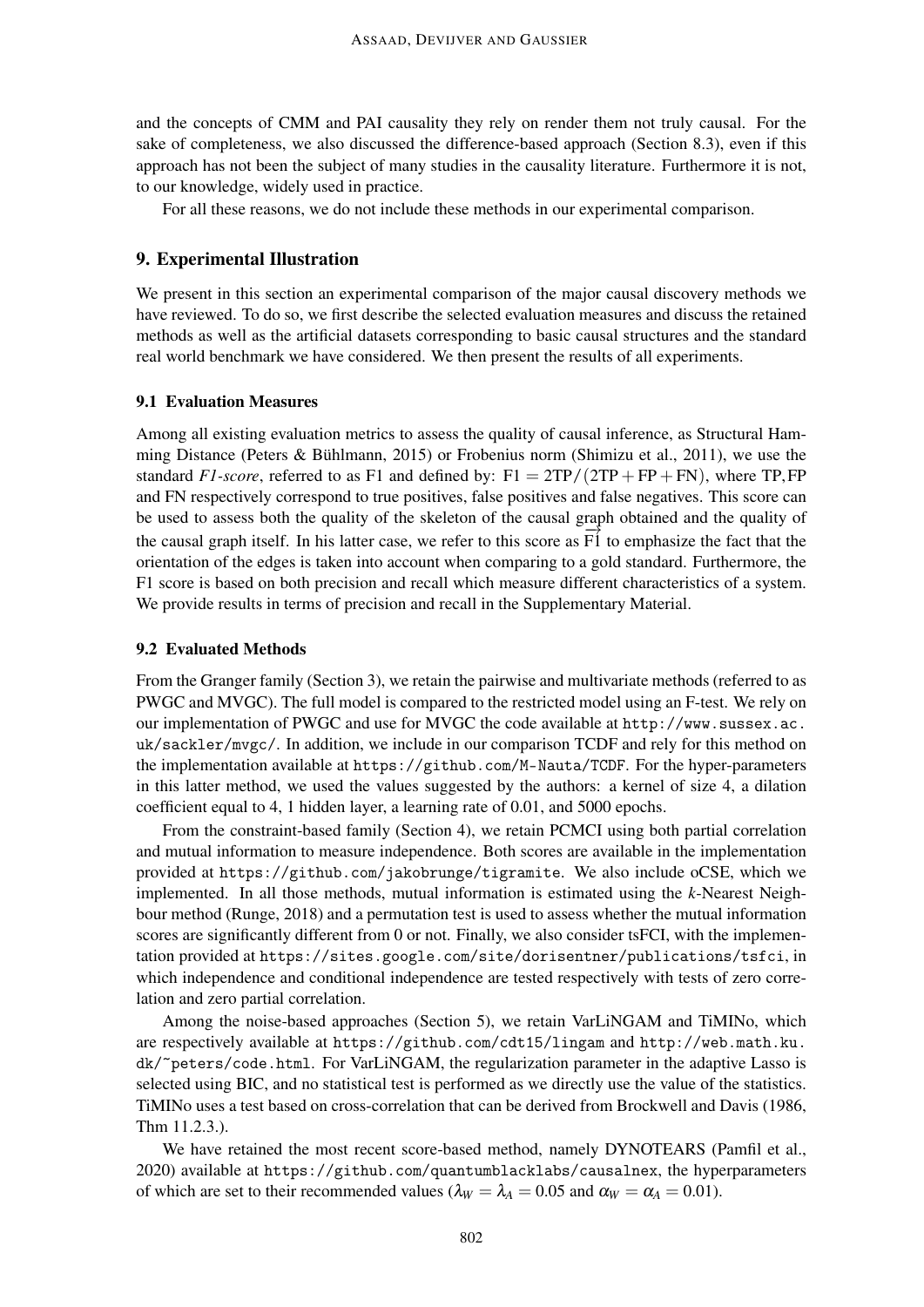

Table 4: Structures corresponding to the artificial datasets.  $A \rightarrow B$  means that A causes B and  $A \leftrightarrow$ B represents the existence of a hidden common cause between A and B.

For all the methods, when doing a statistical test, we use a significance level of 0.05. Our implementations of PWGC and oCSE are available at https://github.com/ckassaad/causal\_ discovery\_for\_time\_series; furthermore, all methods can be used through a Python routine available at https://github.com/ckassaad/causal\_discovery\_for\_time\_series.

### 9.3 Datasets

The artificial datasets, available at https://dataverse.harvard.edu/dataverse/basic\_causal\_ structures\_additive\_noise, correspond to five basic causal structures presented in Table 4: fork, v-structure, mediator, diamond, as well as to a nine nodes structure introduced by Spirtes et al. (2001) and referred to as 7ts2h. In 7ts2h, seven nodes correspond to observational time series and two to hidden common causes, represented by double arrows. The underlying generating process is based on nonlinear functions between time series and linear relations for self causation, as defined below:

$$
\forall q, \ \mathcal{X}_0^q = 0; \ \forall t > 0, \ \mathcal{X}_t^q = a_{t-1}^{qq} \mathcal{X}_{t-1}^q + \sum_{\substack{(p,\gamma) \\ \mathcal{X}_{t-\gamma}^p \in \text{Par}(\mathcal{X}_t^q)}} a_{t-\gamma}^{pq} f(\mathcal{X}_{t-\gamma}^p) + 0.1 \xi_t^q,\tag{3}
$$

where  $\gamma \ge 0$ ,  $a_t^{jq}$  are random coefficients chosen uniformly in  $\mathscr{U}([-1;-0.1] \cup [0.1;1])$  for all  $1 \le$ where  $\gamma \geq 0$ ,  $a_t^2$  are random coefficients chosen uniformly in  $\mathcal{U}([-1; -0.1] \cup [0.1; 1])$  for all  $1 \leq j \leq d$ ,  $\xi_t^q \sim \mathcal{N}(0, \sqrt{15})$  and *f* is a non linear function chosen at random uniformly between absolute value, tanh, sine and cosine.

To evaluate the performance of the inference with respect to the length of the time series, we make the length vary from 125 to 4000 time points. For each structure and each length, we generate 10 different datasets over which the performance of each method is averaged.

The real-world benchmark we have retained here is FMRI (Functional Magnetic Resonance Imaging) which contains BOLD (Blood-oxygen-level dependent) datasets for 28 different underlying brain networks (Smith et al.,  $2011$ )<sup>16</sup>. Each dataset contains the neural activity, based on the change of blood flow, of at most 50 different regions. Each region corresponds to a time series which contains between 50 and 5000 time points. Since not all the methods retained can handle more than a few times series, we excluded the larger dataset and make use here of the 27 datasets that contain at most 15 time series. Note that these datasets are considered causally sufficient.

### 9.4 Numerical Results

Here we assess how the retained methods behave on the artificial datasets corresponding to basic causal structures and on the FMRI benchmark.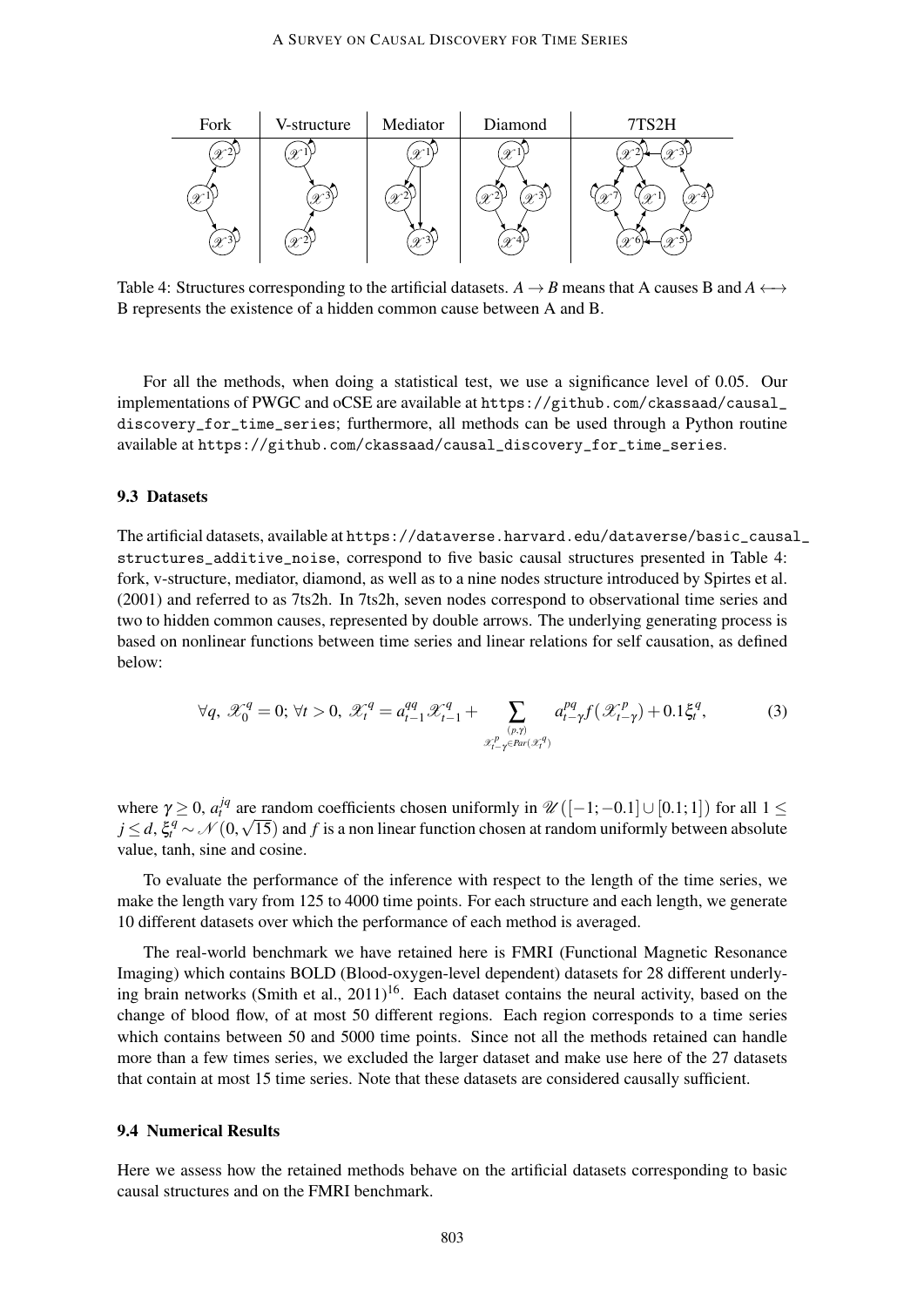

Figure 15: Performance of all methods on the 5 artificial datasets. The results are computed over 10 runs for which we report the mean  $(±$  the standard deviation) of the F1 score without taking into account the orientation of edges for the skeleton of the summary causal graph (left column), and while taking into account the orientation of the edges for the summary (middle column) and window (right column) causal graphs. The results are computed for various lengths of the time series: 125, 250, 500, 1000, 2000 and 4000 time points (a log-scale is used for the x-axis).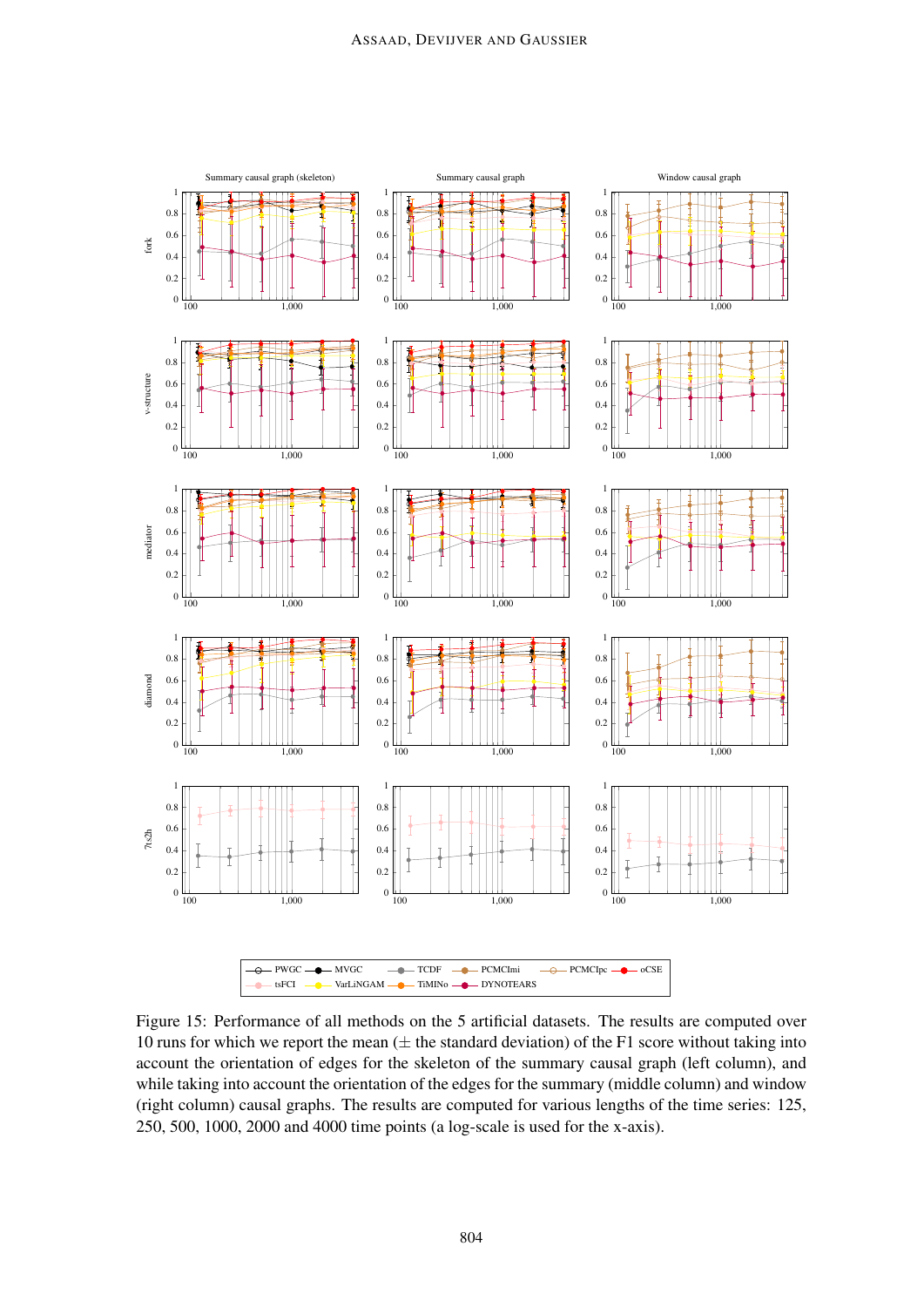

Figure 16: Performance of all methods on the 5 artificial datasets for the inference of the summary causal graph with two settings: excluding self causes (left column) and focusing only on self causes (right column). The results are computed over 10 runs for which we report the mean  $(\pm$  the standard deviation) of the F1 score taking into account the orientation of the edges. The results are computed for various lengths of the time series: 125, 250, 500, 1000, 2000 and 4000 time points (a log-scale is used for the x-axis).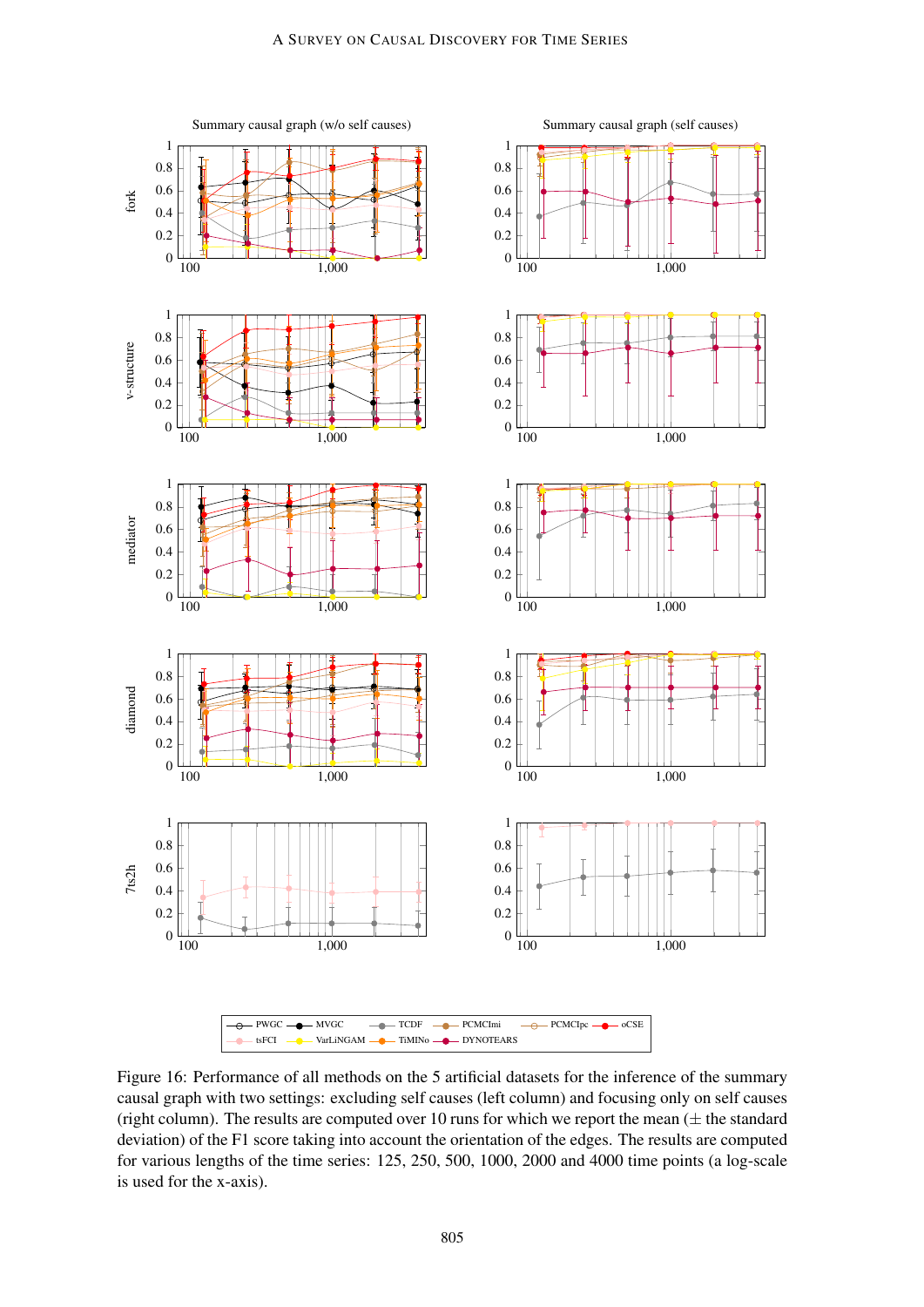# 9.4.1 ARTIFICIAL DATASETS

We are interested here in assessing the capacity of each method to identify correct summary and window causal graphs. The overall results obtained by the different methods are given in Figure 15, for the skeleton of the summary causal graph (right column), the summary causal graph (middle column) and the window causal graph (right column). Note that the orientation in the window causal graph relies (except for instantaneous relations) on temporal information so that the accuracy on the skeleton of the window causal graph and on the window causal graph itself are almost identical. For this reason, we solely present here the results on the window causal graph. The first four datasets (fork, v-structure, mediator and diamond) are causally sufficient whereas the last one, 7ts2h, is not as it contains two hidden variables. Only two methods, tsFCI and TCDF, are able to deal with this latter dataset. They can infer both a summary and a window causal graph. Among all methods, only five, namely TCDF, PCMCI (mi and pc), tsFCI and VarLiNGAM, aim at building both a summary and a window causal graph. The remaining 5 methods, PWGC, MVGC, oCSE, TiMINo and DYNOTEARS, directly infer a summary causal graph.

As one can note from Figure 15, for all methods and all datasets, the performance on the (skeleton of the) summary causal graph slightly increases with the number of time points considered and reaches a plateau after roughly 250 time points have been considered. We attribute this to the fact that the summary causal graph is a relatively simple structure in this case that can be inferred without much information. The increase with the number of time points considered is more important for the window causal graph which requires a certain amount of information for the inference to be correct.

For all the causally sufficient structures, the performance obtained on the summary causal graph (for both its skeleton and graph itself) is high (in between 0.8 and 1 in terms of F1 score) and comparable for all methods, except for VarLiNGAM, TCDF and DYNOTEARS which do not perform as well as the other methods. This is not really surprising for VarLiNGAM and DYNOTEARS as both methods are based on a linear assumption whereas the generation process of the datasets considered is based on non-linear relations between different time series. Surprisingly, both the Granger pairwise method and its multivariate extension have good performance, whereas they do not aim at inferring true causality by definition. The best performing method overall on the summary graph is oCSE, but the difference with other methods is not significant (with respect to a two sided t-test with level 0.01). The results obtained on the window causal graph are lower than the ones obtained on the summary causal graph and the difference between the methods are more marked. This is not really surprising as the former graph is more complex than the latter one. The best performing method here is PCMCI, and in particular the version based on mutual information (mi). Note however that this version is more computationally demanding (Runge et al., 2019) than the one based on partial correlation (pc). Lastly, for 7ts2h, a dataset with hidden confounders, the applicable methods have difficulties in identifying both the summary and the window causal graphs. The problem is definitely more complex and no satisfying solution has been proposed yet, even though TiMINo reaches 0.6 and 0.5 in terms of F1 score on the summary causal graph and the window causal graph respectively.

Self causes Among the methods we have reviewed, some (PWGC, MVGC, TiMINo) assume that a time series always causes itself, which seems a reasonable assumption for time series, whereas others (DYNOTEARS, oCSE, PCMCI, TCDF, tsFCI and VarLiNGAM) do not make such an assumption and try to infer self causes as any other causes, which is more difficult *a priori*. As all the artificial datasets we have considered contain self-causes (which represent roughly 50% of the causal relations on each dataset), methods of the first type have an advantage over the ones of the second type. To further compare all methods, we have examined the performance of each method in two cases: one in which self causes are excluded and one in which only self causes are considered.

<sup>16.</sup> Original data: https://www.fmrib.ox.ac.uk/datasets/netsim/index.html

Preprocessed version: https://github.com/M-Nauta/TCDF/tree/master/data/fMRI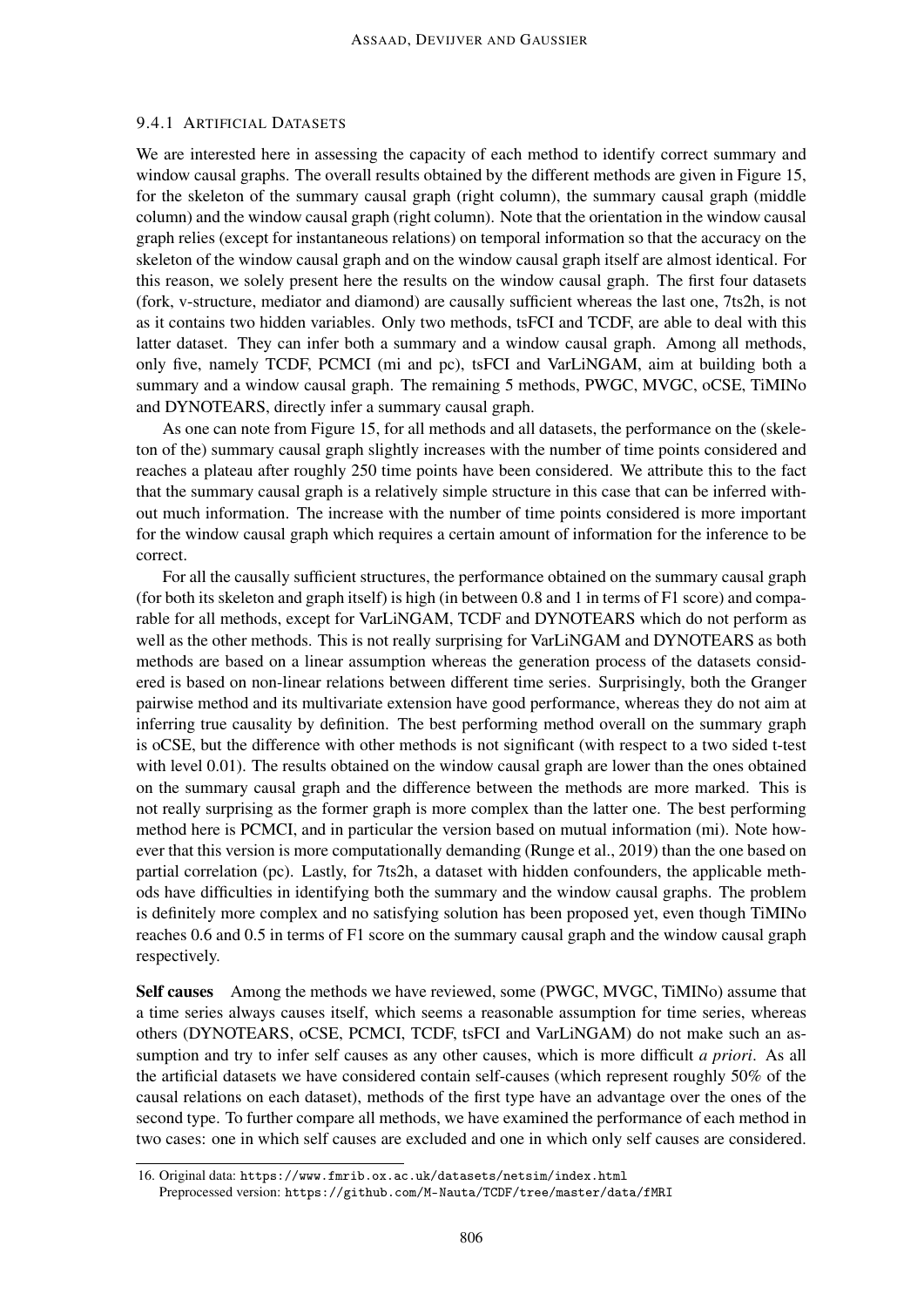The results obtained are displayed in Figure 16. As one can note, the performance of all methods when excluding self causes are lower than when considering all causes and the differences between the methods are more important. oCSE outperforms, with a larger margin than before, all other methods on the causally sufficient structures. In addition, VarLiNGAM obtains poor results which makes sense as the relations between different time series in the datasets retained are not linear. On self causes only, all methods but DYNOTEARS and TCDF perform very well and make no mistake when the number of time points is sufficient. As mentioned before, an important difference between self causes and causes between different time series is that the former are linear whereas the latter are not (and are thus more difficult to identify). This explains the difference in performance between the left and right columns of Figure 16 as well as the fact that VarLiNGAM, which relies on a linear model, behaves well on self causes.

Limit cases We conclude this comparison by considering two limit cases, one in which the Markov equivalence class contains more than one graph and one in which the faithfulness assumption is no longer valid. For the first case, we generate a new fork structure in which all relations are instantaneous, so that one cannot differentiate between common and intermediate causes (by definition, the fork structure does not contain any collider). For the second case, we generate new mediator and diamond structures in which all relations are linear with coefficients set in such a way that different causal paths eliminate each other. This is obtained by setting, in Eq. (3),  $a^{13} = -a^{12}a^{23}$ for mediator, following Zhalama et al. (2016), and  $a^{34} = -a^{12}a^{23}/a^{13}$  for diamond. In each case, we exclude self causes and simulate 10 datasets each with 1000 time points.

|                  | Fork (Markov equi.) |                  | Mediator (unfaith.) |                       | Diamond (unfaith.) |                 |  |
|------------------|---------------------|------------------|---------------------|-----------------------|--------------------|-----------------|--|
|                  | F1                  | FÍ               | F1                  | $\overrightarrow{F1}$ | F1                 | $\overline{F1}$ |  |
| <b>PWGC</b>      | $0.12 \pm 0.24$     | $0.05 \pm 0.15$  | $0.28 + 0.37$       | $0.12 \pm 0.27$       | $0.32 \pm 0.28$    | $0.14 \pm 0.23$ |  |
| <b>MVGC</b>      | $0.15 \pm 0.3$      | $0.1 + 0.3$      | $0.33 \pm 0.21$     | $0.16 \pm 0.28$       | $0.32 \pm 0.14$    | $0.16 \pm 0.28$ |  |
| <b>TCDF</b>      | $0.39 \pm 0.42$     | $0.34 \pm 0.37$  | $0.74 \pm 0.12$     | $0.4 + 0.22$          | $0.48 \pm 0.21$    | $0.33 \pm 0.17$ |  |
| <b>PCMCImi</b>   | $0.28 + 0.29$       | $0.07 \pm 0.019$ | $0.27 \pm 0.29$     | $0.05 \pm 0.15$       | $0.41 \pm 0.25$    | $0.20 \pm 0.22$ |  |
| PCMCIpc          | $0.41 \pm 0.36$     | $0.31 \pm 0.27$  | $0.44 \pm 0.31$     | $0.21 \pm 0.21$       | $0.25 + 0.22$      | $0.11 \pm 0.18$ |  |
| ocSE             | $0.18 \pm 0.28$     | $0.12 \pm 0.24$  | $0.05 \pm 0.15$     | $0.05 \pm 0.15$       | $0.12 \pm 0.18$    | $0.08 \pm 0.16$ |  |
| tsFCI            | $0.71 \pm 0.29$     | $0.44 \pm 0.17$  | $0.88 \pm 0.09$     | $0.55 \pm 0.04$       | $0.86 \pm 0.03$    | $0.55 \pm 0.03$ |  |
| VarLiNGAM        | $0.6 \pm 0.42$      | $0.05 \pm 0.15$  | $0.98 \pm 0.06$     | $0.0 \pm 0.0$         | $0.94 \pm 0.04$    | $0.02 \pm 0.06$ |  |
| <b>TiMINo</b>    | $0.67 \pm 0.23$     | $0.45 \pm 0.15$  | $0.95 \pm 0.15$     | $0.64 \pm 0.08$       | $0.78 \pm 0.06$    | $0.49 \pm 0.03$ |  |
| <b>DYNOTEARS</b> | $0.00 \pm 0.00$     | $0.00 \pm 0.00$  | $0.41 \pm 0.29$     | $0.37 \pm 0.26$       | $0.29 \pm 0.33$    | $0.29 + 0.33$   |  |

Table 5: Results obtained on the two limit cases corresponding to a rich Markov equivalence class and to unfaithful data. The first limit case is evaluated on the fork structure whereas the second one is evaluated on both the mediator and diamond structures. We report the mean and the standard deviation (over 10 runs) of the oriented and non-oriented F1 scores. Best results are in bold and methods are grouped according to their family (Granger, constraint-based, noise-based, score-based).

The results (averaged over 10 runs) obtained by the different methods on these two limit cases are displayed in Table 5. As one can see, the results differ from the ones obtained before and methods that rely strongly on faithfulness and causal sufficiency (as PCMCI and oCSE) now perform poorly even though they were among the best methods before. Furthermore, all methods have difficulties in orienting edges as the  $\overrightarrow{FI}$  score is systematically lower than the F1 score, the drop being particularly important for most methods on the unfaithful datasets. The best method overall for the  $F_1$  score is TiMINo. For the F1 score, the best method on fork is tsFCI, followed by TiMINo, and VarLiNGAM on the two unfaithful datasets, followed by either TiMINo or tsFCI. The good behaviour of TiMiNo, and to a certain extent of TCDF which obtains consistent, good results on all datasets for both measures, can be explained by the fact that these methods are not restricted to the Markov equivalence class and do not rely on the faithfulness assumption. All in all, this experiment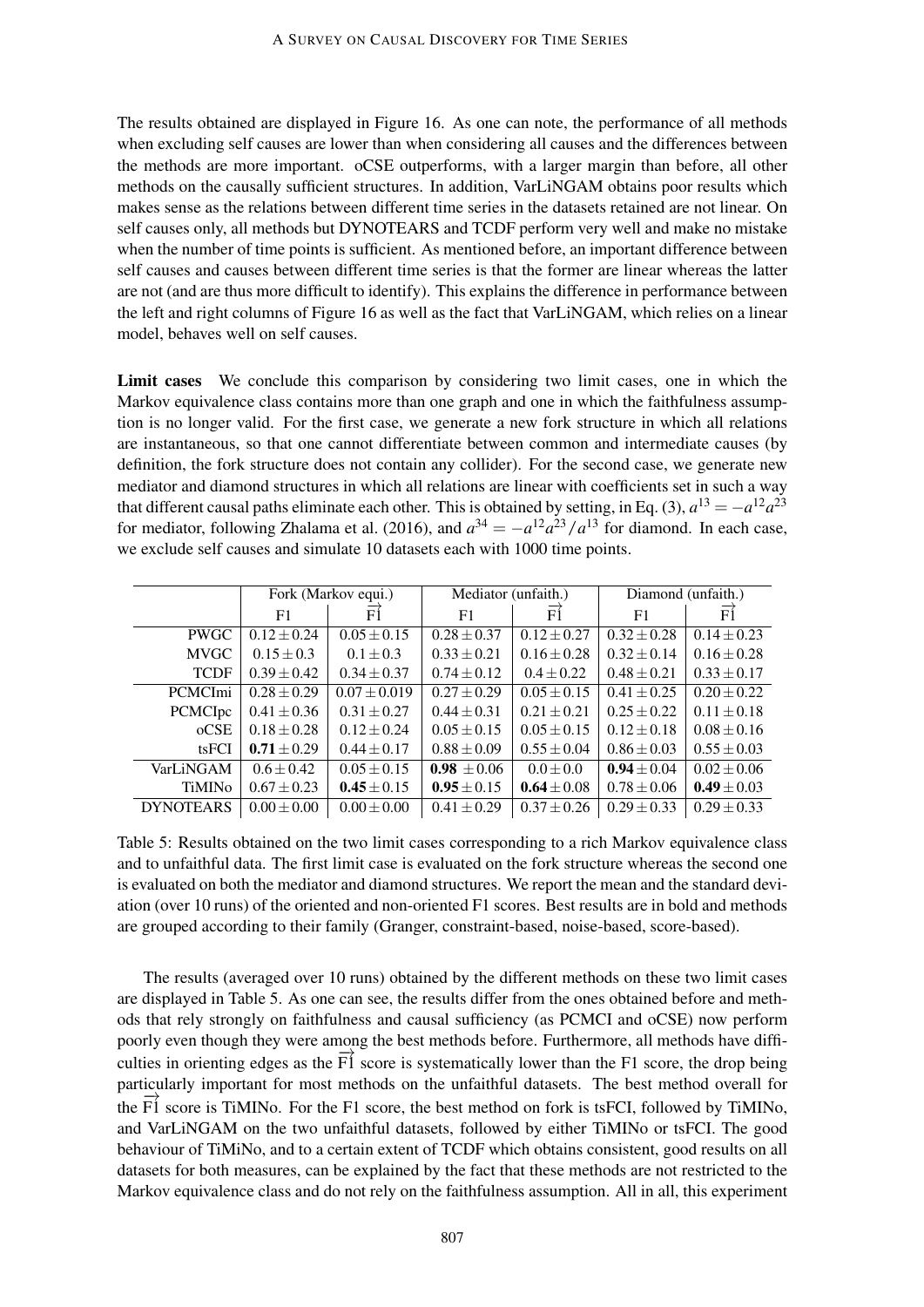confirms that different methods are adpated to different datasets according to the assumptions they rely on.

### 9.4.2 REAL DATASET: FMRI

The results obtained for all methods on the real dataset FMRI are displayed in Table 6. In order to compare all methods, we focus here on the summary graph, evaluating as before the capacity of each method to retrieve a causal relation between two time series (*i.e.* to obtain a correct skeleton) and to orient such relations. We also evaluate the method through their capacity to detect causal relations between different time series (w/o self causes) and within a time series (self causes only).

All methods but TCDF are able to retrieve the skeleton of the summary causal graph, tsFCI and VarLiNGAM being the two best methods here, reaching a F1 score above 0.8. For the summary causal graph, VarLiNGAM is by far the best method which may suggest that the relations between time series in FMRI may be well approximated by linear relations. Apart from that, the different families of approaches perform similarly (even though some methods are worse than others in the different families, as TCDF here). The same conclusion can be drawn when only causal relations between different times series are considered. When considering self causes only (which amount to roughly 50% of all causal relations) one can see that all methods perform very well (the methods with a 1.00 in italics always assume self causes) except TCDF. Lastly, one can see that the standard deviations vary from one method to the other. They are more important without self causes than when considering self causes only and similar for the skeleton and the summary causal graph.

All in all, all families of approaches obtain more or less the same results on the summary causal graph, with an advantage to the noise-based method VarLiNGAM on this dataset. As mentioned before, this method relies on certain assumptions that seem to be appropriate for the FMRI dataset considered here.

|                  | Sum. graph (skel.) | Sum. graph      | Sum. graph (details) |                  |  |
|------------------|--------------------|-----------------|----------------------|------------------|--|
|                  |                    |                 | W/o self causes      | Self causes only |  |
| <b>PWGC</b>      | $0.74 \pm 0.08$    | $0.63 \pm 0.08$ | $0.31 \pm 0.17$      | $1.00 \pm 0.00$  |  |
| <b>MVGC</b>      | $0.76 \pm 0.09$    | $0.59 \pm 0.11$ | $0.24 \pm 0.18$      | $1.00 \pm 0.00$  |  |
| <b>TCDF</b>      | $0.33 \pm 0.25$    | $0.30 \pm 0.22$ | $0.07 \pm 0.13$      | $0.47 \pm 0.35$  |  |
| <b>PCMCImi</b>   | $0.67 \pm 0.14$    | $0.59 \pm 0.13$ | $0.22 \pm 0.19$      | $0.90 \pm 0.19$  |  |
| <b>PCMCIpc</b>   | $0.72 \pm 0.11$    | $0.64 + 0.12$   | $0.29 \pm 0.20$      | $0.96 \pm 0.13$  |  |
| ocSE             | $0.68 \pm 0.084$   | $0.63 \pm 0.07$ | $0.16 \pm 0.20$      | $0.91 \pm 0.14$  |  |
| tsFCI            | $0.80 \pm 0.09$    | $0.60 \pm 0.10$ | $0.44 \pm 0.10$      | $0.97 \pm 0.09$  |  |
| VarLiNGAM        | $0.84 \pm 0.16$    | $0.71 \pm 0.17$ | $0.49 \pm 0.28$      | $0.92 \pm 0.22$  |  |
| <b>TiMINO</b>    | $0.75 \pm 0.13$    | $0.56 \pm 0.12$ | $0.32 \pm 0.11$      | $1.00 \pm 0.00$  |  |
| <b>DYNOTEARS</b> | $0.77 \pm 0.12$    | $0.58 \pm 0.12$ | $0.38 \pm 0.15$      | $0.97 \pm 0.12$  |  |

Table 6: Results for FMRI in terms of the F1 score (mean  $\pm$  standard deviation) averaged over the 27 networks of this dataset. For the skeleton of the summary causal graph (Sum. caus. graph (skel.)), the orientation of the edges is not taken into account when computing the F1 score. The third column (Sum. caus. graph (details)) illustrates the capacity of the methods to detect causal relations between different time series (W/o self causes) and within a time series (Self causes only). In this latter case, a *1.00* in italics indicates that the method assumes that self causes always exist. Best results are in bold and methods are grouped according to their family (Granger, constraintbased, noise-based, score-based).

### 10. Conclusion

We have presented in this survey different methods, pertaining to different families of approaches, for causal discovery in time series. We furthermore have illustrated their behaviour through ex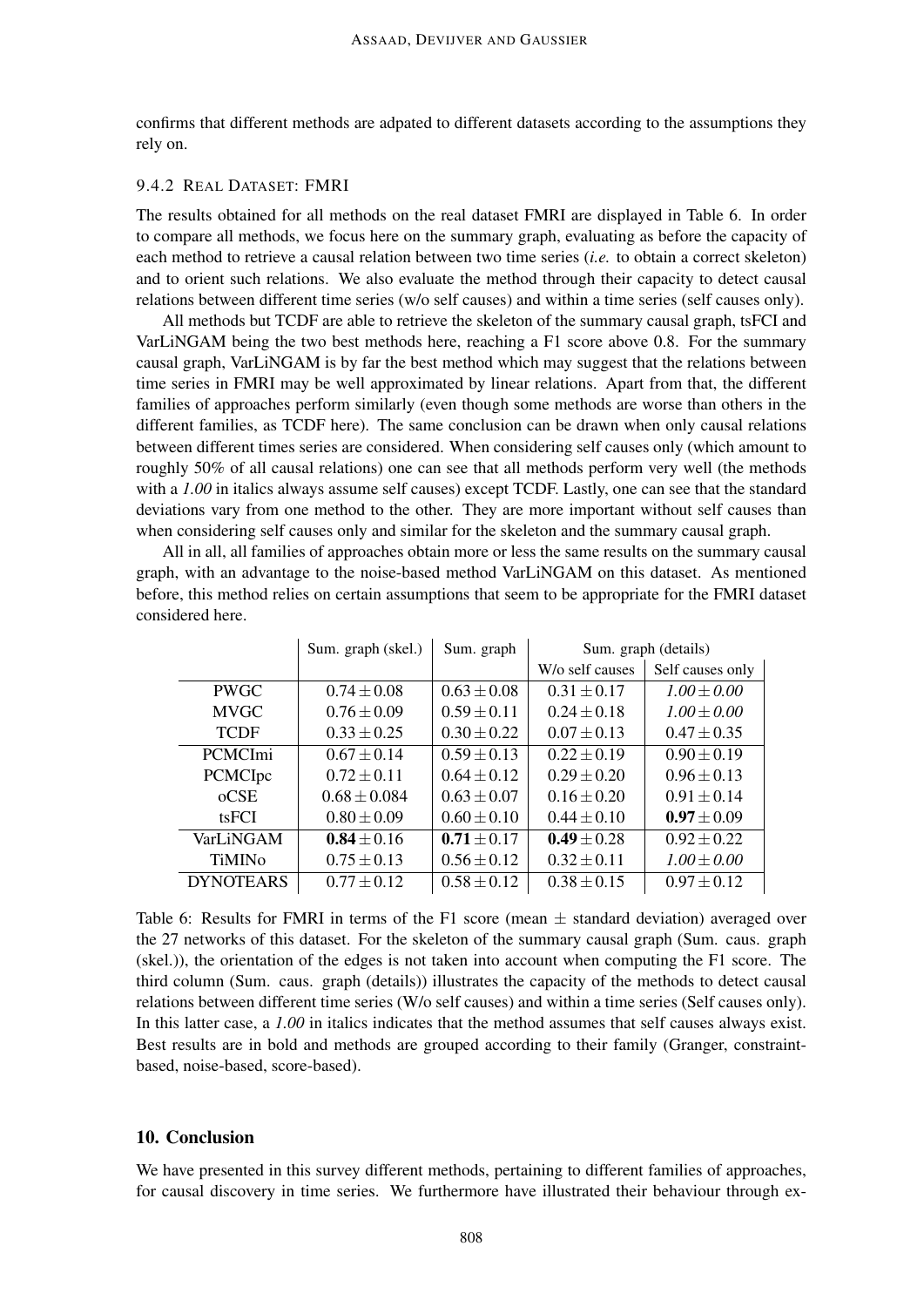periments conducted on both artificial and real datasets for inferring either a window causal graph or a summary causal graph. The families we have retained correspond to approaches *à la* Granger, constraint-based approaches, noise-based approaches, score-based approaches logic-based approaches, topology-based approaches, and difference-based approaches.

The main conclusions one can draw from this survey is that causal discovery in times series is an active research field in which new methods (in every family of approaches) are regularly proposed, and that no family or method stands out in all situations. Indeed, they all rely on assumptions that may or may not be appropriate for a particular dataset. Constraint-based and noise-based methods often come with theoretical guarantees on their optimality. If this is clearly an interesting feature, these guarantees also rely on assumptions which are not always met in practice.

Several extensions to the methods we have presented have been, and still are, investigated. For example, Gong et al. (2015) considers the problem of subsampling which amounts to recover relations between time instants that were not observed as their difference is smaller than the sampling rate of the time series. Hyttinen et al. (2017) further studies the subsampling in the context of time series with hidden variables. Gong et al. (2017) studies methods to infer causal relations on time series which correspond to aggregate (local averages or sums of observations) of other time series. Both Zhang et al. (2017) and Huang et al. (2019) address the problem of causal discovery and forecasting on non-stationary time series. Lastly, the problem of time series with different sampling rates has partially been explored by Mogensen et al. (2018) through the consideration of continuous time series. This is an important problem in practice that remains largely unexplored.

If causal discovery is an important aspect of the research conducted on causality in time series, causal reasoning on causal graphs certainly opens the door to practical applications beyond the reach of current tools. The reliance of causal reasoning on causal graphs explains the importance of causal discovery and our focus on this aspect in this survey. As we have seen, causal discovery in time series is a difficult problem and, facing the performance of the methods so far developed, we believe that a promising approach is to have experts interact with causal discovery tools to infer causal graphs that can then be used for reasoning and problem solving.

### Appendix A. Additional Experimental Results

We provide in this section results in terms of precision and recall for the experiments described in the main paper.

As one can note from Figure 17 and 18, for all methods and all datasets, the performance on the skeleton of the summary causal graph slightly increases with the number of time points considered and reaches a plateau after roughly 250 time points have been considered. Focusing on precision, we observe a decrease in performance for VarLiNGAM and tsFCI when considering the oriented graphs. This is not true for recall, which increases with the number of time points. For all the causally sufficient structures, the performance obtained on the summary causal graph (for both its non oriented and oriented versions) is particularly high (in between 0.8 and 1) in terms of precision and comparable for all methods, TCDF and DYNOTEARS being slightly lower. The performance obtained for the summary causal graph (skeleton and oriented) and the window causal graph in terms of recall is a bit lower, but still on a good range for most of the methods (except for TCDF and VarLiNGAM and DYNOTEARS). On can in particular notice that tsFCI is one of the best methods in terms of recall, whereas it was one of the worst in terms of precision.

The results obtained for all methods on the real dataset FMRI are displayed in Table 7. In order to compare all methods, we focus here on the summary graph, evaluating as before the capacity of each method to retrieve a causal relation between two time series (*i.e.*, to obtain a correct skeleton) and to orient such relations (providing the summary causal graph). We also evaluate the method through their capacity to detect causal relations between different time series (w/o self causes) and within a time series (self causes only). As one can see, VarLiNGAM behaves quite well in terms of precision, the difference with some constraint-based methods as PCMCImi being however small.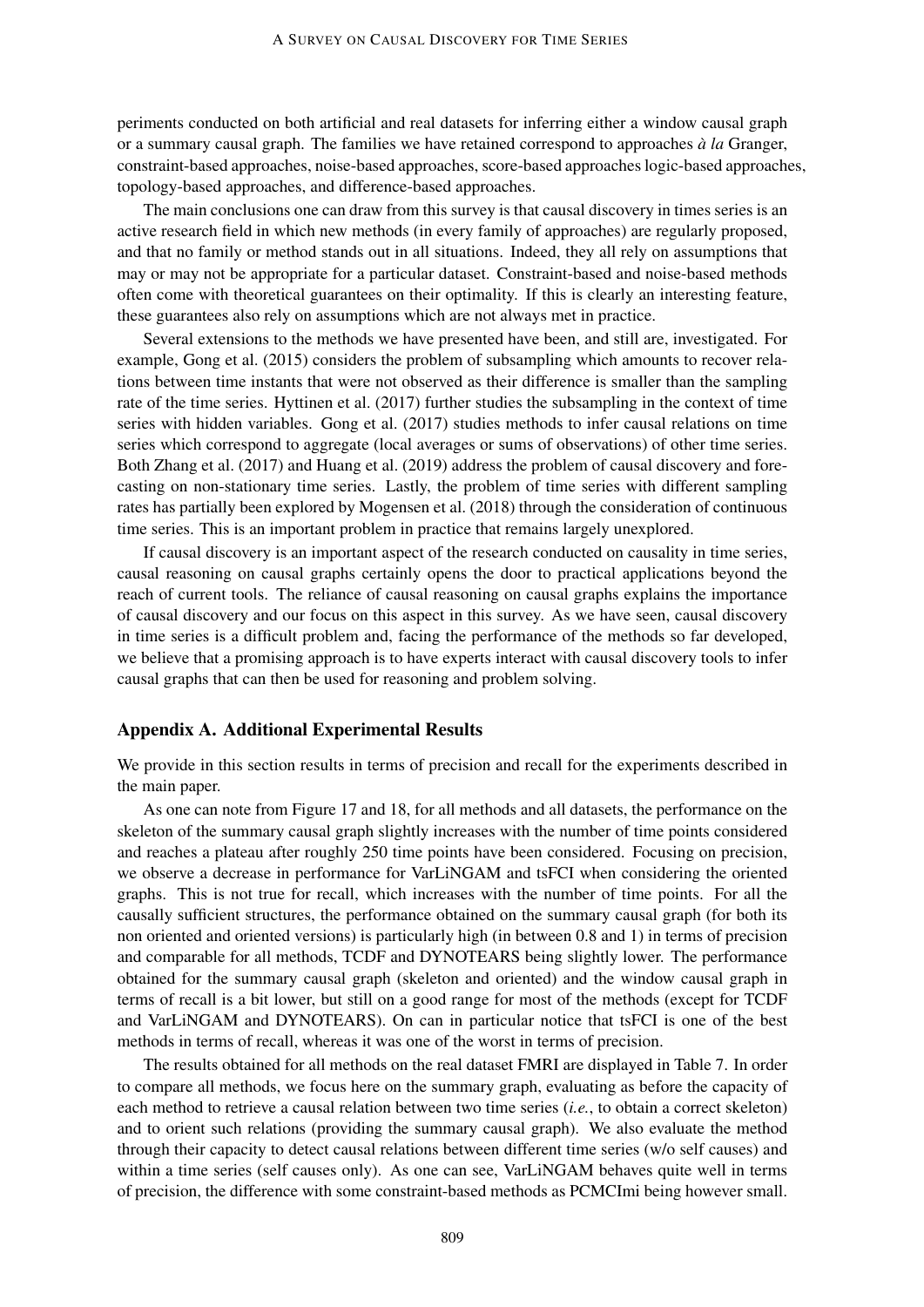

Figure 17: Performance of all methods on the 5 artificial datasets. The results are computed over 10 runs for which we report the mean  $(\pm$  the standard deviation) of the precision without taking into account the orientation of edges for the skeleton of the summary causal graph (left column), and while taking into account the orientation of the edges for the summary (middle column) and window (right column) causal graphs. The results are computed for various lengths of the time series: 125, 250, 500, 1000, 2000 and 4000 time points (a log-scale is used for the x-axis).

In termes of recall, tsFCI and DYNOTEARS obtain very good results (above 0.9), closely followed by TiMINo. The three families of methods, constraint-based, noise-based and score-based, are thus well represented in this case.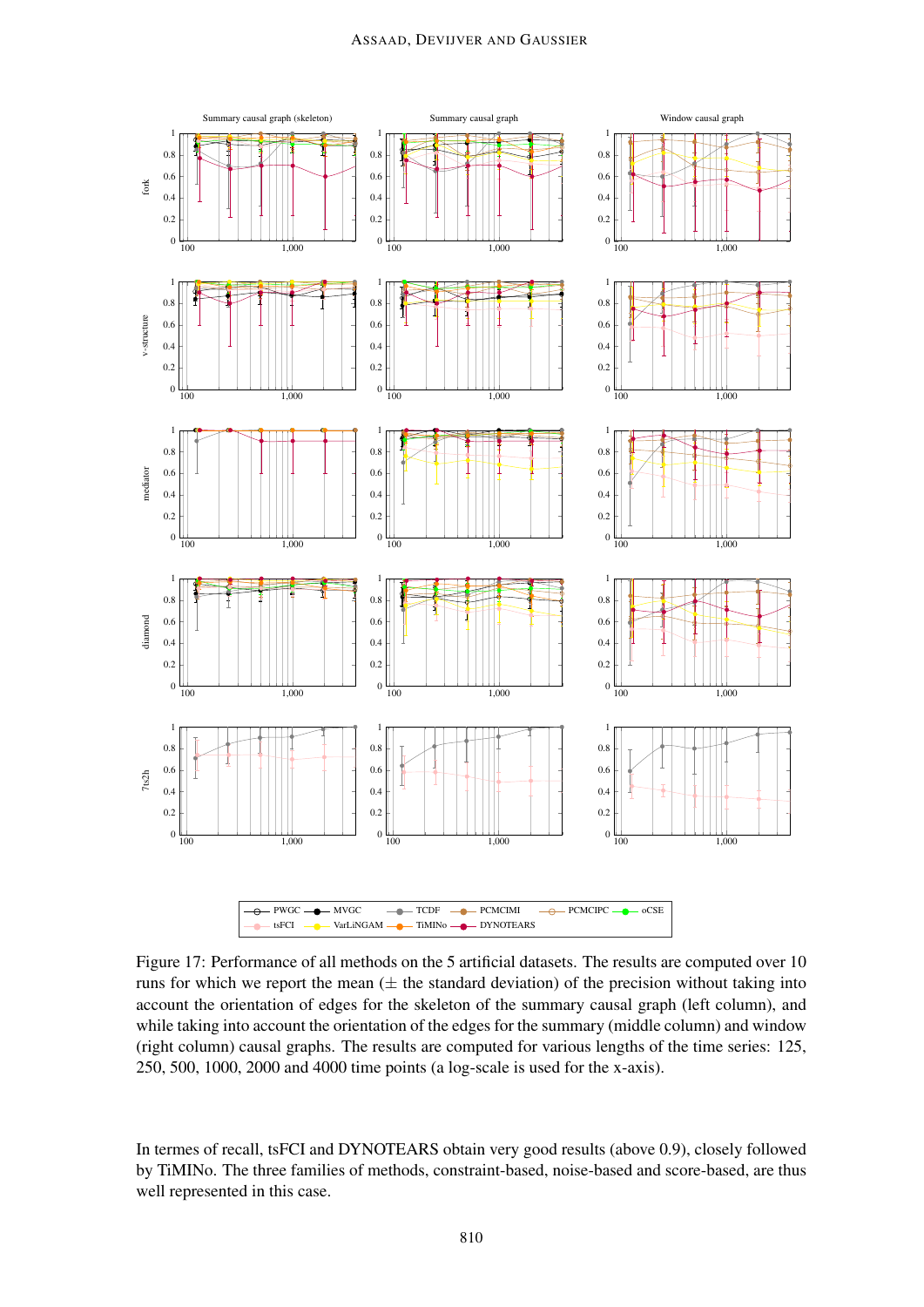

Figure 18: Performance of all methods on the 5 artificial datasets. The results are computed over 10 runs for which we report the mean  $(\pm$  the standard deviation) of the recall without taking into account the orientation of edges for the skeleton of the summary causal graph (left column), and while taking into account the orientation of the edges for the summary (middle column) and window (right column) causal graphs. The results are computed for various lengths of the time series: 125, 250, 500, 1000, 2000 and 4000 time points (a log-scale is used for the x-axis).

Finally, it is interesting to point out that some methods are more precision-oriented, as they detect few but relevant relations (TCDF, VarLiNGAM), whereas other methods are more recalloriented and focus on the detection of all relevant relations (tsFCI, DYNOTEARS).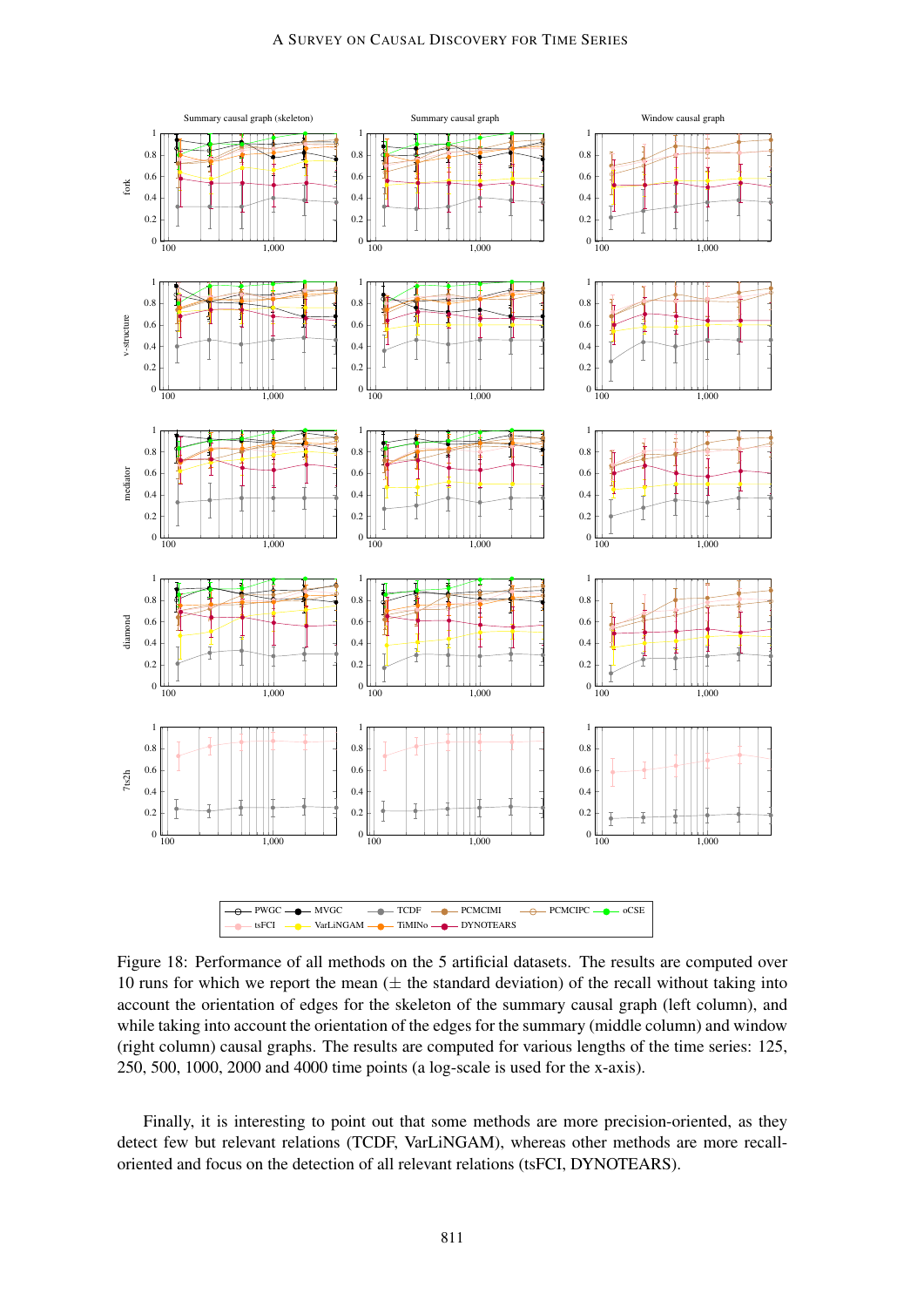| <b>Precision</b> | Sum. graph (skel.) | Sum. graph      | Sum. graph (details) |                      |  |
|------------------|--------------------|-----------------|----------------------|----------------------|--|
|                  |                    |                 | W/o self causes      | Self causes only     |  |
| <b>PWGC</b>      | $0.75 \pm 0.10$    | $0.62 \pm 0.16$ | $0.31 \pm 0.24$      | $1.00 \pm 0.00$      |  |
| <b>MVGC</b>      | $0.73 \pm 0.17$    | $0.57 \pm 0.18$ | $0.22 \pm 0.17$      | $1.00 \pm 0.00$      |  |
| <b>TCDF</b>      | $0.73 \pm 0.41$    | $0.68 \pm 0.41$ | $0.14 \pm 0.28$      | $0.70 \pm 0.46$      |  |
| PCMCImi          | $0.84 \pm 0.14$    | $0.73 \pm 0.16$ | $0.32 \pm 0.29$      | $1.0\pm0.0$          |  |
| PCMCIpc          | $0.80 \pm 0.13$    | $0.61 \pm 0.14$ | $0.37 \pm 0.28$      | $1.0\pm0.0$          |  |
| oCSE             | $0.82 \pm 0.12$    | $0.75 \pm 0.16$ | $0.17 \pm 0.21$      | $1.0\pm0.0$          |  |
| tsFCI            | $0.72 \pm 0.14$    | $0.46 \pm 0.13$ | $0.30 \pm 0.09$      | $1.0 \pm 0.0$        |  |
| VarLiNGAM        | $0.90 \pm 0.11$    | $0.73 \pm 0.17$ | $0.48 \pm 0.27$      | $0.96 \pm 0.18$      |  |
| <b>TiMINo</b>    | $0.71 \pm 0.21$    | $0.49 \pm 0.22$ | $0.28 \pm 0.18$      | $1.00 \pm 0.00$      |  |
| <b>DYNOTEARS</b> | $0.63 \pm 0.17$    | $0.40 \pm 0.15$ | $0.21 \pm 0.09$      | $1.0\pm0.0$          |  |
|                  |                    |                 |                      |                      |  |
| <b>Recall</b>    | Sum. graph (skel.) | Sum. graph      |                      | Sum. graph (details) |  |
|                  |                    |                 | W/o self causes      | Self causes only     |  |
| <b>PWGC</b>      | $0.77 \pm 0.17$    | $0.71 \pm 0.16$ | $0.44 \pm 0.32$      | $1.00 \pm 0.00$      |  |
| <b>MVGC</b>      | $0.86 \pm 0.14$    | $0.65 \pm 0.12$ | $0.32 \pm 0.23$      | $1.00 \pm 0.00$      |  |
| <b>TCDF</b>      | $0.24 \pm 0.21$    | $0.22 \pm 0.18$ | $0.06 \pm 0.12$      | $0.38 \pm 0.33$      |  |
| PCMCImi          | $0.58 \pm 0.17$    | $0.52 \pm 0.15$ | $0.19 \pm 0.18$      | $0.86 \pm 0.25$      |  |
| PCMCIpc          | $0.68 \pm 0.15$    | $0.61 \pm 0.14$ | $0.29 \pm 0.23$      | $0.95 \pm 0.17$      |  |
| oCSE             | $0.62 \pm 0.16$    | $0.58 \pm 0.15$ | $0.19 \pm 0.29$      | $0.86 \pm 0.2$       |  |
| tsFCI            | $0.95 \pm 0.10$    | $0.94 \pm 0.10$ | $0.92 \pm 0.17$      | $0.96 \pm 0.13$      |  |
| VarLiNGAM        | $0.84 \pm 0.21$    | $0.72 \pm 0.22$ | $0.56 \pm 0.35$      | $0.90 \pm 0.24$      |  |
| TiMINo           | $0.89 \pm 0.16$    | $0.84 \pm 0.19$ | $0.70 \pm 0.36$      | $1.00 \pm 0.00$      |  |

Table 7: Results for FMRI in terms of precision and recall (mean  $\pm$  standard deviation) averaged over the 27 networks of this dataset. For the skeleton of the summary causal graph (Sum. caus. graph (skel.)), the orientation of the edges is not taken into account when computing the measures. The third column (Sum. caus. graph (details)) illustrates the capacity of the methods to detect causal relations between different time series (W/o self causes) and within a time series (Self causes only). In this latter case, a 1.00 in italics indicates that the method assumes that self causes always exist. Best results are in bold and methods are grouped according to their family (Granger, constraintbased, noise-based, score-based).

# References

- Ali, A. R., Richardson, T. S., Spirtes, P., & Zhang, J. (2005). Towards characterizing markov equivalence classes for directed acyclic graphs with latent variables. In *Proceedings of the Twenty-First Conference on Uncertainty in Artificial Intelligence*, UAI'05, pp. 10–17, Arlington, Virginia, USA. AUAI Press.
- Ancona, N., Marinazzo, D., & Stramaglia, S. (2004). Radial basis function approach to nonlinear granger causality of time series. *Physical Review E*, *70*, 056221.
- Andersson, S. A., Madigan, D., & Perlman, M. D. (1997). A characterization of markov equivalence classes for acyclic digraphs. *Annals of Statistics*, *25*(2), 505–541.
- Barrett, A. B., Barnett, L. C., & Seth, A. K. (2010). Multivariate granger causality and generalized variance. *Physical review E*, *81*, 041907.
- Bell, D., Kay, J., & Malley, J. (1996). A non-parametric approach to non-linear causality testing. *Economics Letters*, *51*(1), 7 – 18.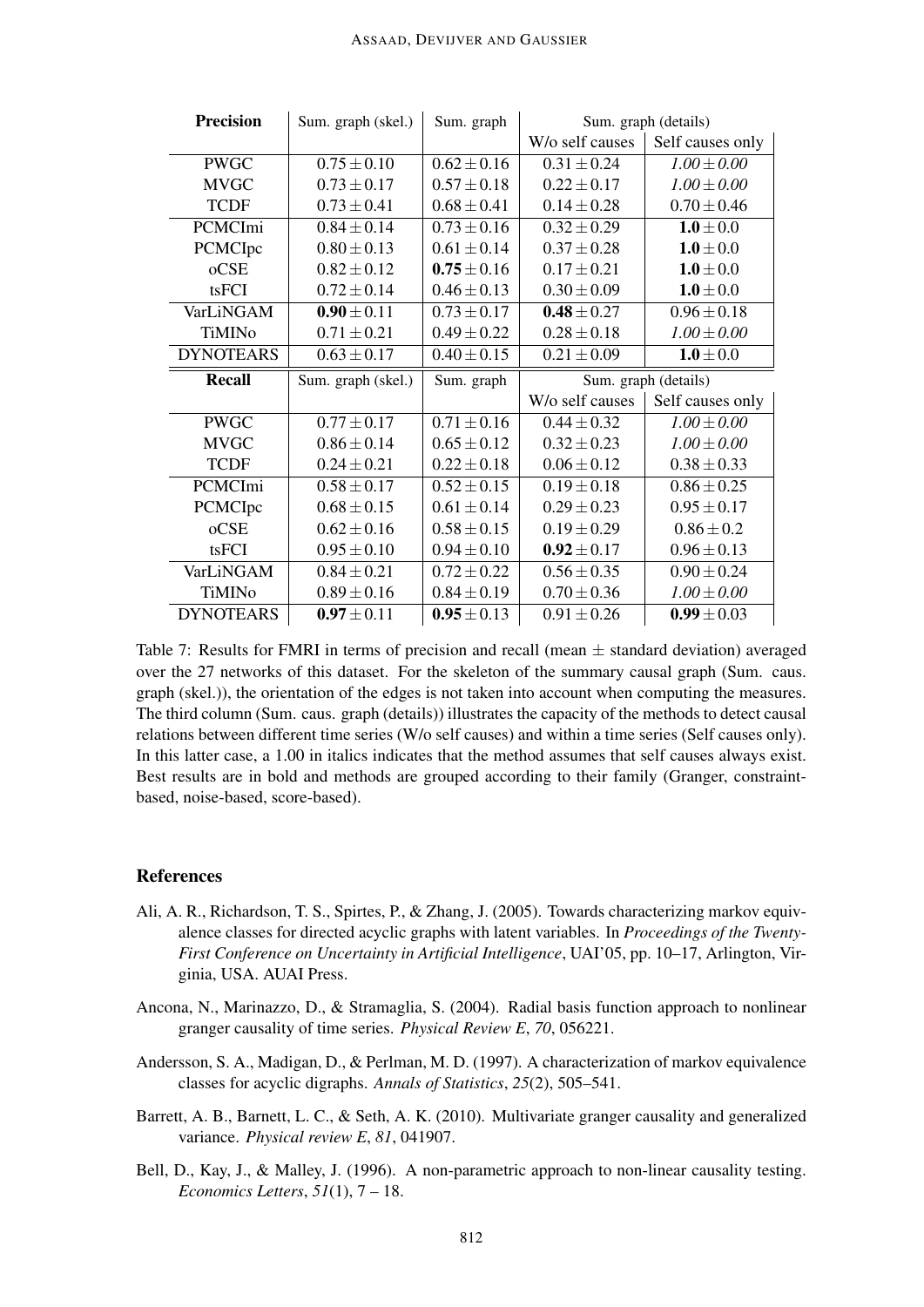- Blom, T., Bongers, S., & Mooij, J. M. (2019). Beyond structural causal models: Causal constraints models. In Globerson, A., & Silva, R. (Eds.), *Proceedings of the Thirty-Fifth Conference on Uncertainty in Artificial Intelligence, UAI 2019, Tel Aviv, Israel, July 22-25, 2019*.
- Brockwell, P. J., & Davis, R. A. (1986). *Time Series: Theory and Methods*. Springer-Verlag, Berlin, Heidelberg.
- Brovelli, A., Ding, M., Ledberg, A., Chen, Y., Nakamura, R., & Bressler, S. L. (2004). Beta oscillations in a large-scale sensorimotor cortical network: Directional influences revealed by granger causality. *Proceedings of the National Academy of Sciences*, *101*(26), 9849–9854.
- Bruto da Costa, A. A., & Dasgupta, P. (2021). Learning temporal causal sequence relationships from real-time time-series. *J. Artif. Int. Res.*, *70*, 205–243.
- Casile, A., Faghih, R. T., & Brown, E. N. (2021). Robust point-process granger causality analysis in presence of exogenous temporal modulations and trial-by-trial variability in spike trains. *PLOS Computational Biology*, *17*(1), 1–22.
- Chen, Y., Rangarajan, G., Feng, J., & Ding, M. (2004). Analyzing multiple nonlinear time series with extended granger causality. *Physics Letters A*, *324*, 26–35.
- Chickering, D. M. (1995). Learning bayesian networks is np-complete. In Fisher, D., & Lenz, H. (Eds.), *Learning from Data - Fifth International Workshop on Artificial Intelligence and Statistics, AISTATS 1995, Key West, Florida, USA, January, 1995. Proceedings*, pp. 121–130. Springer.
- Chickering, D. M. (2002). Learning equivalence classes of bayesian-network structures. *Journal of Machine Learning Research*, *2*, 445–498.
- Chu, T., & Glymour, C. (2008). Search for additive nonlinear time series causal models. *Journal of Machine Learning Research*, *9*, 967–991.
- Claassen, T., & Heskes, T. (2012). A bayesian approach to constraint based causal inference. In de Freitas, N., & Murphy, K. P. (Eds.), *Proceedings of the Twenty-Eighth Conference on Uncertainty in Artificial Intelligence, Catalina Island, CA, USA, August 14-18, 2012*, pp. 207–216. AUAI Press.
- Climenhaga, N., DesAutels, L., & Ramsey, G. (2019). Causal inference from noise. *Noûs*.
- Colombo, D., & Maathuis, M. H. (2014). Order-independent constraint-based causal structure learning. *Journal of Machine Learning Research*, *15*(116), 3921–3962.
- Colombo, D., Maathuis, M. H., Kalisch, M., & Richardson, T. S. (2012). Learning high-dimensional directed acyclic graphs with latent and selection variables. *Annals of Statistics*, *40*(1), 294– 321.
- Dash, D., & Druzdzel, M. J. (1999). A hybrid anytime algorithm for the construction of causal models from sparse data. In Laskey, K. B., & Prade, H. (Eds.), *UAI '99: Proceedings of the Fifteenth Conference on Uncertainty in Artificial Intelligence, Stockholm, Sweden, July 30 - August 1, 1999*, pp. 142–149. Morgan Kaufmann.
- Ding, M., Chen, Y., & Bressler, S. (2006). Granger causality: Basic theory and application to neuroscience. *Handbook of Time Series Analysis*.
- Dojer, N. (2006). Learning bayesian networks does not have to be np-hard. In Kralovic, R., & Urzyczyn, P. (Eds.), *Mathematical Foundations of Computer Science 2006, 31st International Symposium, MFCS 2006, Stará Lesná, Slovakia, August 28-September 1, 2006, Proceedings*, Vol. 4162 of *Lecture Notes in Computer Science*, pp. 305–314. Springer.
- Eells, E. (1991). *Probabilistic Causality*. Cambridge Studies in Probability, Induction and Decision Theory. Cambridge University Press.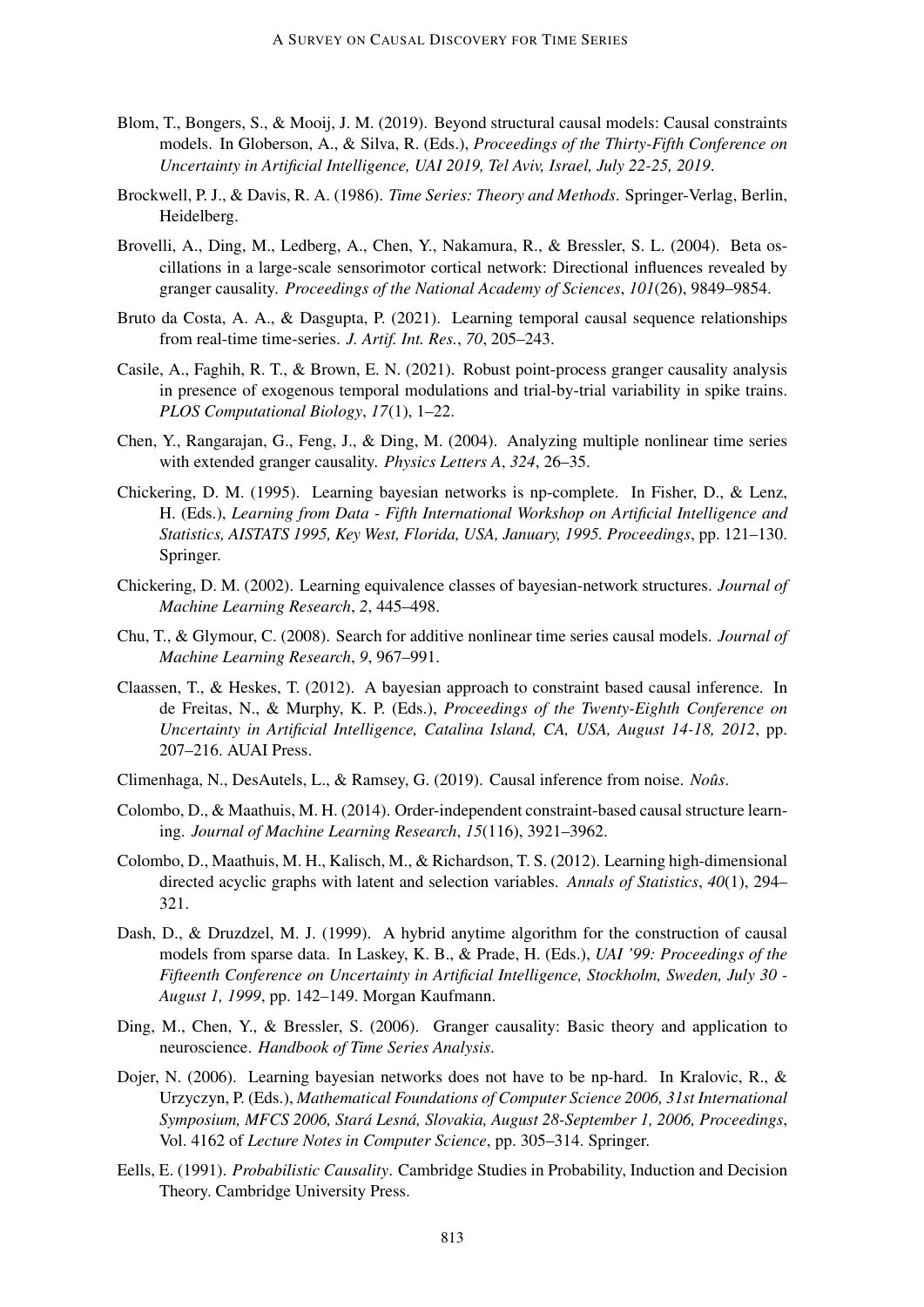- Eichler, M. (2008). Causal inference from time series: What can be learned from granger causality?. *Proceedings from the 13th International Congress of Logic, Methodology and Philosophy of Science*.
- Entner, D., & Hoyer, P. O. (2010). On causal discovery from time series data using fci. In *Proceedings of the Fifth European Workshop on Probabilistic Graphical Models (PGM-2010)*, pp. 121–128, Helsinki, Finland. HIIT Publications.
- Faes, L., Nollo, G., & Chon, K. H. (2008). Assessment of granger causality by nonlinear model identification: application to short-term cardiovascular variability. *Annals of biomedical engineering*, *36*(3), 381–395.
- Feng, G., Quirk, J. G., & Djuric, P. M. (2019). Detecting causality using deep gaussian processes. ´ In *2019 53rd Asilomar Conference on Signals, Systems, and Computers*, pp. 472–476.
- Friedman, N. (1997). Learning belief networks in the presence of missing values and hidden variables. In *Proceedings of the Fourteenth International Conference on Machine Learning (ICML 1997), Nashville, Tennessee, USA, July 8-12, 1997*, pp. 125–133.
- Friedman, N. (1998). The bayesian structural em algorithm. In *Proceedings of the Fourteenth Conference on Uncertainty in Artificial Intelligence*, UAI'98, pp. 129–138, San Francisco, CA, USA. Morgan Kaufmann Publishers Inc.
- Friedman, N., Murphy, K., & Russell, S. (1998). Learning the structure of dynamic probabilistic networks. In *Proceedings of the Fourteenth Conference on Uncertainty in Artificial Intelligence*, UAI'98, pp. 139–147, San Francisco, CA, USA. Morgan Kaufmann Publishers Inc.
- Gates, K. M., & Molenaar, P. C. (2012). Group search algorithm recovers effective connectivity maps for individuals in homogeneous and heterogeneous samples. *NeuroImage*, *63*(1), 310 – 319.
- Geiger, P., Zhang, K., Schölkopf, B., Gong, M., & Janzing, D. (2015). Causal inference by identification of vector autoregressive processes with hidden components. In Bach, F., & Blei, D. (Eds.), *Proceedings of the 32nd International Conference on Machine Learning*, Vol. 37 of *Proceedings of Machine Learning Research*, pp. 1917–1925, Lille, France. PMLR.
- Gerhardus, A., & Runge, J. (2020). High-recall causal discovery for autocorrelated time series with latent confounders..
- Geweke, J. (1982). Measurement of linear dependence and feedback between multiple time series. *Journal of the American Statistical Association*, *77*(378), 304–313.
- Glymour, C., Zhang, K., & Spirtes, P. (2019). Review of causal discovery methods based on graphical models. *Frontiers in Genetics*, *10*, 524.
- Gong, M., Zhang, K., Schölkopf, B., Glymour, C., & Tao, D. (2017). Causal discovery from temporally aggregated time series. In *Proceedings Conference on Uncertainty in Artificial Intelligence (UAI) 2017*, p. ID 269. Association for Uncertainty in Artificial Intelligence (AUAI).
- Gong, M., Zhang, K., Schölkopf, B., Tao, D., & Geiger, P. (2015). Discovering temporal causal relations from subsampled data. In Bach, F., & Blei, D. (Eds.), *Proceedings of the 32nd International Conference on Machine Learning*, Vol. 37 of *Proceedings of Machine Learning Research*, pp. 1898–1906, Lille, France. PMLR.
- Granger, C. (1969). Investigating causal relations by econometric models and cross-spectral methods. *Econometrica*, *37*(3), 424–38.
- Granger, C. (1980). Testing for causality: A personal viewpoint. *Journal of Economic Dynamics and Control*, *2*, 329–352.
- Granger, C. (1988). Some recent development in a concept of causality. *Journal of Econometrics*, *39*(1-2), 199–211.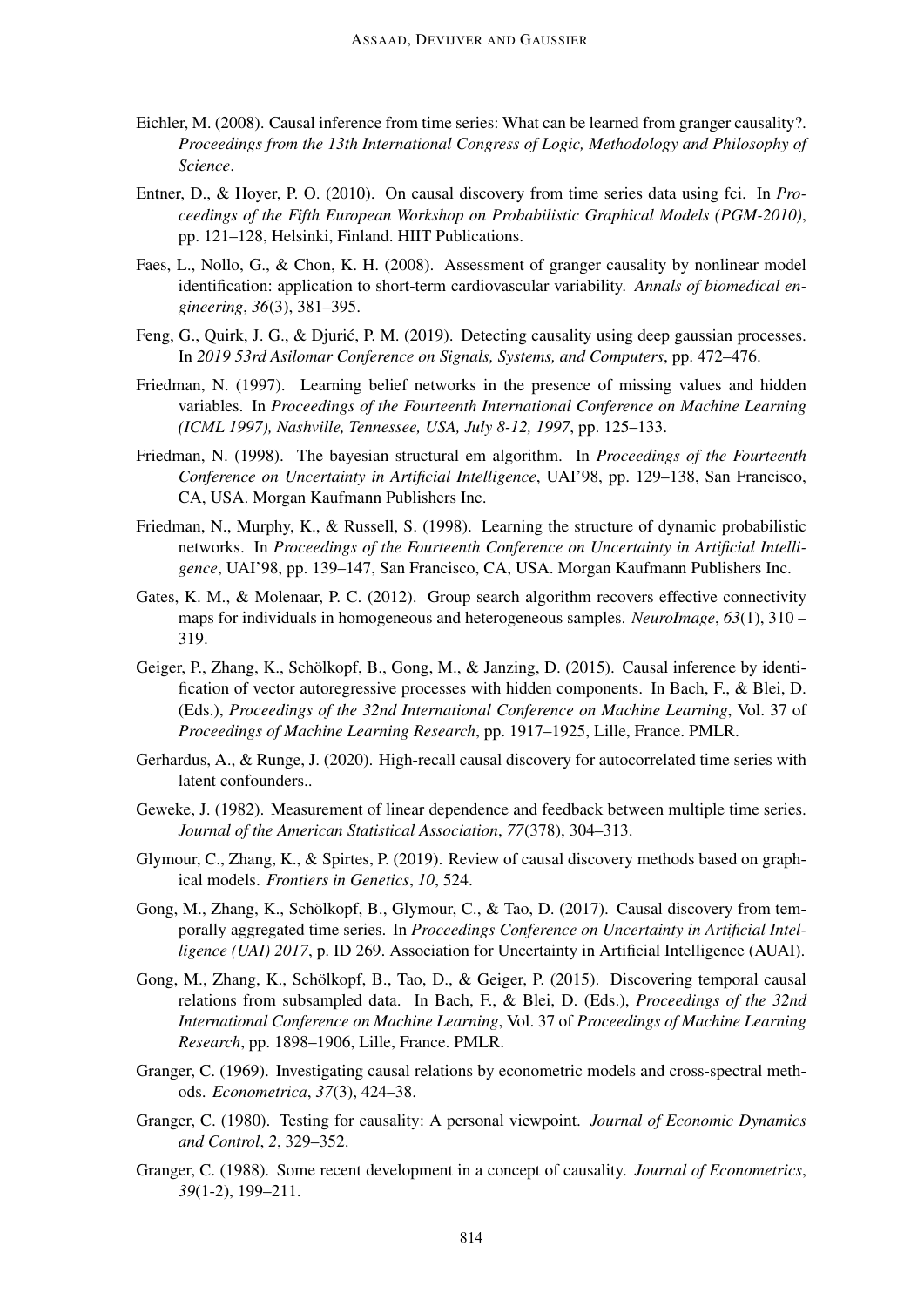- Guo, R., Cheng, L., Li, J., Hahn, P. R., & Liu, H. (2020). A survey of learning causality with data: Problems and methods. *ACM Comput. Surv.*, *53*(4).
- Hansson, H., & Jonsson, B. (1994). A logic for reasoning about time and reliability. *Formal Aspects of Computing*, *6*, 102–111.
- Heckerman, D., Geiger, D., & Chickering, D. M. (1995). Learning bayesian networks: The combination of knowledge and statistical data. *Machine Learning*, *20*(3), 197–243.
- Hiemstra, C., & Jones, J. D. (1994). Testing for linear and nonlinear granger causality in the stock price-volume relation. *The Journal of Finance*, *49*(5), 1639–1664.
- Hoyer, P. O., Janzing, D., Mooij, J. M., Peters, J., & Schölkopf, B. (2009). Nonlinear causal discovery with additive noise models. In Koller, D., Schuurmans, D., Bengio, Y., & Bottou, L. (Eds.), *Advances in Neural Information Processing Systems 21*, pp. 689–696. Curran Associates, Inc.
- Hu, M., & Liang, H. (2014). A copula approach to assessing granger causality. *NeuroImage*, *100*,  $125 - 134.$
- Huang, B., Zhang, K., Gong, M., & Glymour, C. (2019). Causal discovery and forecasting in nonstationary environments with state-space models. In Chaudhuri, K., & Salakhutdinov, R. (Eds.), *Proceedings of Machine Learning Research*, Vol. 97, pp. 2901–2910, Long Beach, California, USA. PMLR.
- Huang, B., Zhang, K., & Schölkopf, B. (2015). Identification of time-dependent causal model: A gaussian process treatment. In *24th International Joint Conference on Artificial Intelligence, Machine Learning Track*, pp. 3561–3568, Palo Alto, California USA. AAAI Press.
- Huang, J. Z., & Yang, L. (2004). Identification of non-linear additive autoregressive models. *Journal of the Royal Statistical Society. Series B (Statistical Methodology)*, *66*(2), 463–477.
- Huang, Y., & Kleinberg, S. (2015). Fast and accurate causal inference from time series data. In *FLAIRS Conference*, pp. 49–54. AAAI Press.
- Hume, D. (1738). *A Treatise of Human Nature*. Oxford University Press.
- Hyttinen, A., Plis, S. M., Järvisalo, M., Eberhardt, F., & Danks, D. (2017). A constraint optimization approach to causal discovery from subsampled time series data. *International Journal of Approximate Reasoning*, *90*, 208–225.
- Hyvärinen, A., Zhang, K., Shimizu, S., & Hoyer, P. O. (2010). Estimation of a structural vector autoregression model using non-gaussianity. *Journal of Machine Learning Research*, *11*, 1709–1731.
- Jabbari, F., Ramsey, J., Spirtes, P., & Cooper, G. (2017). Discovery of causal models that contain latent variables through bayesian scoring of independence constraints. In *Proceedings of the European Conference on Machine learning and Knowledge Discovery in Databases, ECML-PKDD*, pp. 142–157.
- Jiao, J., Permuter, H. H., Zhao, L., Kim, Y.-H., & Weissman, T. (2013). Universal estimation of directed information. *IEEE Transactions on Information Theory*, *59*(10), 6220–6242.
- Kaiser, M., & Sipos, M. (2021). Unsuitability of notears for causal graph discovery..
- Kalisch, M., & Bühlmann, P. (2007). Estimating high-dimensional directed acyclic graphs with the pc-algorithm. *Journal of Machine Learning Research*, *8*, 613–636.
- Kim, J.-M., Lee, N., & Hwang, S. Y. (2019). A copula nonlinear granger causality. *Economic Modelling*.
- Kim, S., Putrino, D., Ghosh, S., & Brown, E. N. (2011). A granger causality measure for point process models of ensemble neural spiking activity. *PLOS Computational Biology*, *7*(3), 1– 13.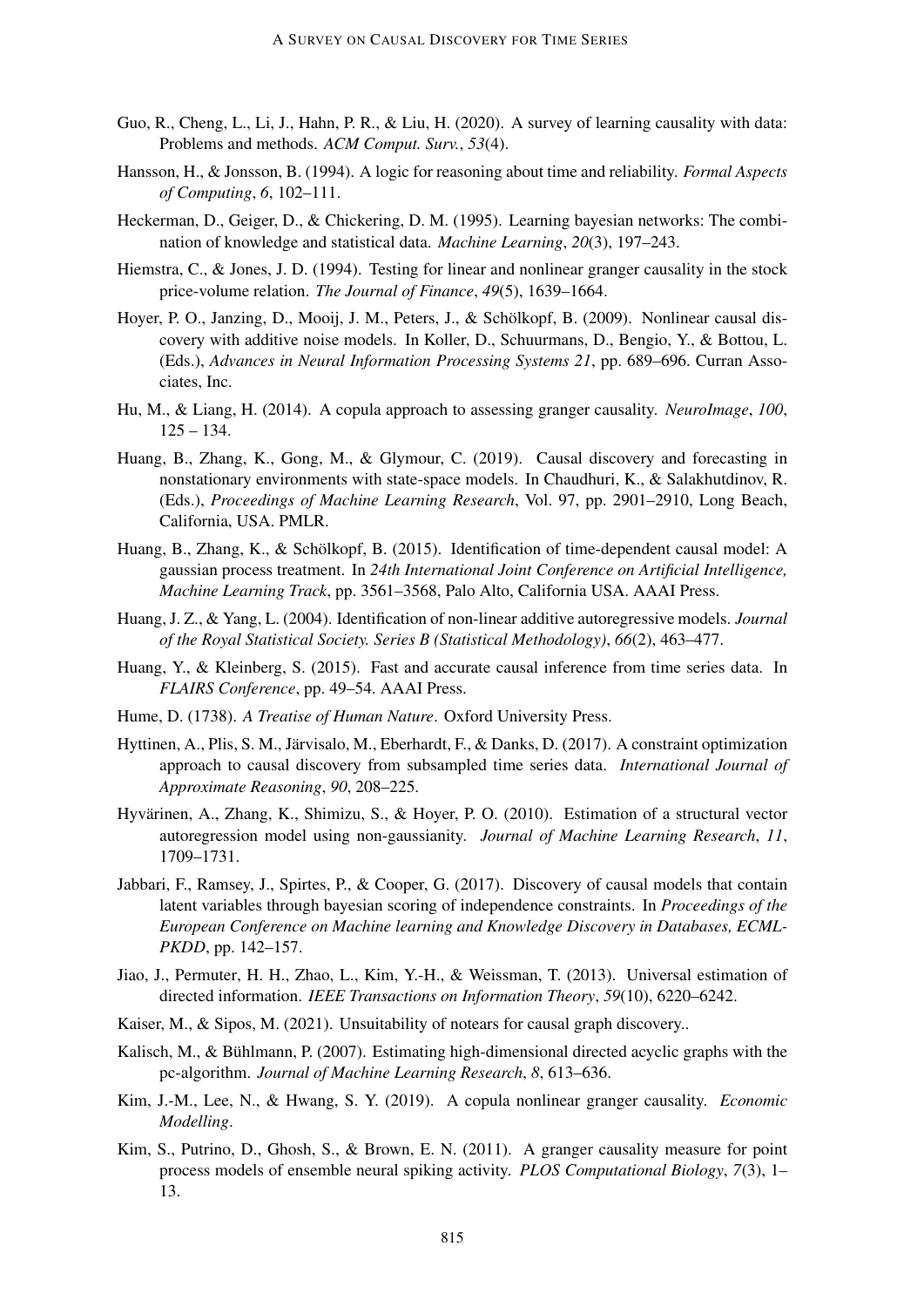- Kleinberg, S. (2011). A logic for causal inference in time series with discrete and continuous variables. In *Proceedings of the Twenty-Second International Joint Conference on Artificial Intelligence - Volume Volume Two*, IJCAI'11, pp. 943–950. AAAI Press.
- Kleinberg, S., & Mishra, B. (2009). The Temporal Logic of Causal Structures. In *Proceedings of the 25th Conference on Uncertainty in Artificial Intelligence (UAI)*, Montreal, Quebec.
- Lanne, M., Meitz, M., & Saikkonen, P. (2017). Identification and estimation of non-gaussian structural vector autoregressions. *Journal of Econometrics*, *196*(2), 288 – 304.
- Leng, S., Ma, H., & Kurths, J. e. a. (2020). Partial cross mapping eliminates indirect causal influences. *Nat Commun*, *11*(2632).
- Luo, L., Liu, W., Koprinska, I., & Chen, F. (2015). Discovering causal structures from time series data via enhanced granger causality. In Pfahringer, B., & Renz, J. (Eds.), *AI 2015: Advances in Artificial Intelligence*, pp. 365–378, Cham. Springer International Publishing.
- Malinsky, D., & Danks, D. (2018). Causal discovery algorithms: A practical guide. *Philosophy Compass*, *13*(1).
- Malinsky, D., & Spirtes, P. (2018). Causal structure learning from multivariate time series in settings with unmeasured confounding. In *Proceedings of 2018 ACM SIGKDD Workshop on Causal Disocvery*, Vol. 92 of *Proceedings of Machine Learning Research*, pp. 23–47, London, UK. PMLR.
- Marinazzo, D., Pellicoro, M., & Stramaglia, S. (2008). Kernel-granger causality and the analysis of dynamical networks. *Physical Review E*, *77*, 056215.
- McCracken, J. M., & Weigel, R. S. (2014). Convergent cross-mapping and pairwise asymmetric inference. *Phys. Rev. E*, *90*, 062903.
- Meek, C. (1997). *Graphical Models: Selecting causal and statistical models*. PhD thesis, Carnegie Mellon University.
- Meek, C. (1995). Causal inference and causal explanation with background knowledge. In *Proceedings of the Eleventh Conference on Uncertainty in Artificial Intelligence*, UAI-95, pp. 403–410, San Francisco, CA, USA. Morgan Kaufmann Publishers Inc.
- Mogensen, S. W., Malinsky, D., & Hansen, N. R. (2018). Causal learning for partially observed stochastic dynamical systems. In *Proceedings of the 34th conference on Uncertainty in Artificial Intelligence*, pp. 350–360.
- Moneta, A., Entner, D., Hoyer, P. O., & Coad, A. (2013). Causal inference by independent component analysis: Theory and applications. *Oxford Bulletin of Economics and Statistics*, *75*(5), 705–730.
- Mooij, J., Janzing, D., Peters, J., & Schölkopf, B. (2009). Regression by dependence minimization and its application to causal inference in additive noise models. In *Proceedings of the 26th Annual International Conference on Machine Learning*, ICML '09, pp. 745–752, New York, NY, USA. ACM.
- Nauta, M., Bucur, D., & Seifert, C. (2019). Causal discovery with attention-based convolutional neural networks. *Machine Learning and Knowledge Extraction*, *1*(1), 312–340.
- Ng, A. Y. (1997). Preventing "overfitting" of cross-validation data. In Fisher, D. H. (Ed.), *Proceedings of the Fourteenth International Conference on Machine Learning (ICML 1997), Nashville, Tennessee, USA, July 8-12, 1997*, pp. 245–253. Morgan Kaufmann.
- Nicolaou, N., & Constandinou, T. G. (2016). A nonlinear causality estimator based on nonparametric multiplicative regression. *Frontiers in neuroinformatics*, *10*, 19–19.
- Nogueira, A., Gama, J., & Ferreira, C. (2021). Causal discovery in machine learning: Theories and applications. *Journal of Dynamics & Games*, *8*(3), 203–231.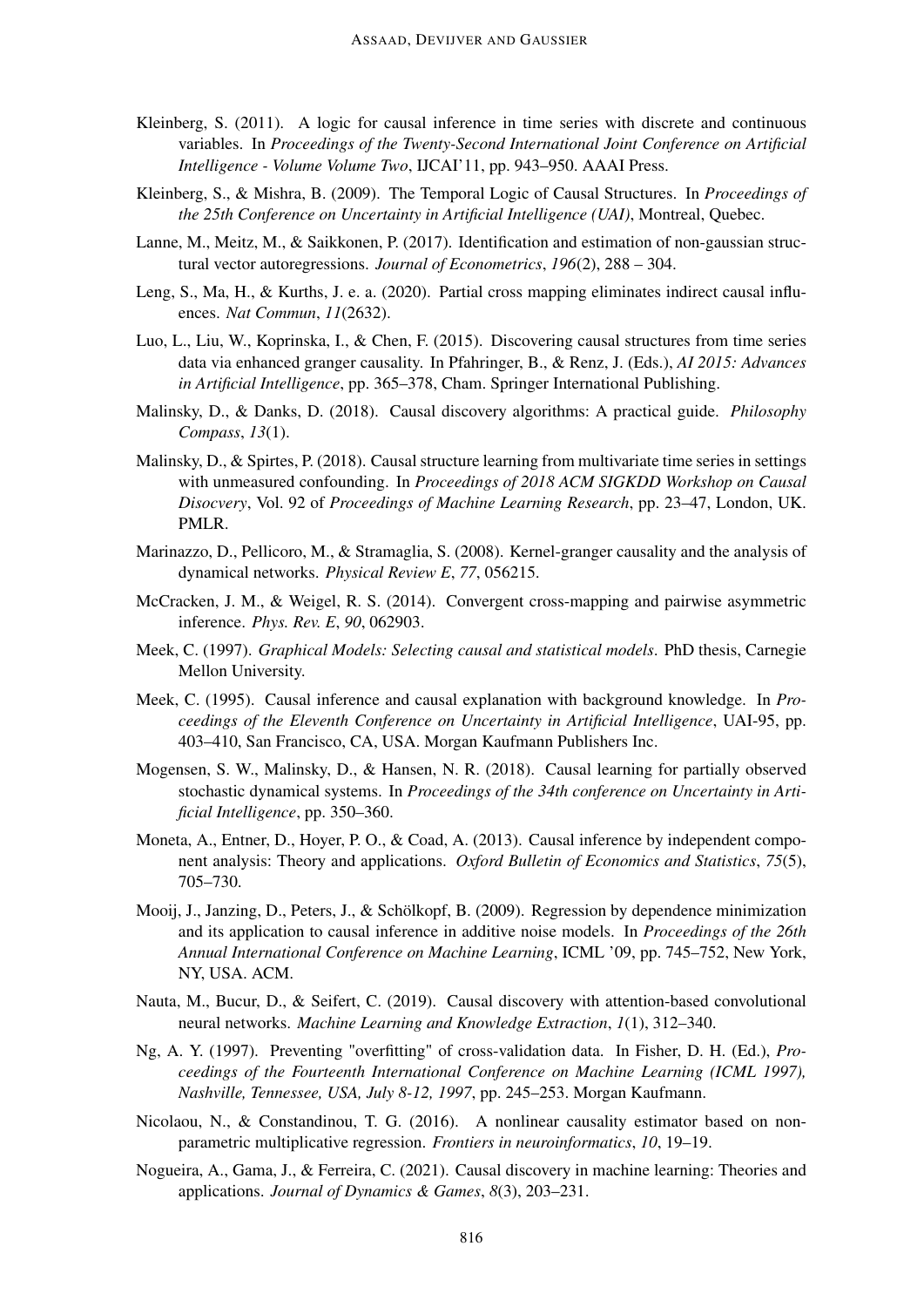- Pamfil, R., Sriwattanaworachai, N., Desai, S., Pilgerstorfer, P., Georgatzis, K., Beaumont, P., & Aragam, B. (2020). Dynotears: Structure learning from time-series data. In Chiappa, S., & Calandra, R. (Eds.), *Proceedings of the Twenty Third International Conference on Artificial Intelligence and Statistics*, Vol. 108 of *Proceedings of Machine Learning Research*, pp. 1595– 1605. PMLR.
- Papagiannopoulou, C., Miralles, D. G., Decubber, S., Demuzere, M., Verhoest, N. E. C., Dorigo, W. A., & Waegeman, W. (2017). A non-linear granger-causality framework to investigate climate-vegetation dynamics. *Geoscientific Model Development*, *10*(5), 1945–1960.
- Pearl, J. (1988). *Probabilistic Reasoning in Intelligent Systems: Networks of Plausible Inference*. Morgan Kaufmann Publishers Inc., San Francisco, CA, USA.
- Pearl, J. (2000). *Causality: Models, Reasoning, and Inference*. Cambridge University Press, New York, NY, USA.
- Peña, J. M., Björkegren, J., & Tegnér, J. (2005). Learning dynamic bayesian network models via cross-validation. *Pattern Recognition Letters*, *26*, 2295–2308.
- Peters, J., & Bühlmann, P. (2015). Structural intervention distance (sid) for evaluating causal graphs. *Neural Computation*, *27*(3), 771–799.
- Peters, J., Janzing, D., & Schölkopf, B. (2013). Causal inference on time series using restricted structural equation models. In *Advances in Neural Information Processing Systems 26*, pp. 154–162.
- Peters, J., Janzing, D., & Schölkopf, B. (2017). *Elements of Causal Inference: Foundations and Learning Algorithms*. MIT Press, Cambridge, MA, USA.
- Rankin, M., & McCormack, T. (2013). The temporal priority principle: at what age does this develop?. *Frontiers in Psychology*, *4*, 178.
- Reichenbach, H. (1956). *The Direction of Time*. Dover Publications.
- Richardson, T. (1996). A discovery algorithm for directed cyclic graphs. In *Proceedings of the Twelfth International Conference on Uncertainty in Artificial Intelligence*, UAI'96, pp. 454– 461, San Francisco, CA, USA. Morgan Kaufmann Publishers Inc.
- Richardson, T., & Spirtes, P. (2002). Ancestral graph markov models. *Annals of Statistics*, *30*(4), 962–1030.
- Robins, J. M., Scheines, R., Spirtes, P., & Wasserman, L. (2003). Uniform consistency in causal inference. *Biometrika*, *90*(3), 491–515.
- Runge, J. (2018). Causal network reconstruction from time series: From theoretical assumptions to practical estimation. *Chaos: An Interdisciplinary Journal of Nonlinear Science*, *28*(7), 075310.
- Runge, J. (2020). Discovering contemporaneous and lagged causal relations in autocorrelated nonlinear time series datasets. In Peters, J., & Sontag, D. (Eds.), *Proceedings of Machine Learning Research*, Vol. 124, pp. 1388–1397. PMLR.
- Runge, J., Nowack, P., Kretschmer, M., Flaxman, S., & Sejdinovic, D. (2019). Detecting and quantifying causal associations in large nonlinear time series datasets. *Science Advances*, *5*(11).
- Sanchez-Romero, R., Ramsey, J. D., Zhang, K., Glymour, M. R. K., Huang, B., & Glymour, C. (2019). Estimating feedforward and feedback effective connections from fmri time series: Assessments of statistical methods. *Network Neuroscience*, *3*(2), 274–306.
- Schreiber, T. (2000). Measuring information transfer. *Physical review letters*, *85*, 461–4.
- Schwarz, G. (1978). Estimating the dimension of a model. *Annals of Statistics*, *6*(2), 461–464.
- Shah, R. D., & Peters, J. (2020). The hardness of conditional independence testing and the generalised covariance measure. *The Annals of Statistics*, *48*(3), 1514 – 1538.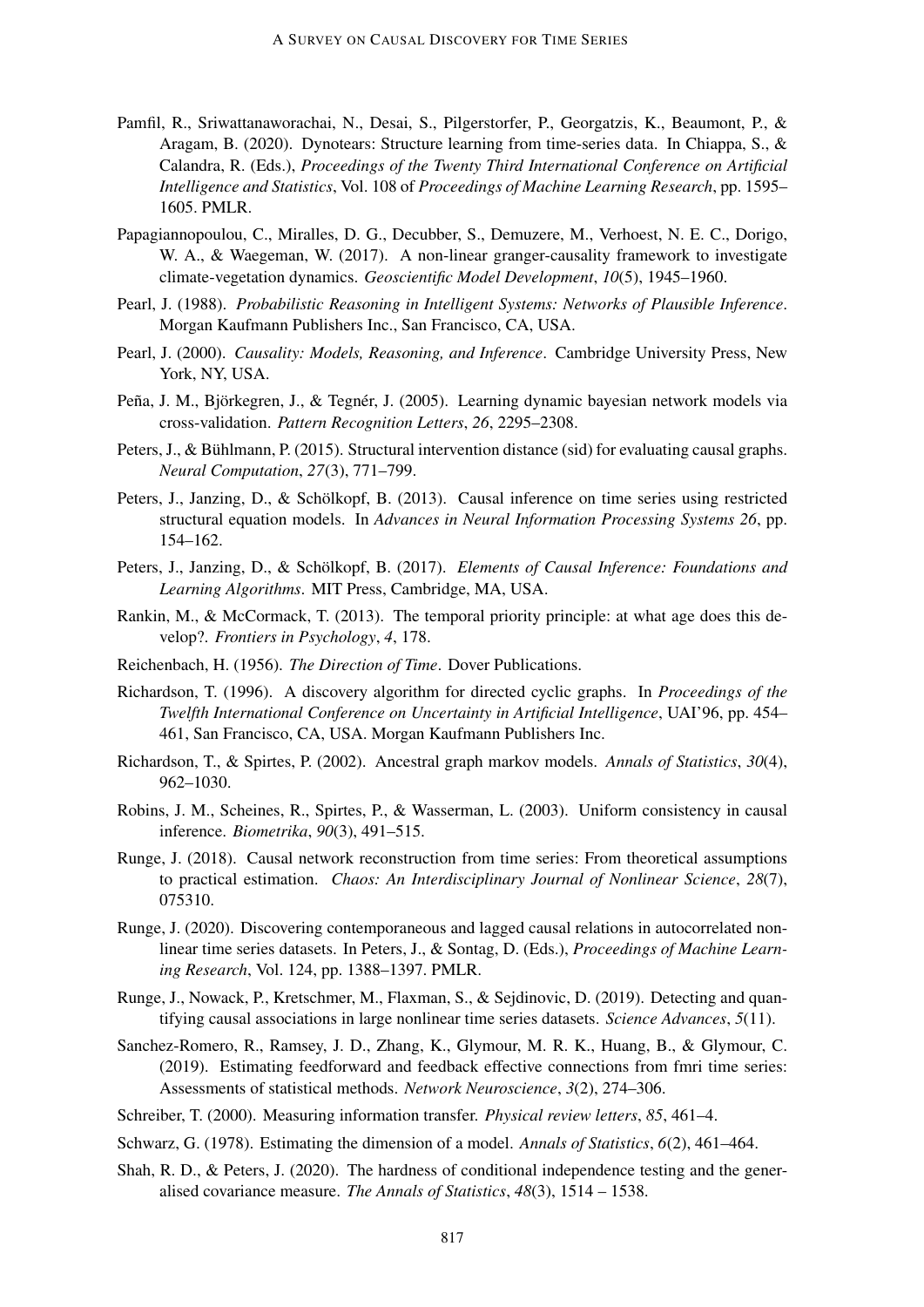- Shimizu, S., Hoyer, P. O., Hyvärinen, A., & Kerminen, A. (2006). A linear non-gaussian acyclic model for causal discovery. *Journal of Machine Learning Research*, *7*, 2003–2030.
- Shimizu, S., Inazumi, T., Sogawa, Y., Hyvärinen, A., Kawahara, Y., Washio, T., Hoyer, P. O., & Bollen, K. (2011). Directlingam: A direct method for learning a linear non-gaussian structural equation model. *Journal of Machine Learning Research*, *12*, 1225–1248.
- Smith, S. M., Miller, K. L., Khorshidi, G. S., Webster, M. A., Beckmann, C. F., Nichols, T. E., Ramsey, J., & Woolrich, M. W. (2011). Network modelling methods for fmri. *NeuroImage*, *54*, 875–891.
- Spirtes, P., Glymour, C., & Scheines, R. (1990). *Causation, Prediction, and Search* (1st edition). MIT press.
- Spirtes, P., Glymour, C., & Scheines, R. (2001). *Causation, Prediction, and Search* (2nd edition). MIT press.
- Sugihara, G., May, R., Ye, H., hao Hsieh, C., Deyle, E., Fogarty, M., & Munch, S. (2012). Detecting causality in complex ecosystems. *Science*, *338*, 496 – 500.
- Sun, J., Taylor, D., & Bollt, E. (2015). Causal network inference by optimal causation entropy. *SIAM Journal on Applied Dynamical Systems*, *14*(1), 73–106.
- Sun, X. (2008). Assessing nonlinear granger causality from multivariate time series. In Daelemans, W., Goethals, B., & Morik, K. (Eds.), *Machine Learning and Knowledge Discovery in Databases*, pp. 440–455, Berlin, Heidelberg. Springer Berlin Heidelberg.
- Suppes, P. (1970). *A Probabilistic Theory of Causality*. Amsterdam: North-Holland Pub. Co.
- Takens, F. (1981). Detecting strange attractors in turbulence. In Rand, D., & Young, L.-S. (Eds.), *Dynamical Systems and Turbulence, Warwick 1980*, pp. 366–381, Berlin, Heidelberg. Springer Berlin Heidelberg.
- Verma, T., & Pearl, J. (1991). Equivalence and synthesis of causal models. In *Proceedings of the Sixth Annual Conference on Uncertainty in Artificial Intelligence*, UAI '90, pp. 255–270, New York, NY, USA. Elsevier Science Inc.
- Vinh, N. X., Chetty, M., Coppel, R., & Wangikar, P. P. (2011). GlobalMIT: learning globally optimal dynamic bayesian network with the mutual information test criterion. *Bioinformatics*, *27*(19), 2765–2766.
- Voortman, M., Dash, D., & Druzdzel, M. (2010). Learning why things change: The differencebased causality learner. In *Proceedings of the 26th Conference on Uncertainty in Artificial Intelligence, UAI 2010*, pp. 641 – 650.
- Vowels, M. J., Camgöz, N. C., & Bowden, R. (2021). D'ya like dags? A survey on structure learning and causal discovery. *CoRR*, *abs/2103.02582*.
- Wright, S. (1921). Correlation and causation. *Journal of agricultural research*, *20*(7), 557–585.
- Ye, H., Deyle, E. R., Gilarranz, L. J., & Sugihara, G. (2015). Distinguishing time-delayed causal interactions using convergent cross mapping. *Scientific Reports*, *5*.
- Zhalama, Zhang, J., & Mayer, W. (2016). Weakening faithfulness: some heuristic causal discovery algorithms. *International Journal of Data Science and Analytics*, *3*, 93–104.
- Zhang, D. D., Lee, H. F., Wang, C., Li, B., Pei, Q., Zhang, J., & An, Y. (2011). The causality analysis of climate change and large-scale human crisis. *Proceedings of the National Academy of Sciences*, *108*(42), 17296–17301.
- Zhang, J. (2007). A characterization of markov equivalence classes for directed acyclic graphs with latent variables. In *Proceedings of the Twenty-Third Conference on Uncertainty in Artificial Intelligence*, UAI'07, pp. 450–457, Arlington, Virginia, USA. AUAI Press.